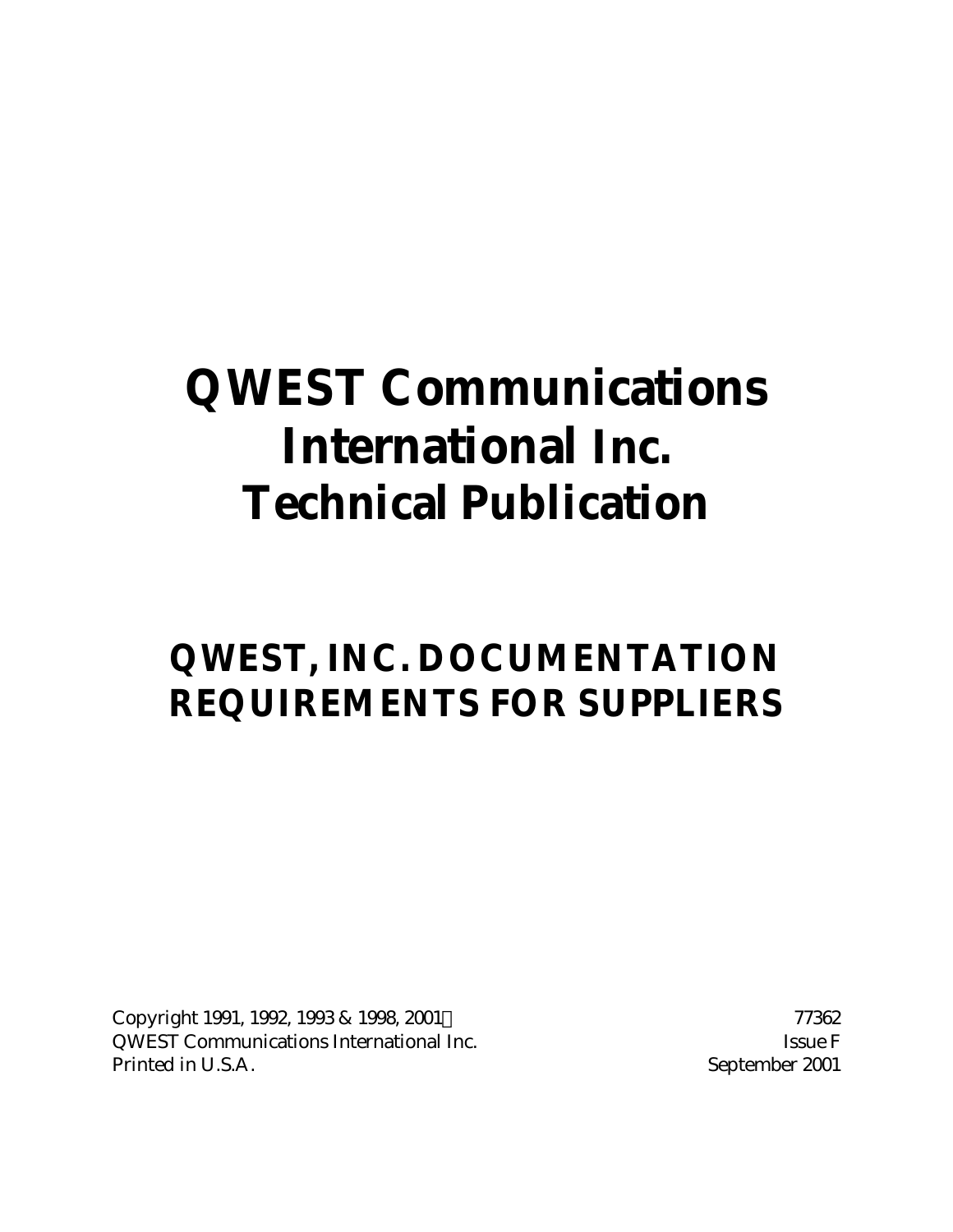# NOTICE

This publication is intended for the purpose of notifying QWEST, Inc. Suppliers of their responsibilities in providing documentation associated with Materiel and/or Licensed Software.

QWEST Communications International Inc. reserves the right to revise this document for any reason, including but not limited to, conformity with standards promulgated by various governmental or regulatory agencies; utilization of advances in the state of the technical arts; or to reflect changes in the design of equipment, techniques, or procedures described or referred to herein.

Liability to anyone arising out of use or reliance upon any information set forth herein is expressly disclaimed, and no representation or warranties, expressed or implied, are made with respect to the accuracy or utility of any information set forth herein.

This document is not to be construed as a suggestion to any manufacturer to modify or change any of its products, nor does this publication represent any commitment by QWEST Communications International Inc. to purchase any product whether or not it provides the described adequate notice in writing prior to any characteristics. Further, conformance to this publication does not constitute a guarantee of a given supplier's equipment and/or its associated documentation.

If further information is required, please contact:

QWEST Communications International Inc. Manager – New Services Planning 700 W. Mineral Ave. MN-F15.15 Littleton, CO 80120 (303) 707-7107 (303) 707-9497 Fax # E-mail: jhsmit2@qwest.com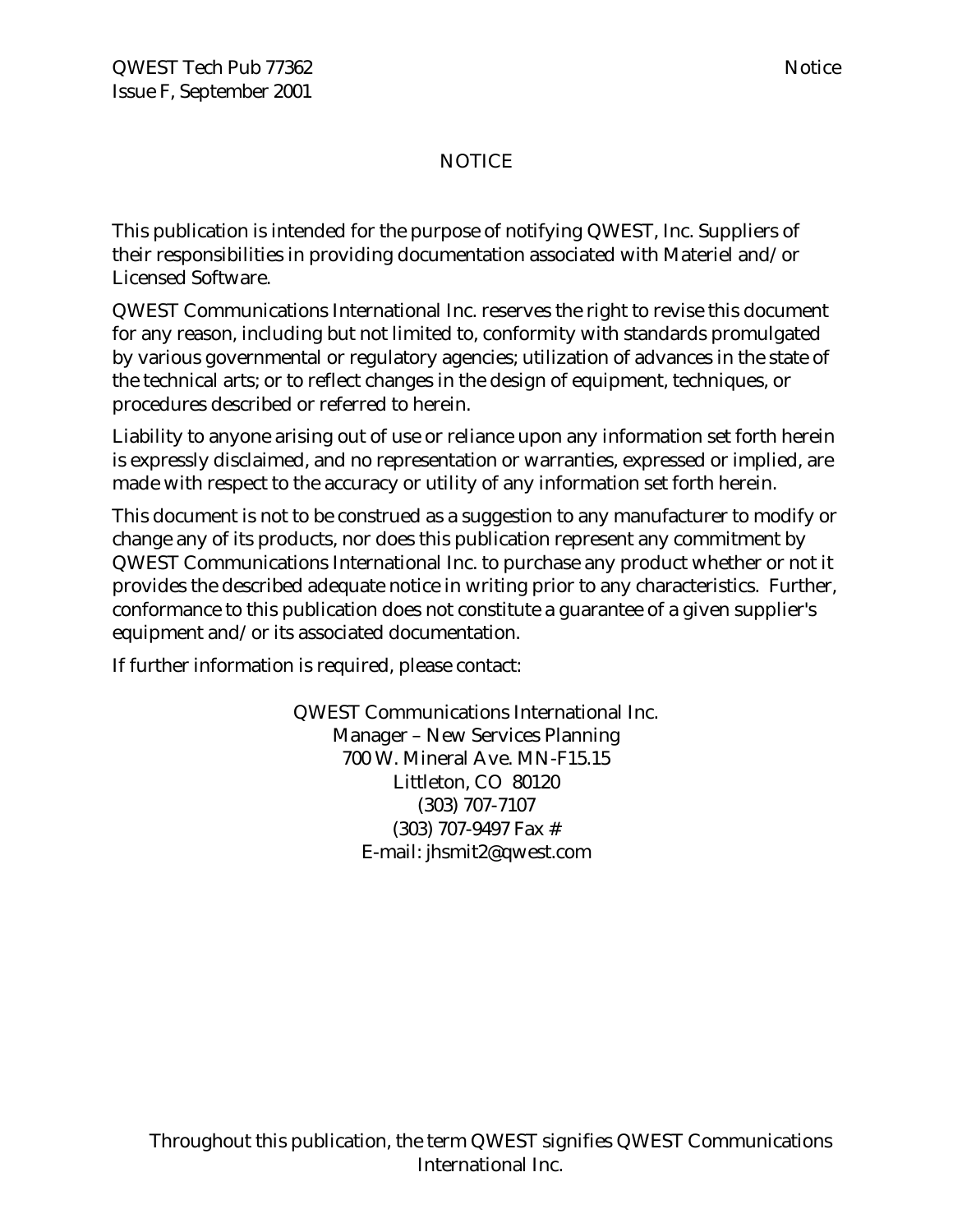#### COMMENTS on PUB 77362

#### PLEASE TEAR OUT AND SEND YOUR COMMENTS/SUGGESTIONS TO:

QWEST Corporation Manager – New Services Planning 700 W. Mineral Ave. MN-F15.15 Littleton, CO 80120 (303) 707-7107 (303) 707-9497 Fax # E-mail: jhsmit2@qwest.com

Information from you helps us to improve our Publications. Please take a few moments to answer the following questions and return to the above address.

| Was this Publication valuable to you in understanding  |        |     |
|--------------------------------------------------------|--------|-----|
| The technical parameters of our service?               | YES.   | NO. |
| Was the information accurate and up-to-date?           | YES.   | NO. |
| Was the information easily understood?                 | YES    | NO. |
| Were the contents logically sequenced?                 | YES    | NO. |
| Were the tables and figures understandable and helpful | YES NO |     |
| Were the pages legible?                                | YES    | N() |

If you answered NO to any of the questions and/or if you have any other comments or suggestions, please explain:

\_\_\_\_\_\_\_\_\_\_\_\_\_\_\_\_\_\_\_\_\_\_\_\_\_\_\_\_\_\_\_\_\_\_\_\_\_\_\_\_\_\_\_\_\_\_\_\_\_\_\_\_\_\_\_\_\_\_\_\_\_\_\_\_\_\_\_\_\_\_\_\_\_\_

|                         | (Attach additional sheet, if necessary) |
|-------------------------|-----------------------------------------|
| Name                    | Date                                    |
| Company                 |                                         |
|                         |                                         |
| <b>Telephone Number</b> |                                         |
|                         |                                         |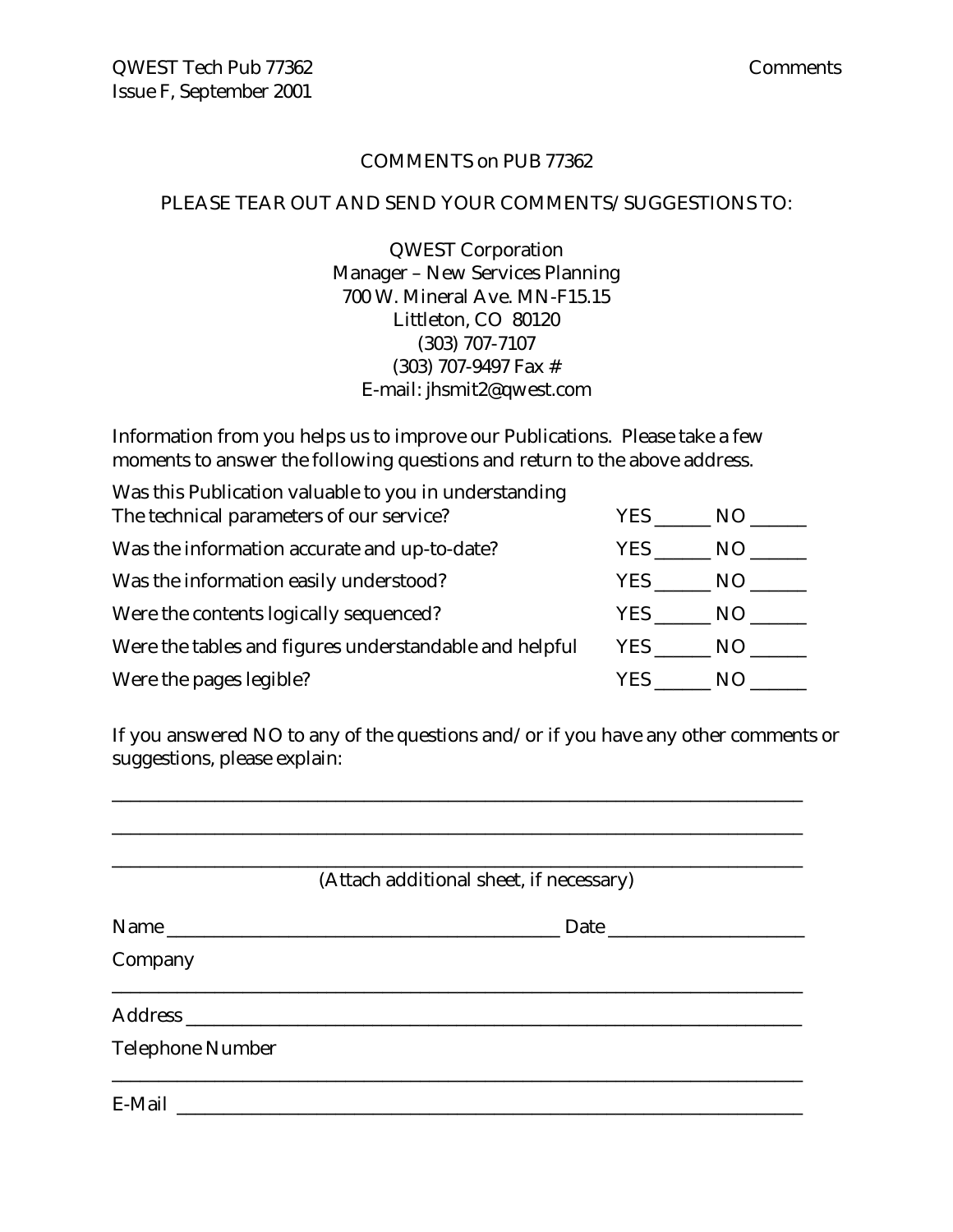#### **CONTENTS**

#### **Chapter and Section** Page  $\mathbf{1}$ .  $1.1$  $2<sub>1</sub>$  $2.1$ 3.  $\overline{4}$ .  $4.1$  $5<sub>1</sub>$  $5.1$  $6<sup>1</sup>$  $6.1$ 6.2 6.3  $7<sub>1</sub>$  $7.1$  $7.2$ 7.3 Development and Manufacturing Program Documentation...............7-3  $7.4$  $7.5$ Product Support and Field Reliability Documentation...........................7-4 8.  $8.1$ 9.  $9.1$  $9.2$ 9.3  $9.4$ 9.5 Proprietary Classification of Interconnect Drawings.............................9-3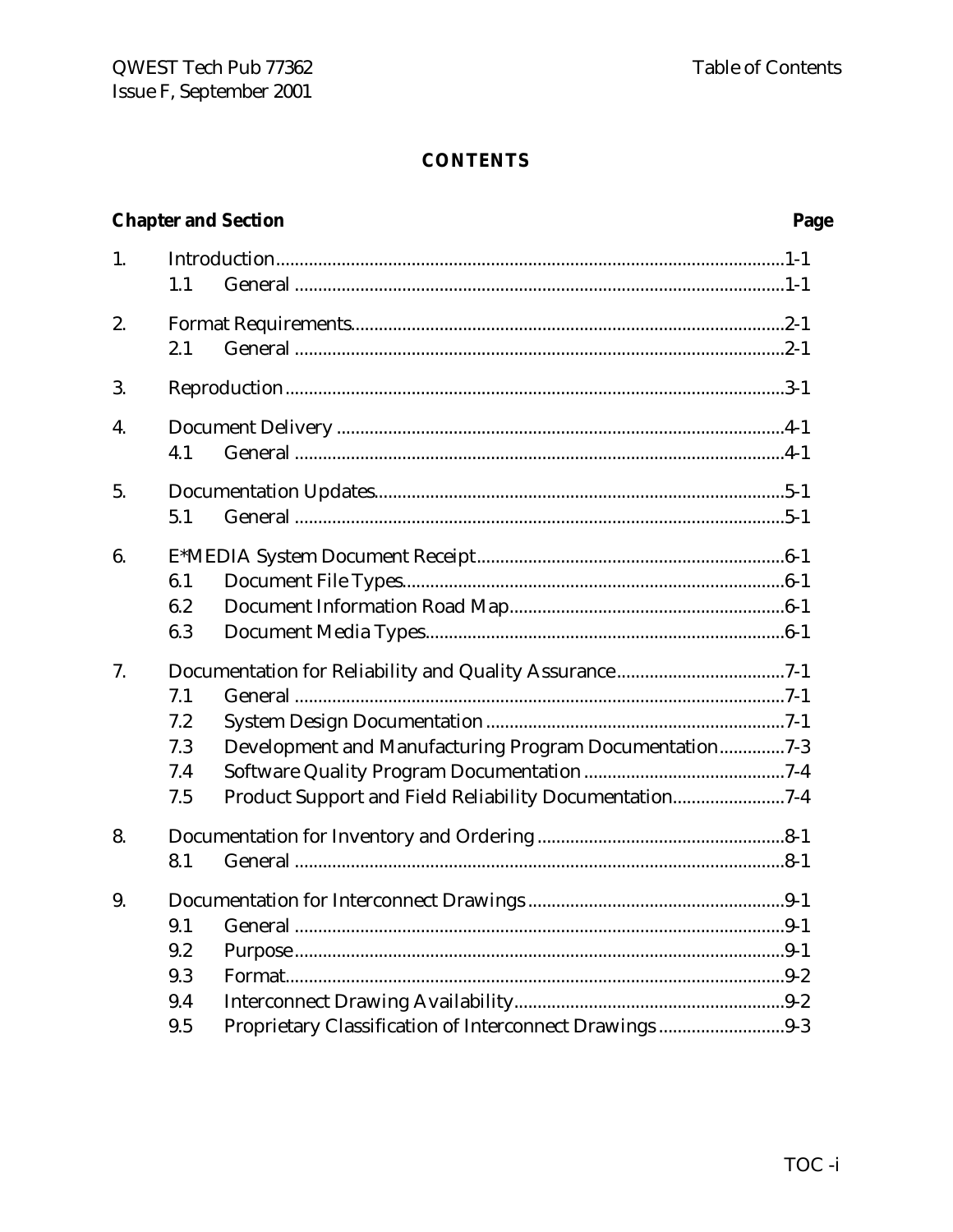# **CONTENTS (Continued)**

# **Chapter and Section Page**

| 10. |      |                                                         |
|-----|------|---------------------------------------------------------|
|     | 10.1 |                                                         |
|     | 10.2 |                                                         |
|     | 10.3 |                                                         |
|     | 10.4 | Hardware Requirements at a Network Interface (NI)10-5   |
|     | 10.5 |                                                         |
|     | 10.6 |                                                         |
| 11. |      |                                                         |
|     | 11.1 |                                                         |
|     | 11.2 |                                                         |
|     | 11.3 |                                                         |
| 12. |      |                                                         |
|     | 12.1 |                                                         |
|     | 12.2 |                                                         |
|     | 12.3 |                                                         |
| 13. |      |                                                         |
|     | 13.1 |                                                         |
|     | 13.2 |                                                         |
| 14. |      |                                                         |
|     | 14.1 |                                                         |
|     | 14.2 |                                                         |
|     | 14.3 | Alarm and Performance Monitoring Information14-2        |
|     | 14.4 |                                                         |
|     | 14.5 |                                                         |
|     | 14.6 |                                                         |
| 15. |      | Documentation for Network Switch/Network Administration |
|     |      |                                                         |
|     | 15.1 |                                                         |
|     | 15.2 |                                                         |
|     | 15.3 |                                                         |
|     | 15.4 |                                                         |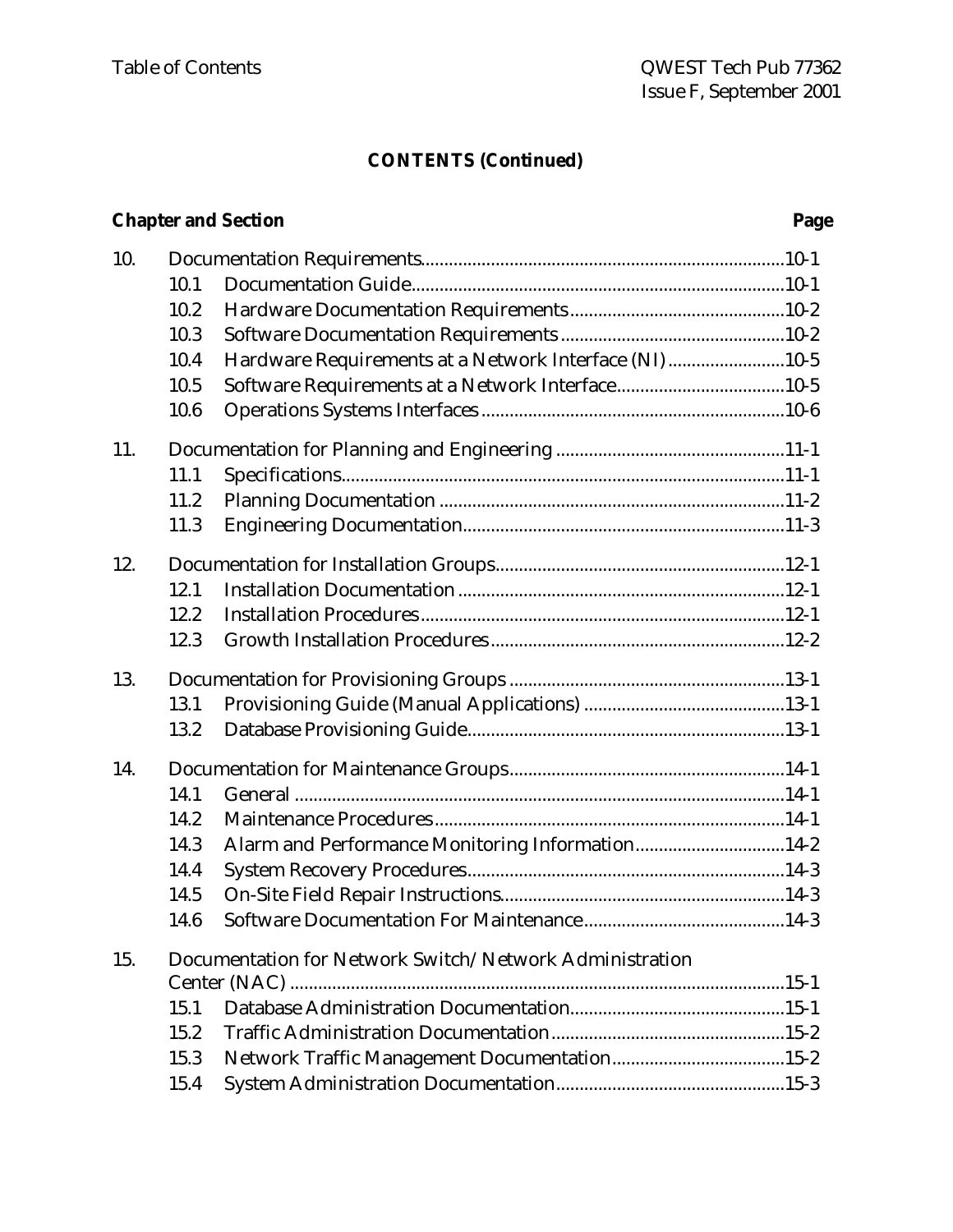# **CONTENTS (Continued)**

# **Chapter and Section Page**

| 16. | Documentation for Automatic Message Accounting Groups16-1      |  |
|-----|----------------------------------------------------------------|--|
|     |                                                                |  |
| 17. |                                                                |  |
|     |                                                                |  |
| 18. |                                                                |  |
|     |                                                                |  |
|     | 18.2 Information Publications (Pre-Divestiture Documents) 18-2 |  |
|     |                                                                |  |
|     |                                                                |  |
|     |                                                                |  |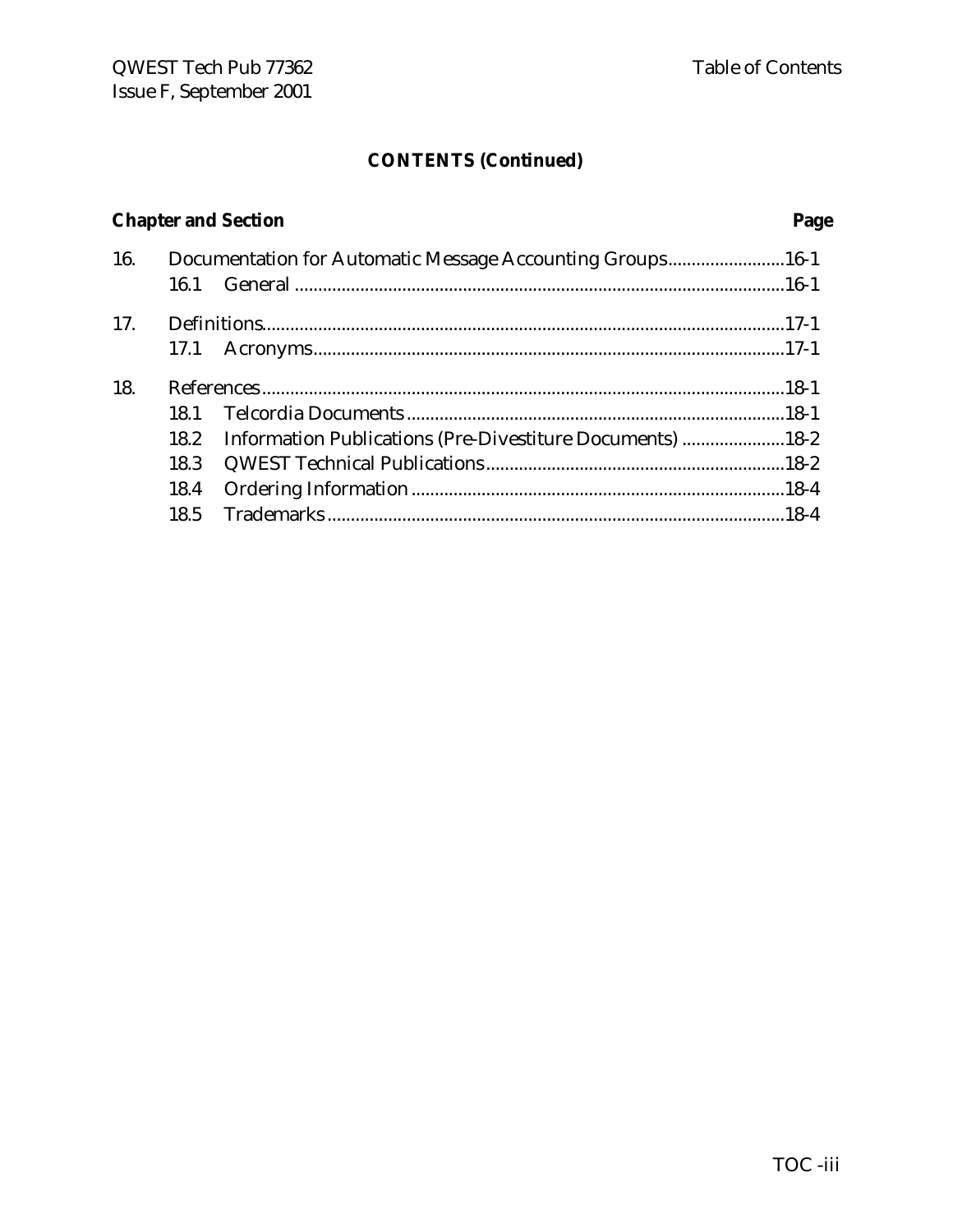# **1. Introduction**

# **1.1 General**

This publication is intended for the purpose of notifying QWEST Suppliers of their responsibilities in providing documentation associated with Materiel and/or Licensed Software.

All QWEST Suppliers must fully comply with the documentation requirements specified in this publication, other QWEST publications, and Bellcore publications. Should any conflict exist between Telcordia and QWEST publications, the Supplier will adhere to the specifications in the QWEST publications.

Supplier Documentation includes practices, procedures and other documents used by the customer in its day-to-day operations.

Documentation should cover activities necessary for the planning, engineering, ordering, installing, provisioning, testing, training, operating, maintaining, repairing, and Automatic Message Accounting (AMA) functions associated with Materiel and Licensed Software used by QWEST.

Supplier product documentation will be accurate and immediately delivered and/or available (per customer document delivery requirements). Documents will be the most recent issue and will contain lists that show the updates to that document. It is QWEST's intent that all new documentation be supplied in electronic formats as specified in Chapter 6.

The issue numbers and dates associated with all references are the most current at the time this publication was issued and are subject to change.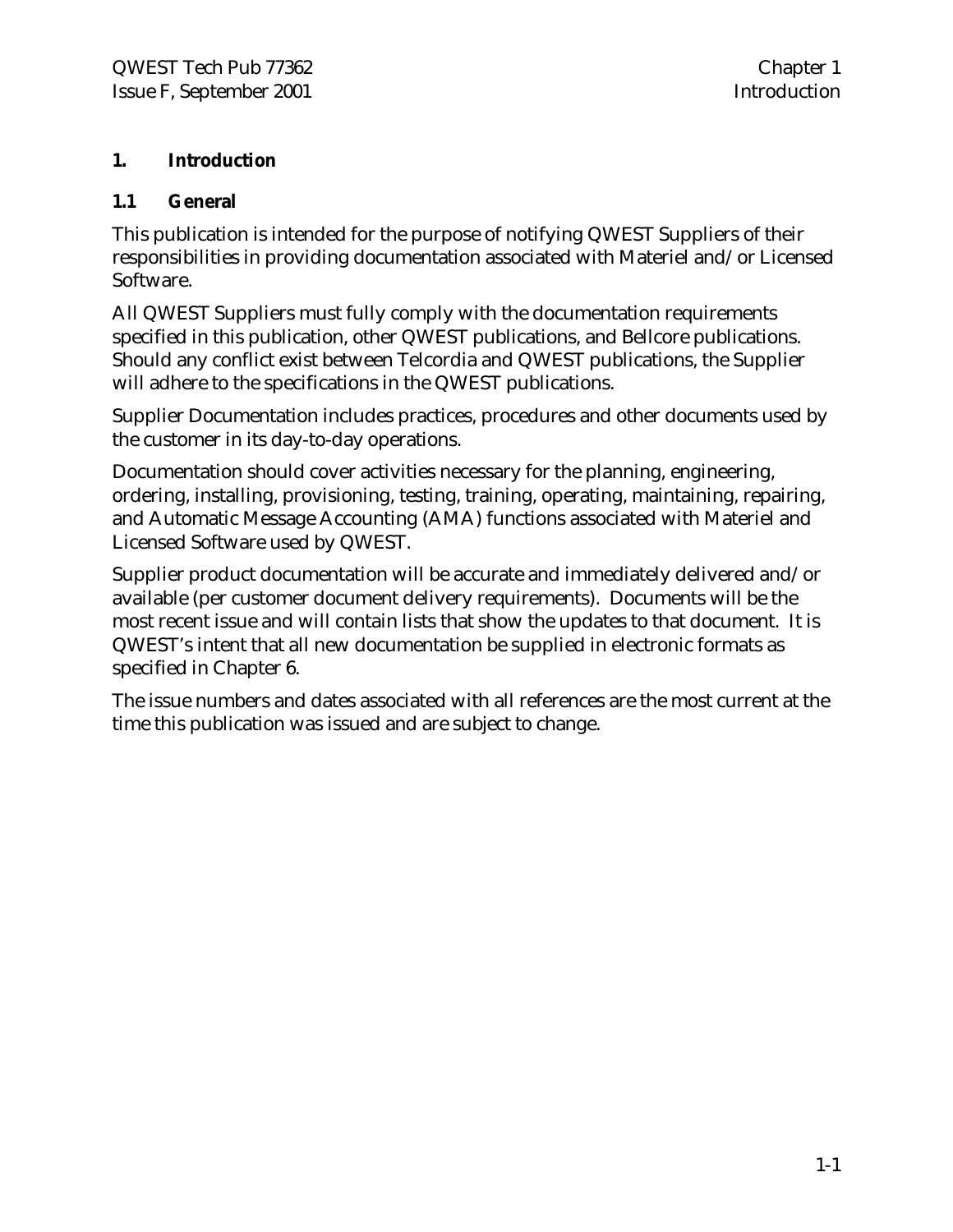# **2. Format Requirements**

# **2.1 General**

The issue number and issue date will appear on each page of all paper Supplier Documentation.

Document issues will be numbered and dated so that QWEST can manage the flow of documentation and remove outdated documents from circulation.

The Supplier will provide easily understood step-by-step procedures for engineering, ordering, installing, provisioning, operating, maintaining, testing and repairing Materiel and Licensed Software.

The documentation will be arranged in chronological order and in a Task Oriented Practice (TOP) format for Materiel and Licensed Software that are not accessible via computer terminal (see IP 10260 "Standards for Task Oriented Practices", 1977).

The Supplier will provide documentation in an appropriate format; for example, "menu-driven" or other software generated instructions that comply with preliminary requirements as outlined in Bellcore Technical Reference TR-TSY-000824, "OTGR: User System Interface User System Access, Section 10.1 (A Module of OTGR, FR-NWT-000439)" and Bellcore Technical Advisory, TA-TSY-000228, "Generic Human Factors Requirements for Network Terminal Equipment: Preliminary" for Materiel and Licensed Software accessible via computer terminals for instructions about the installation, operation, maintenance, testing, engineering, or administration.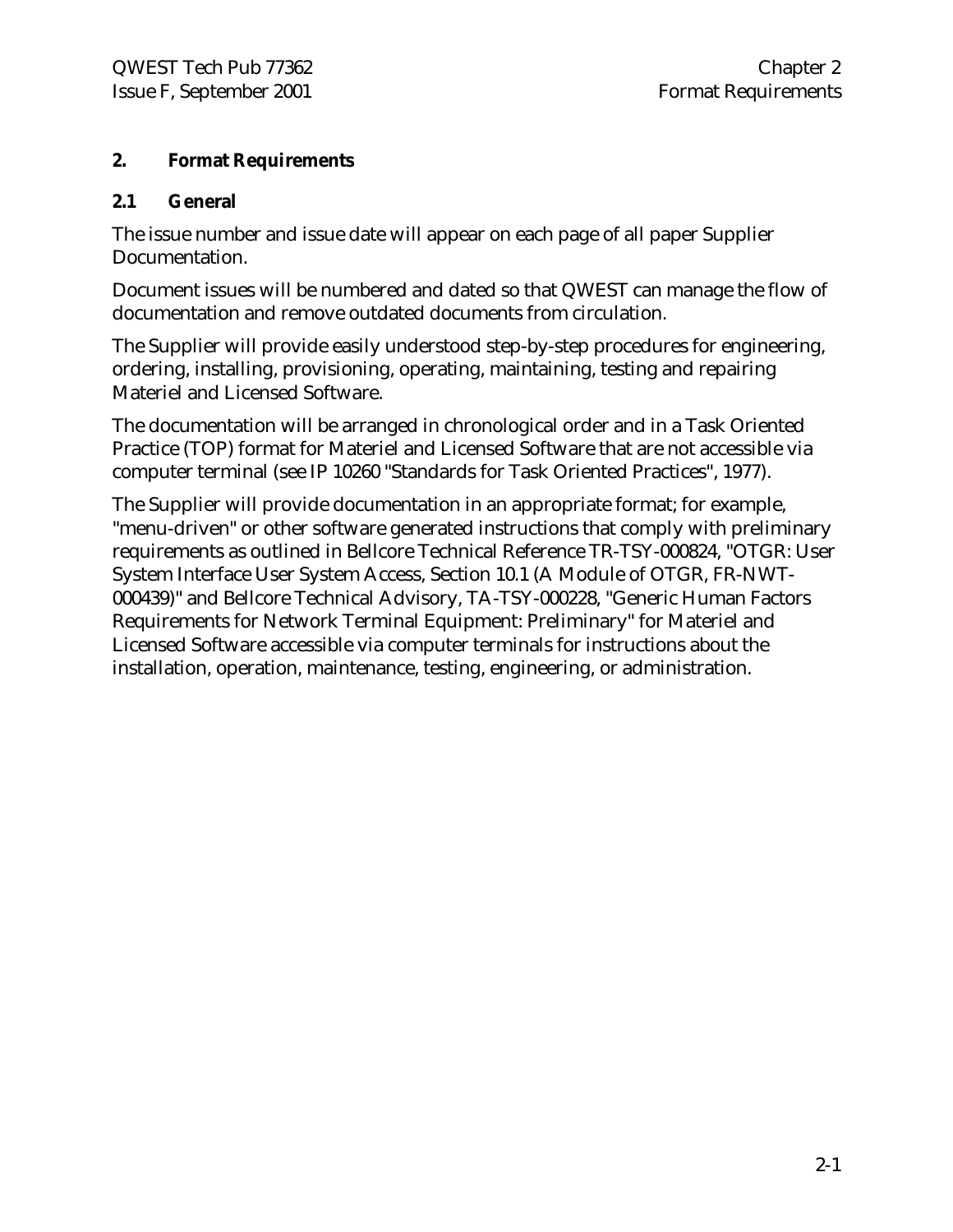# **3. Reproduction**

QWEST may reproduce any documentation, including copyrighted or similar proprietary and confidential notices, for the purpose of planning, engineering, ordering, installing, provision, testing, operating, maintaining and repairing of Materiel, Licensed Software or Services.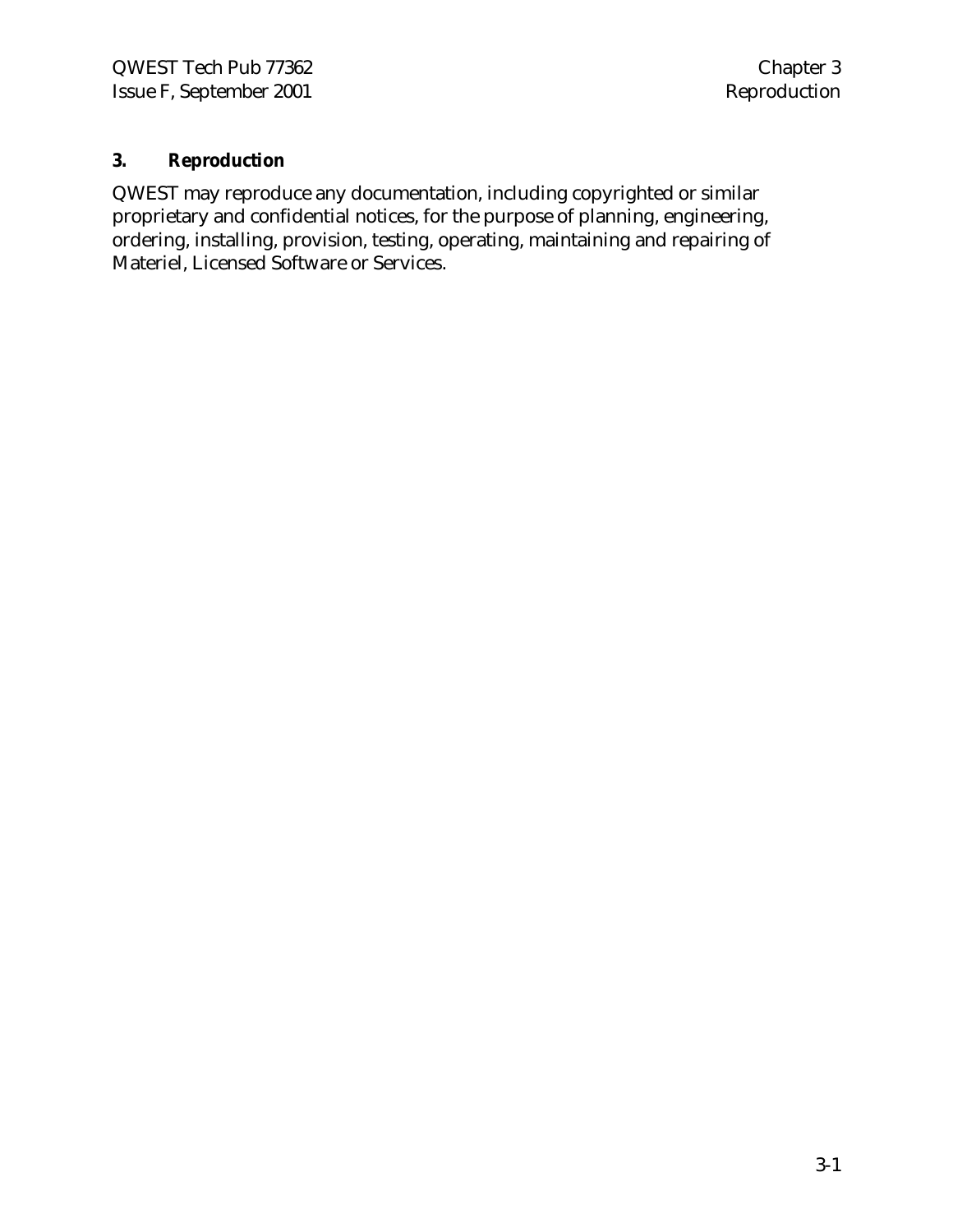# **4. Document Delivery**

# **4.1 General**

If QWEST elects to install or has others install the product, the Supplier will deliver installation documentation six weeks prior to the ship date as defined in the contract.

The Supplier will provide planning documents that cover future Materiel and Licensed Software versions or generic a minimum of one year prior to the date such Materiel and Licensed Software will be available to order.

The Supplier will provide engineering, provisioning, network switch administration and AMA documents that cover new Materiel and Licensed Software versions or generic a minimum of three months prior to the date such Materiel and Licensed Software will be available to order.

The Supplier will deliver the required Supplier documentation to the specified sites at no charge:

- On or before the shipment date, one complete set of job specific documentation which describes the installing, provisioning, testing, operating maintaining and repairing or the materiel, licensed software or service to the engineering center and job site locations specified in the order.
- On or before the shipment date, one complete set of job specific central office records as defined in the QWEST Communications International Inc. Technical Publication 77351, "Central Office Telecommunications Equipment Engineering Standards," and standard drawings as defined in QWEST Communications International Inc. Technical Publication 77352, "Central Office Telecommunications Equipment Standard Drawing Requirements," to the Records Group, 6912 S. Quentin Street, Englewood, CO 80112.
- On or before the shipment date, one complete set of Materiel and Licensed Software Document electronic PDF format, unless otherwise indicated in the contract, to E\*MEDIA, 1801 California, Room 1330, Denver, CO 80202.
- When the contract specifies delivery of documentation in electronic PDF format (see Chapter 6), the following will be delivered to E\*MEDIA, 1801 California, Room 1330, Denver, CO 80202 as applicable:
- One complete set of Electronic Switching Assistance Center (ESAC) required documentation.
- One complete set of Maintenance Engineering required documentation.
- One complete set of Switching Control Center (SCC) required documentation.
- One complete set of Network Switch Administration/Network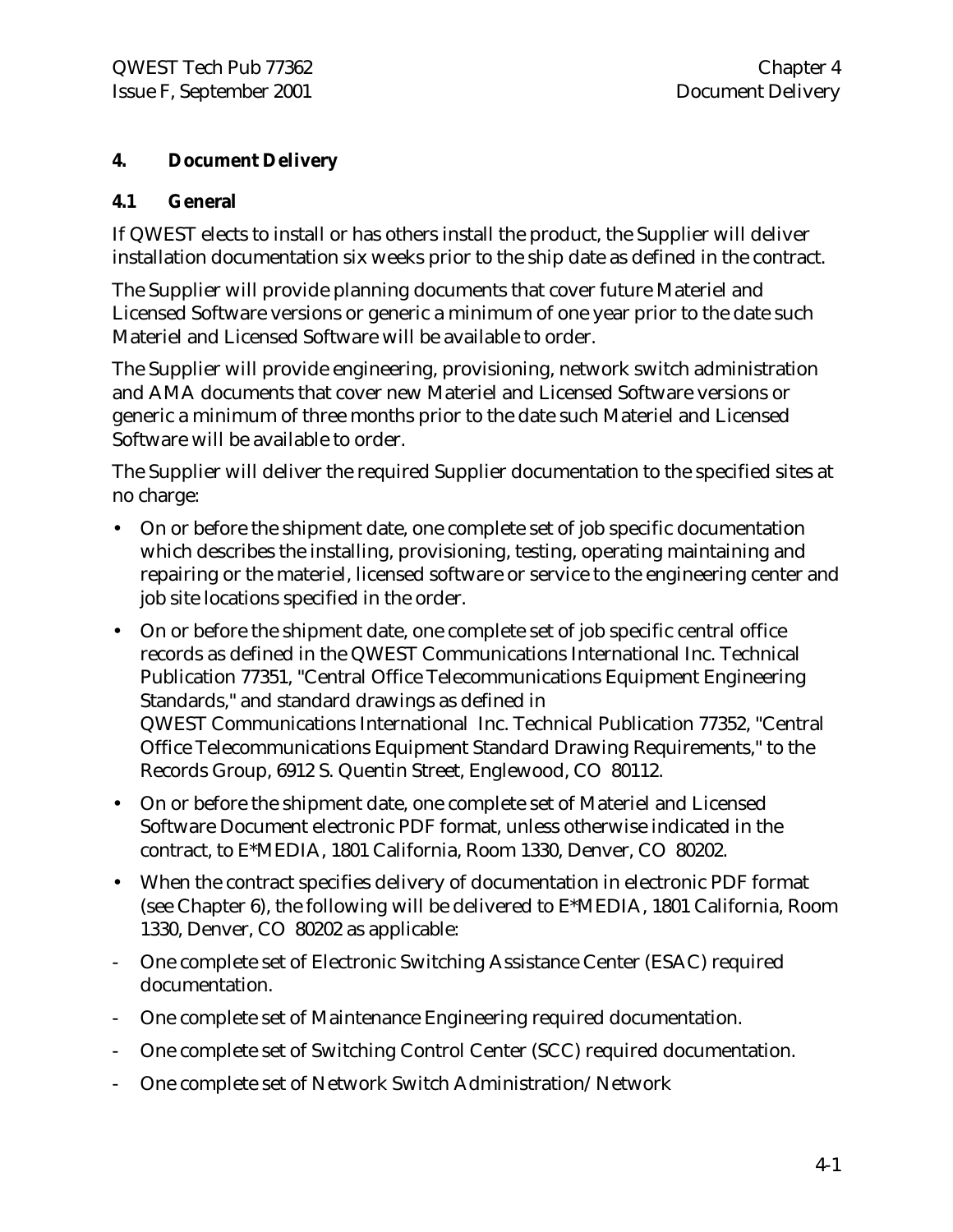# Administration Center

(NAC) required documentation.

- One complete set of Interconnect Documentation (for complete details see Chapter 9).
- If the contract excludes delivery of documentation in electronic PDF format, the documents listed in D,1 through D,5 will be delivered in paper form to the location specified by the customer.
- 4.2 The Supplier will deliver the required Supplier documentation to the specified sites at no charge:
	- A. On or before the shipment date, one complete set of job specific documentation which describes the installing, provisioning, testing, operating maintaining and repairing of the materiel, licensed software or service to the engineering center and job site locations specified in the order.
	- B. On or before the shipment date, one complete set of job specific central office records as defined in QWEST Communications International Inc. Technical Publication 77351, "Central Office Telecommunications Equipment Engineering Standards," and standard drawings as defined in QWEST Communications, Inc. Technical Publication 77352, "Central Office Telecommunications Equipment Standard Drawing Requirements," to the Records Group, 6912 S. Quentin Street, Englewood, CO. 80112.
	- C. On or before the shipment date, one complete set of Materiel and Licensed Software Documentation to Information Resource Management (IRM), 1801 California, Room 1340, Denver, CO. 80202.
	- D. At the customer's request, one set of Electronic Switching Assistance Center (ESAC) required documentation will be sent to a specified location.
	- E. At the customer's request, one set of Maintenance Engineering required documentation to a specified location.
	- F. At the customer's request, one complete set of Switching Control Center (SCC) required documentation to a specified location.
	- G. At the customer's request, one complete set of Network Switch Administration/Network Administration Center (NAC) required documentation to a specified location.
	- H. At the customer's request, one complete set of Interconnect Documentation (for complete details see Paragraph 9.00).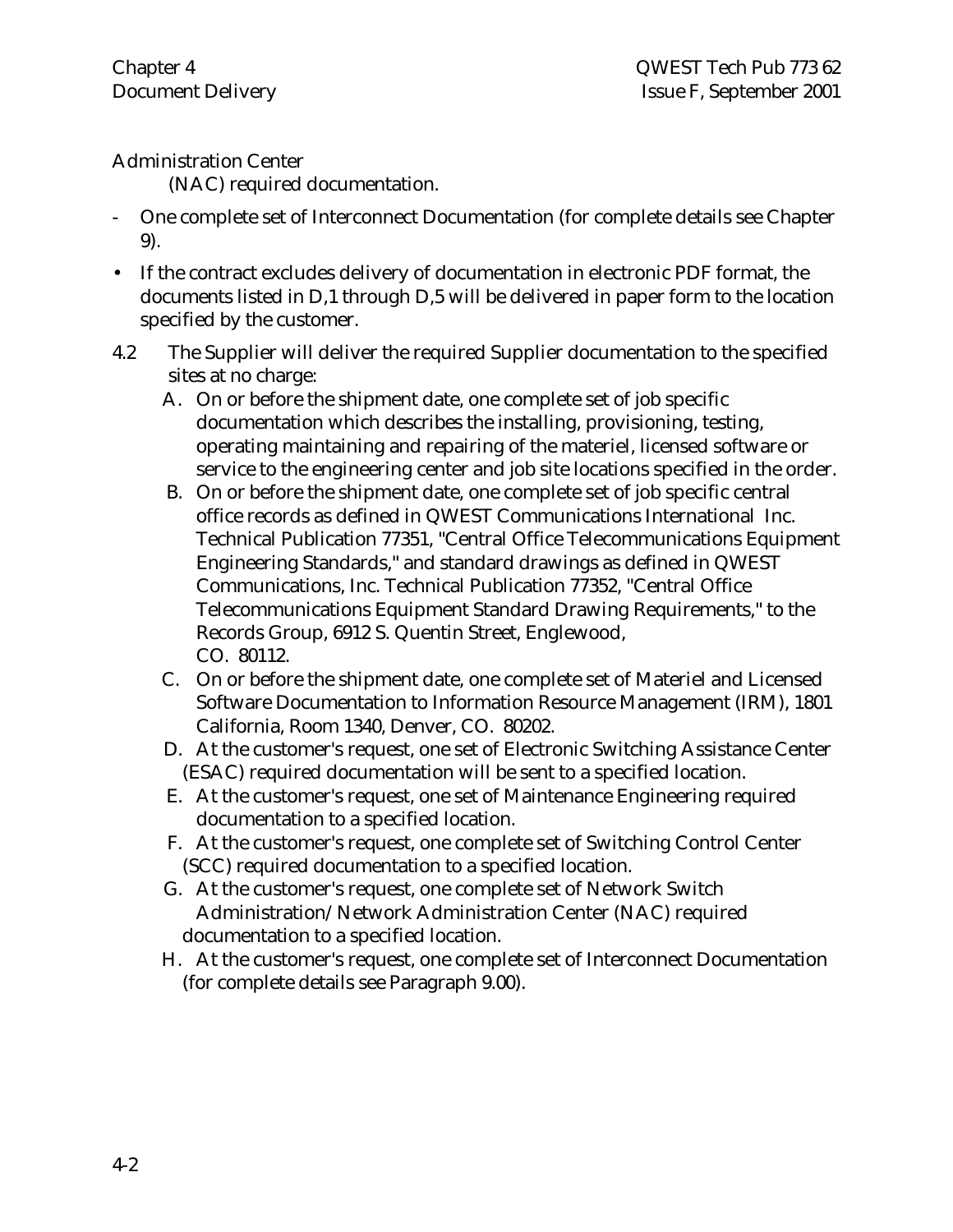# **5. Documentation Updates**

#### **5.1 General**

All documentation will be updated to reflect any system or feature changes.

- One copy of all revisions will be provided to E\*MEDIA, 1801 California, Rm. 1330, Denver, CO. 80202, at no charge for the life of the equipment and/or licensed software.
- One copy of all revisions will be provided to locations specified in this chapter at no charge during the warranty period of the equipment and/or licensed software.
	- The Supplier will provide E\*MEDIA with a list of the paper documents and the media the documents are provided in every location was receiving 90 days prior to the warranty expiration.
- A "Reason for Reissue" or "Change History" section will be included in each document describing the changes in that issue.
- The Supplier will update the Materiel COMMON LANGUAGE® Equipment Identification (CLEI™) Code whenever there are changes that require that the Customer Continuing Property Records be updated.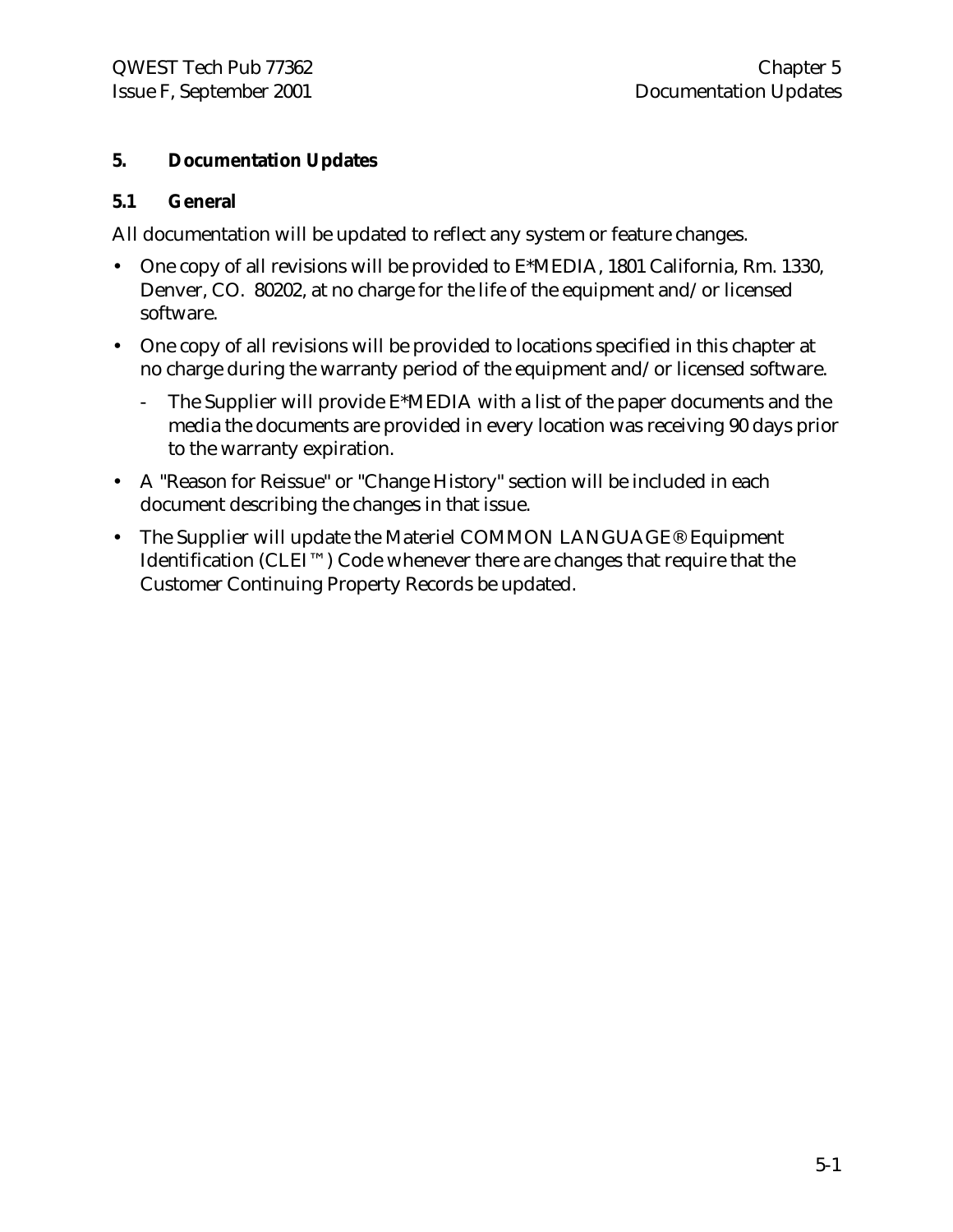# **6. E\*MEDIA System Document Receipt**

#### **6.1 Document File Types**

Documentation is to be provided to QWEST in the following electronic formats (see section 6.3 for acceptable media types). The matrix shown below indicates required, preferred and negotiable formats.

| <b>Status</b>     | <b>Format Description</b>                                                                                                 |
|-------------------|---------------------------------------------------------------------------------------------------------------------------|
| <b>REOUIRED</b>   | Portable Document Format (PDF)                                                                                            |
|                   | Hyper Text Markup Language (HTML)                                                                                         |
| PREFERRED         | <b>PDF</b>                                                                                                                |
| <b>NEGOTIABLE</b> | MS document structure & content in Word 6.0 or above                                                                      |
|                   | Document structure & content in Rich Text Format (RTF) compatible with<br>MS Word 6.0 on Macintosh or on a DOS/Windows PC |
|                   | Document structure & content in Maker Interchange Format (MIF) 3.0 or above                                               |
|                   | Postscript format                                                                                                         |

# **6.2 Document Information Road Map**

Document files should have logical file extensions to identify the file type as follows:

Information Road Map should include Read Me file explaining each file provided in the delivery by document name, number of pages, document creator, list of subdirectory files and a description of subdirectory files.

# **6.3 Document Media Types**

The following media types are listed in order of preference for large (2MB or greater) document transfer. Smaller documents can use the appropriate media type.

- Compact Disk Read-Only Memory (CD-ROM)
- 3.5" PC or Macintosh Floppy
- 8mm Exabyte® high capacity cartridge tape (2.3 Gig)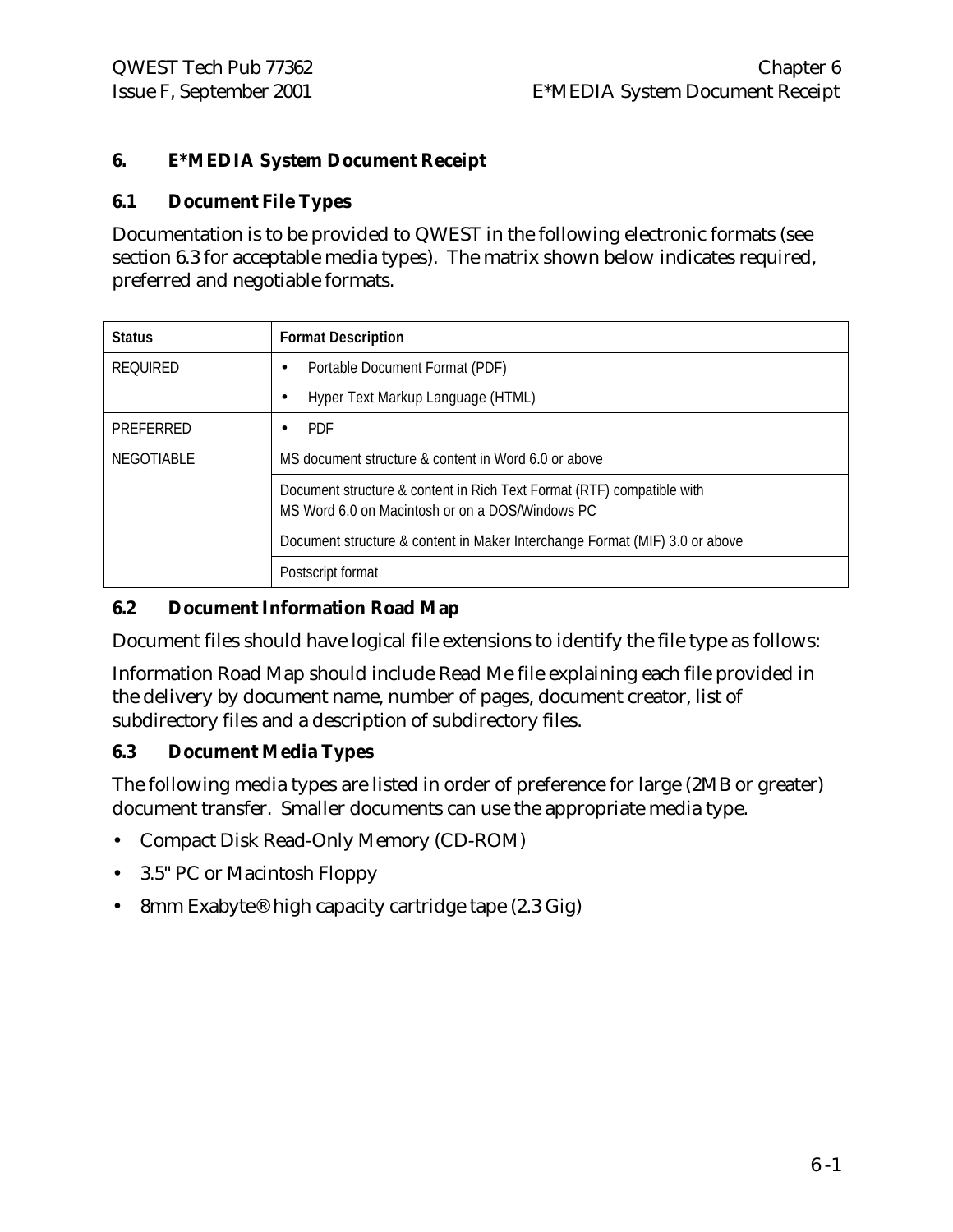# **7. Documentation for Reliability and Quality Assurance**

#### **7.1 General**

The Supplier will document its use of a quality control program for documentation. Such information will be sufficient for QWEST to ensure that the Supplier's Documentation quality control program covers at least the following for both Materiel and Licensed Software:

- An effective internal process to ensure that qualified Subject Matter Experts (SMEs) review and certify the accuracy and completeness of product documentation.
- A management system to ensure control of documentation updates.
- Field audits performed to ensure the effectiveness of Supplier's Documentation quality control program.
- A "customer feedback" process (e.g., customer comment cards) to be used in evaluating the quality of Supplier Documentation as perceived by QWEST.

The Supplier will provide documentation containing sufficient information to determine whether the system meets QWEST reliability and quality requirements. The documentation will cover system design, development manufacturing program.

#### **7.2 System Design Documentation**

Supplier documentation will include all system availability and reliability parameters for describing the expected availability and reliability of the product and all its subelements. It shall also include the methods used for determining those availabilities and reliabilities.

Supplier will provide system availability and reliability results for all performances parameters discussed in Bellcore product-specific criteria documents, such as the Bellcore Family of Requirements TR-TSY-000064, "LATA Switching Systems Generic Requirements, (LSSGR), 1992 Edition".

The failure rates and models used will be documented and will be consistent with methods specified in Bellcore Technical Reference TR-NWT-000332, "Reliability Prediction Procedure for Electronic Equipment, (A Module of RQGR, FR-NWT-000796)".

Supplier Documentation will include a listing of all circuit pack (plug-in) types or codes used in the product, with the applicable predicted failure rate for each. Supplier documentation will include information in sufficient detail to enable QWEST to independently verify all data.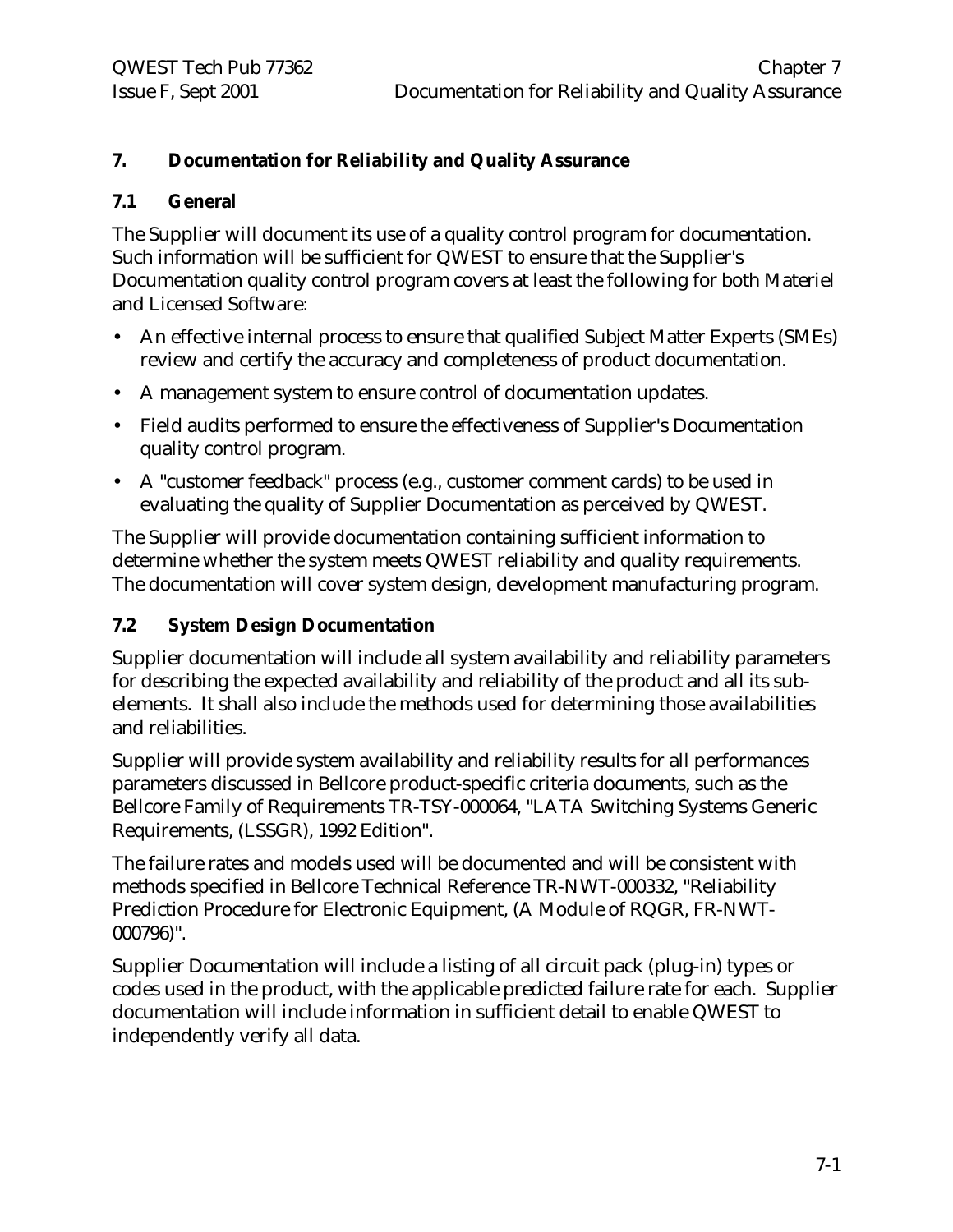Supplier documentation will include the definition of unavailability (e.g., Bit Error Ration (BER) exceeding a redetermined value).

Availability and reliability parameters will be documented for the minimum and maximum configurations of the system.

Supplier will provide documentation describing all methods for expansion of the equipment and their effect on availability and reliability.

Supplier documentation will detail the expected level of infant mortality at the time of shipment, including the amount of operation the equipment would typically receive before shipment to QWEST (sometimes referred to as the "burn-in" period). The documentation will also explain the calculation methods used to determine the remaining infant mortality. Supplier documentation will include the infant mortality model.

Supplier documentation will state the environment conditions required for a product that is intended for central office environments. Documentation shall be similar to TR-EOP-000063, "Network Equipment-Building System (NEBS) Generic Equipment Requirements, (A Module of LSSGR, FR-NWT-000064 and of TSGR, FR-NWT-000440)."

In all cases, Supplier documentation will include a description of the test conditions used by Supplier to assure that the product operates properly in the extremes of the allowed environmental conditions.

Supplier documentation will include information on flammability standards, see Bellcore Technical Reference, TR-EOP-000063, (see Reference Section) to which the product conforms. This will include information on results of flammability tests to which the product and its components have been subjected.

• Flammability standards information will be updated whenever there is a change in Supplier's use of components used in the manufacture of Supplier's Materiel.

Supplier documentation will present the sub-assemble design and procurement criteria used in enough detail so that conformance to the criteria of Bellcore Technical References TR-NWT-000078, "Generic Physical Design Requirements for Telecommunications Products and Equipment" and TR-TSY-000357, "Component Reliability Assurance Requirements for Telecommunications Equipment, (A Module of RQGR, FR-NWT-000796)" can be determined.

Supplier documentation will be in sufficient detail that QWEST can be assured that Materiel and Licensed Software meets all generic reliability criteria in Telcordia's product-specific Reliability and Quality Generic Requirements (RQGR) documents, such as Bellcore Technical References TR-NWT-000284, "Reliability and Quality Switching Systems Generic Requirements (RQSSGR), (A Module of RQGR, FR-NWT-000796)" and TR-TSY-000418, "Generic Reliability Assurance Requirements for Fiber Optic Transport Systems, (A Module of RQGR, FR-NWT-000796)".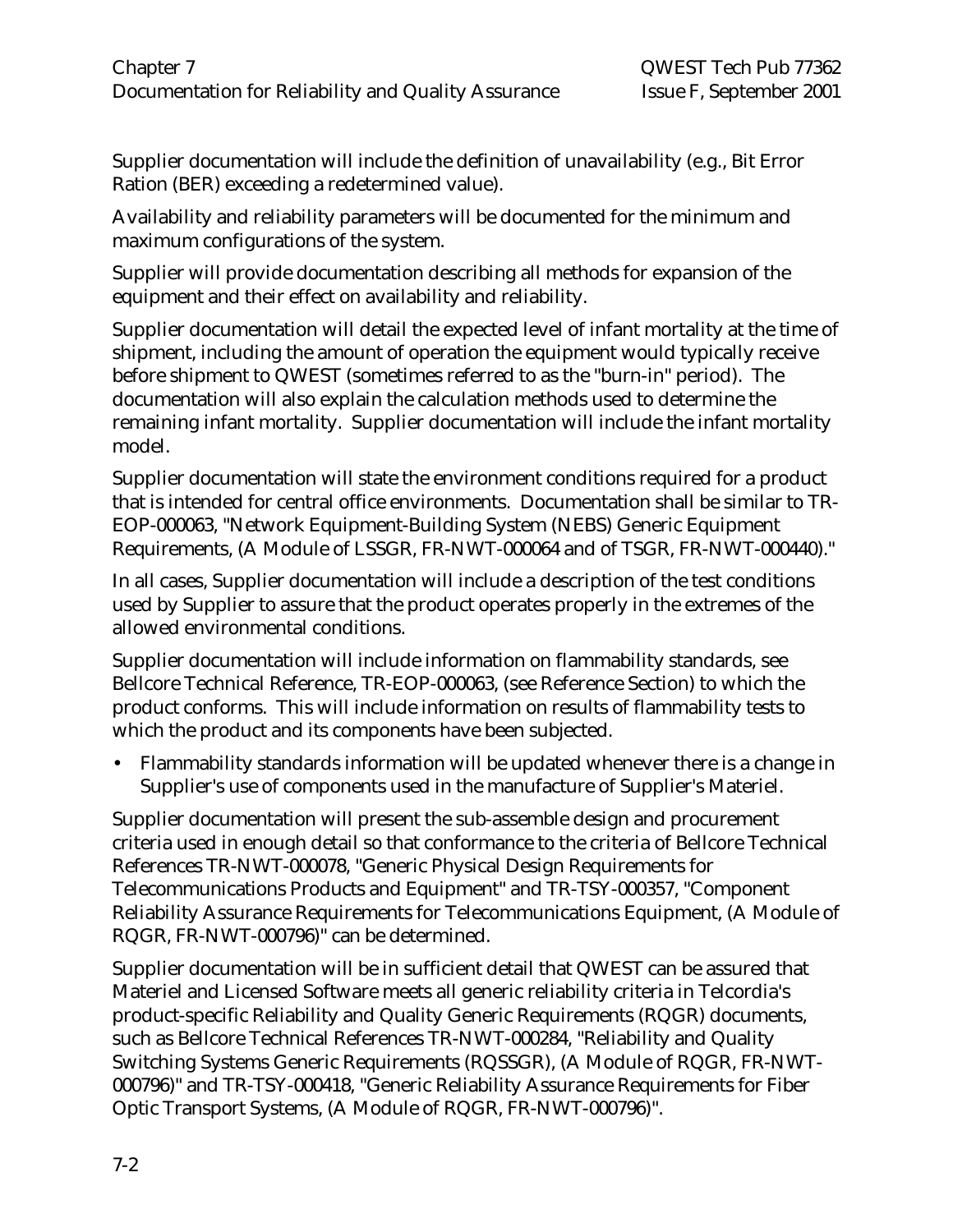# **7.3 Development and Manufacturing Program Documentation**

The Supplier will have documentation detailing all qualifications and requalification programs of at least the following:

- Components and Vendors
- System Design
- Environmental Conditions
- Manufacturing Processes
- Software Products and Processes

The Supplier will have a quality-controlled manual that details all quality-related functions in the factory and includes the functions of the Supplier's quality assurance and quality control organizations.

The Supplier will have a reliability controlled engineering manual that addresses the reliability aspects of the product, including description of at least the following:

- Estimation of Materiel and Licensed Software reliability.
- Methods used to predict unit and system reliability.
- Estimation of the failure rate of the equipment and how it is derived.
- Early life reliability of infant mortality of the equipment at the time of shipment.
- Materiel and Licensed Software development, test and reliability assurance programs.
- Program for estimating and ensuring the reliability of electronic devices.

The manufacturing program requirements will be documented and will include all of the following:

- Product sub-assemble procurement, inspection and testing.
- Product assembly, inspection and testing, including burn-in procedures.
- Product quality sampling procedures.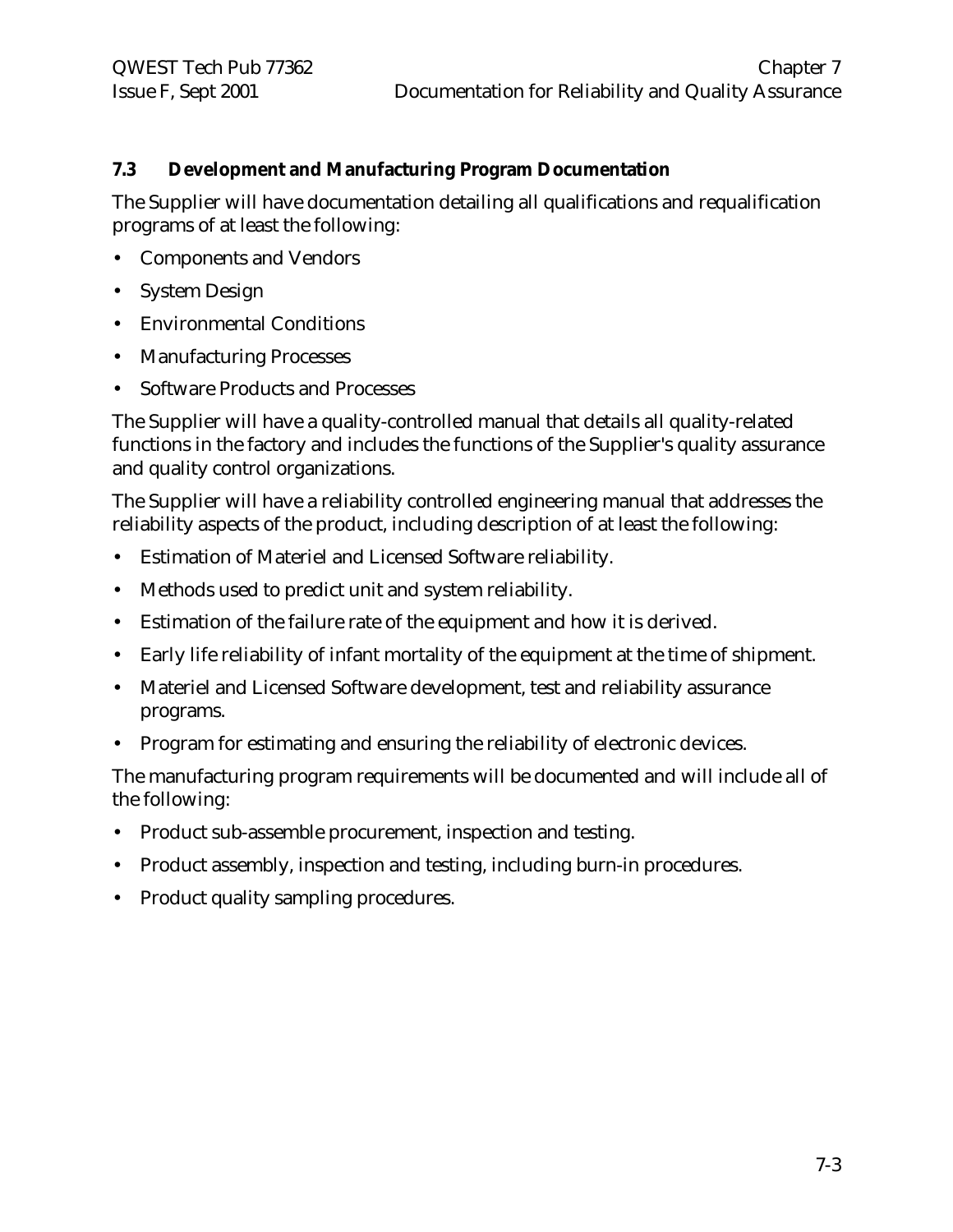# **7.4 Software Quality Program Documentation**

The Supplier will provide documentation to demonstrate that it has developed a quality control and assurance program for software as defined in Bellcore Technical References TR-TSY-000179, "Software Quality Program Generic Requirements (SQPR), (A Module of RQGR, FR-NWT-000796)," and TR-TSY-000282, "Software Reliability and Quality Acceptance Criteria (SRQAC), (A Module of RQGR, FR-NWT-000796)" including computer programs, Firmware, related data, and documentation.

• As required in Bellcore Technical Reference TR-TSY-000282 (see Reference Section) the Supplier will provide "officially issued" software documentation (not "preliminary" or "draft") at the transition from First Office Application (FOA) to general availability.

#### **7.5 Product Support and Field Reliability Documentation**

Supplier documentation will describe the following:

- Technical assistance programs, including emergency contact telephone numbers (preferably 800-type numbers) and hours of operation for technical assistance.
- Product implementation procedures, including FOA specific procedures.
- Product change notice procedures.
- Warranty information.
- Engineering complaint and operational trouble report programs.

The Supplier will have documentation describing their provision, use and support of field reliability monitoring programs for their products as prescribed in Bellcore Special Report SR-TSY-000963, "Network Switching Element Outage Performance Monitoring Procedures, (A Module of RQGR, FR-NWT-000796)".

The Supplier will have documentation describing a return and repair program for defective products, including a description of the product return procedures and expected turnaround time for all returned products.

• For the return and repair program, Supplier documentation will describe a method of tracking repaired products and a program for collecting actual failure rate data and "no trouble found" data on returned product.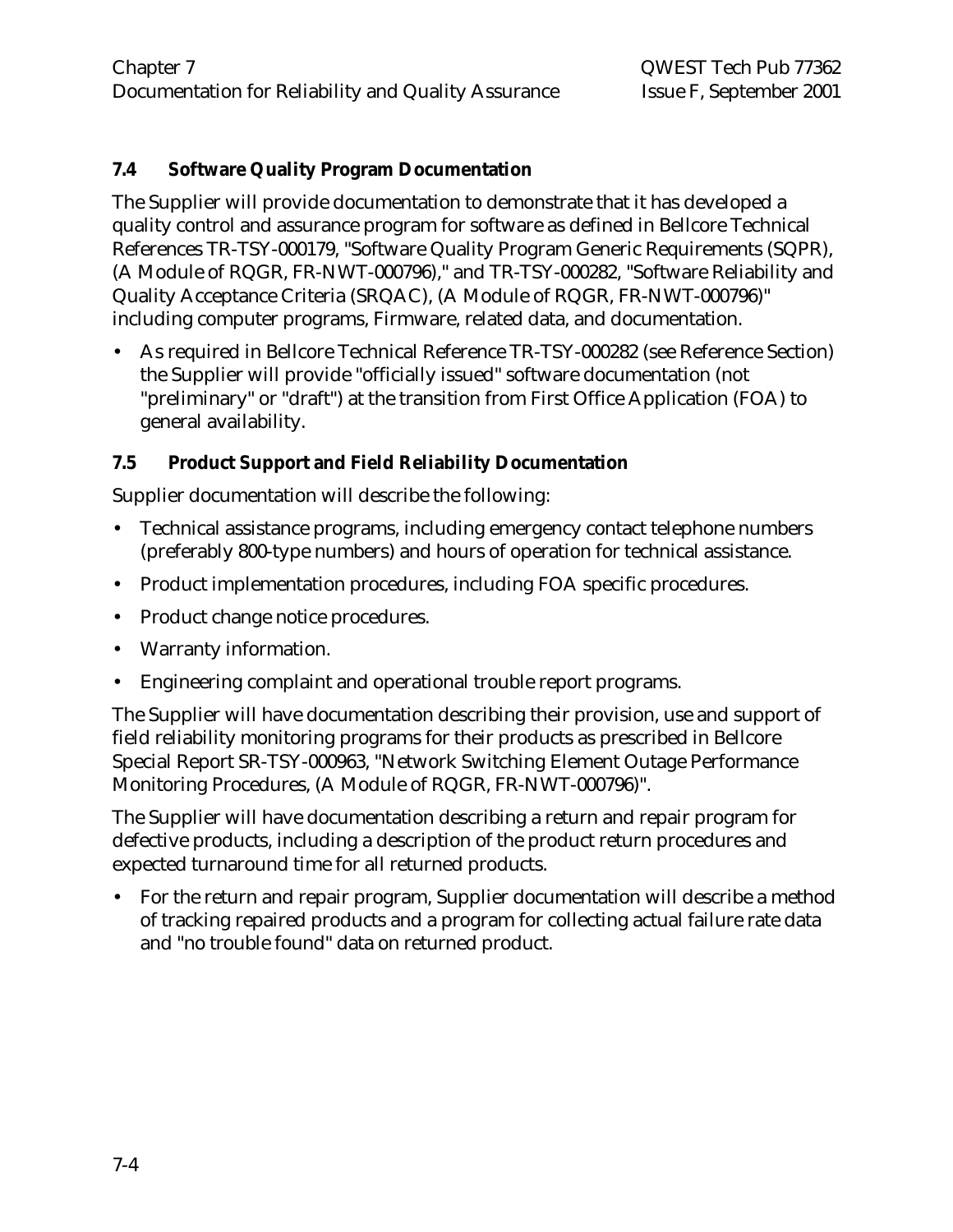# **8. Documentation for Inventory and Ordering**

#### **8.1 General**

The Supplier will conform with COMMON LANGUAGE® Equipment Identification (CLEI™) standards as specified in QWEST Technical Publication 77361, "COMMON LANGUAGE® Equipment Classification (CLEI™) and Bar Code Labeling Requirements for Central Office Equipment," and Teclcordia Technical Reference TR-STS-000383, "Generic Requirements for COMMON LANGUAGE® Bar Code Labels".

The Supplier will provide an "Ordering Guide" that is sufficient for QWEST to ensure that all necessary components (including ancillary equipment) needed to install, test operate the product in its intended manner have been ordered and/or received.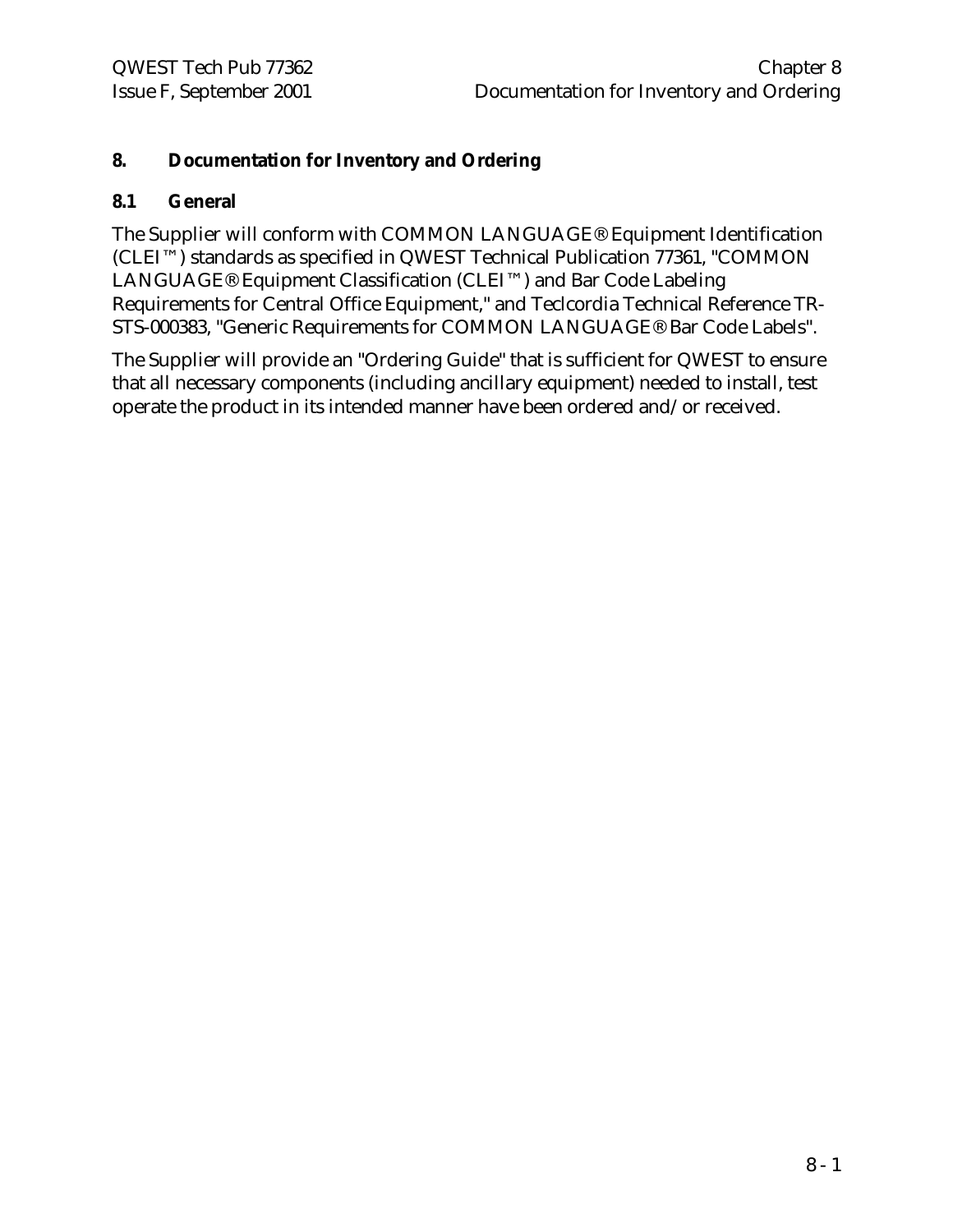# **9. Documentation for Interconnect Drawings**

#### **9.1 General**

This section describes Interconnect Drawings and their use within QWEST.

The term "Interface Drawing" has been replaced by the term "Interconnect Drawings" because it better describes the type of information and intended use of these documents.

Interconnect Drawings are those drawings engineered by QWEST to facilitate the interconnection of a supplier's equipment with other equipment manufactured by the same supplier or with equipment manufactured by another supplier. All QWEST Interconnect Drawings are classified proprietary for use within QWEST (see Section 9.5, A regarding proprietary classification).

# **9.2 Purpose**

Interconnect Drawing preparation consists of the engineering required to create a drawing that details requirements to connect a suppliers equipment. Interconnect is defined as the detailed interconnection information required between supplier's equipment where:

- The existing Central Office Equipment (COE) must be reconfigured.
- Additional interconnecting equipment is required.
- Interconnection is with cable and/or wire only and no further modification is necessary.

Interconnect Drawings are created to establish a permanent record of information needed to complete the Engineer, Furnish and Install (EFI) process.

The following information is typically depicted on Interconnect Drawings; however, other information may be necessary and should be included as part of the drawing.

- Block diagram showing the functional arrangement of equipment and how it interconnects with other equipment.
- Circuit description indicating, in narrative format, how the equipment interconnects with other equipment.
- Schematics showing in graphics format the electronic operation of the equipment.
- Footprint information showing (in plain view) the physical size of the equipment.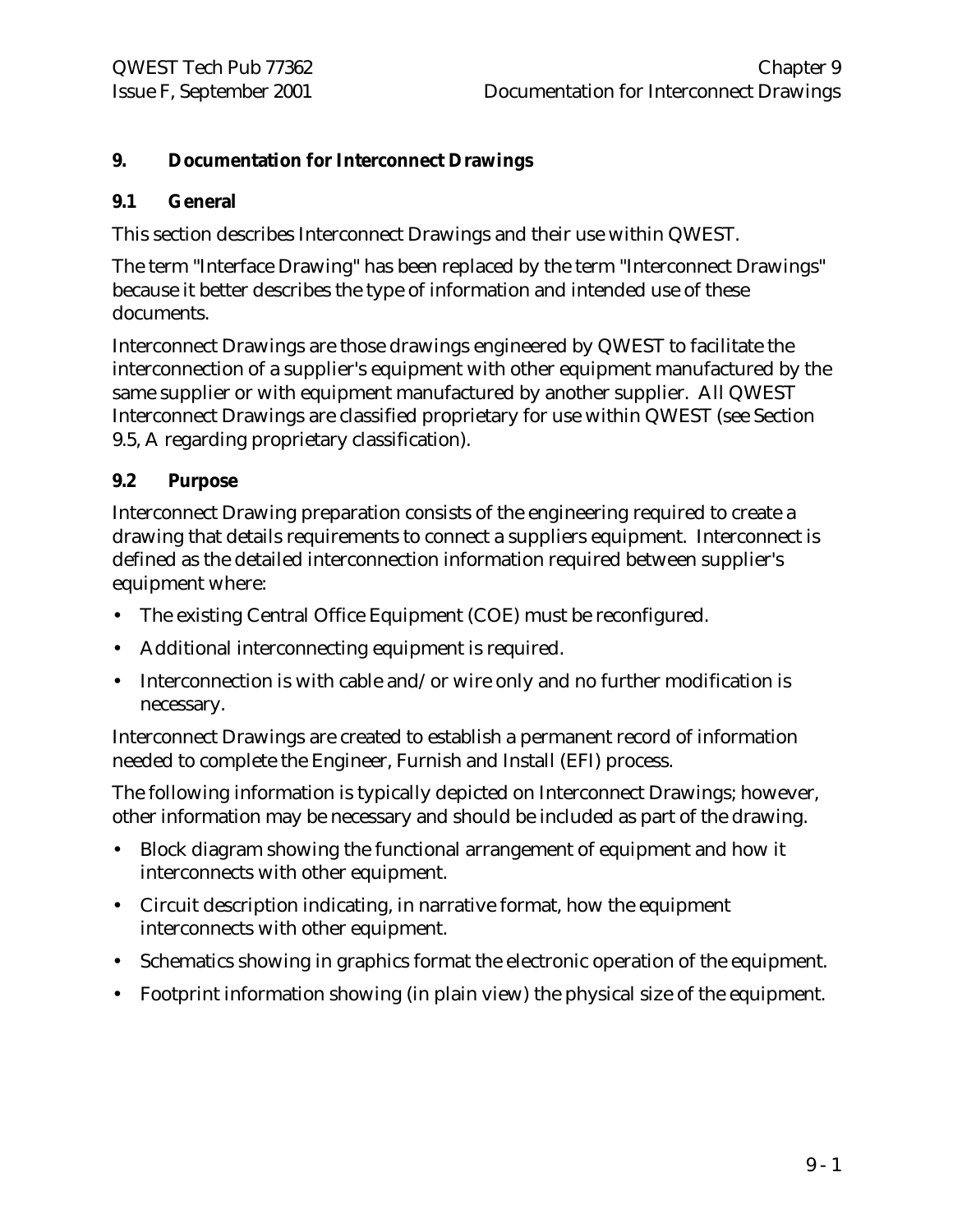- Front equipment pictorials showing the physical arrangement of all equipment as it is mounted in a relay rack frame and the front and back plane of all sub-units.
- Type of framework and all special mounting information.
- Power drain and fuse requirements.
- Specific lead and connector pin assignment for all external connections.
- The type, gender and part number of all connectors.
- Cable and wire sizes as well as critical lengths.
- Alarm bit mapping information.
- Engineering and installers notes.
- Ordering information.

In some cases where equipment is complex, a separate equipment specification drawing may be required. Equipment specification drawings provide ordering and equipment arrangement information. A separate schematic drawing may also be required to illustrate the electronic operation and interrelationship of the equipment.

Interconnect Drawings are created to be used by the equipment engineer, detail engineer, installer, maintenance engineer, Central Office Technician, and Digital Service Operations Center (DSOC). They are not intended to be used as a replacement for supplier's drawings, but are instead to be used as a supplement to them.

# **9.3 Format**

QWEST engineered Interconnect Drawings are created in a format closely resembling a combination of supplier equipment specification and circuit schematic drawings. Part E of QWEST Technical Publication 77351, (see Reference Section) contains information on supplier drawings and documentation.

QWEST engineered drawings are typically identified by five alphanumeric characters preceded by a two character prefix. Also a numeric suffix usually indicates drawing series number.

# **9.4 Interconnect Drawing Availability**

Interconnect Drawings are maintained by QWEST. A current list of these drawings may be obtained by contacting the Interconnect Drawing Coordinator on (303) 792- 6414.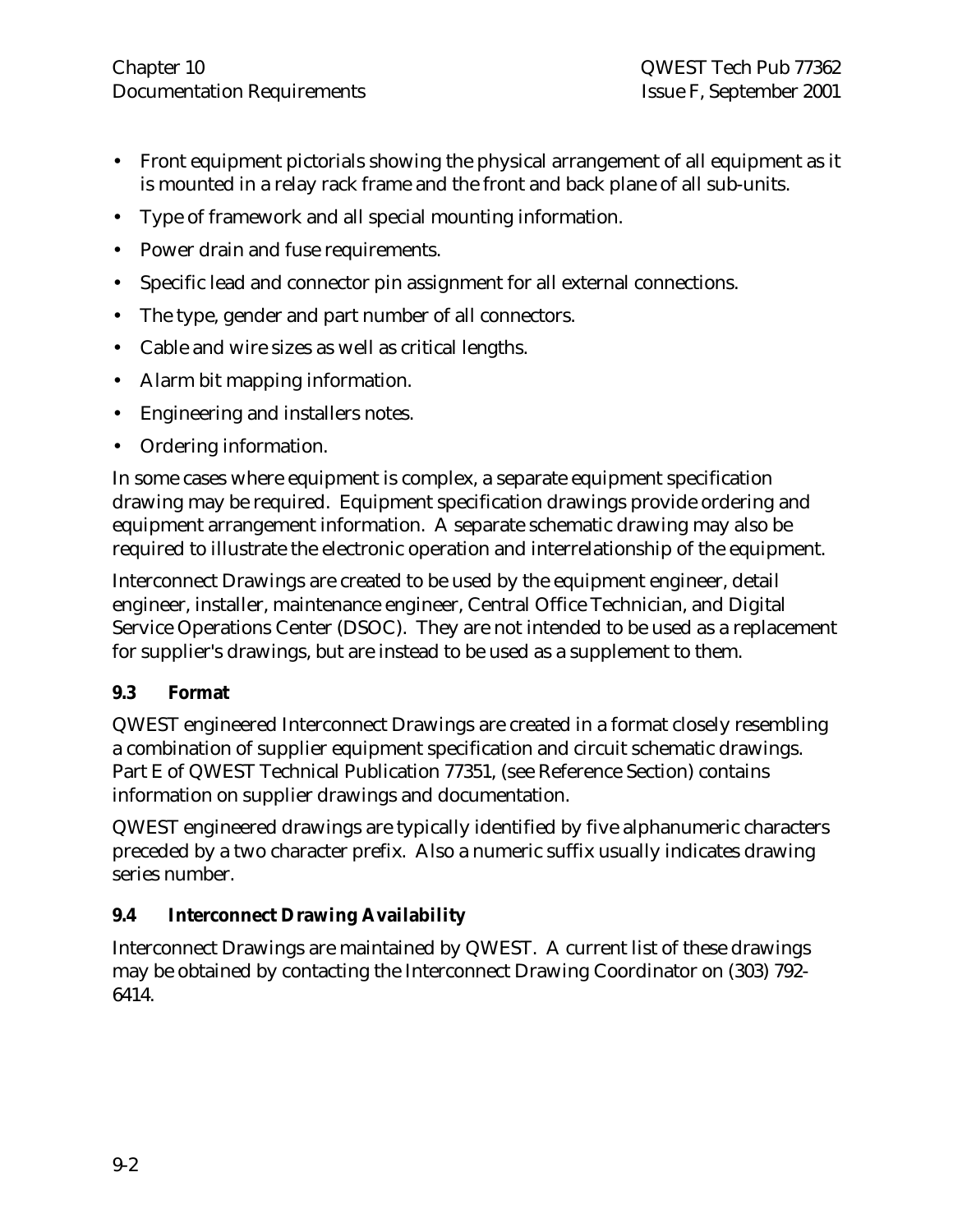# **9.5 Proprietary Classification of Interconnect Drawings**

All Interconnect Drawings are classified "proprietary." These drawings are only for use with in QWEST or by agents hired by QWEST who have signed non-disclosure agreements.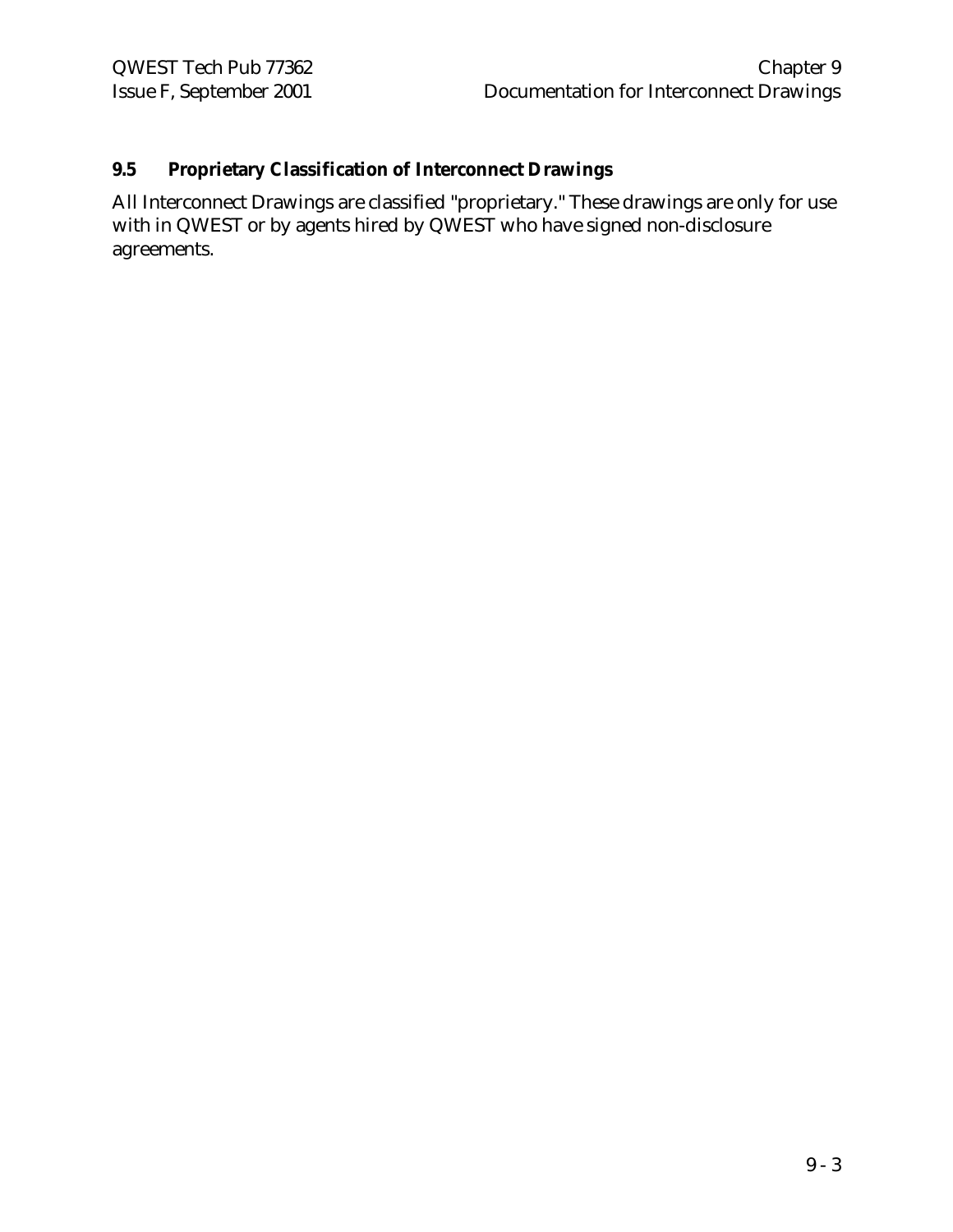#### **10. Documentation Requirements**

#### **10.1 Documentation Guide**

The Supplier will provide a Documentation Guide that includes a Master List of Material and Licensed Software Documentation and a Cross-Reference Index.

A Master List will include a minimum of the following:

- A complete list of all documentation available for Materiel and Licensed Software and the available media options.
- A description of each document for Materiel Licensed Software pertaining to and categorized as:
- Planning
- **Engineering**
- Ordering
- **Installation**
- Operation
- Maintenance
- **Provisioning**
- Testing
- Repair
- Administration
- Automatic Message Accounting (AMA)
- Reliability and Quality Assurance
- Supplier Support
- Identification of those documents considered proprietary or confidential by the Supplier.
- An explanation of the scheme used to number or code the documents.
- A listing of all Materiel and Licensed Software model numbers, versions or generics currently in use or available, and the current documentation associated with each.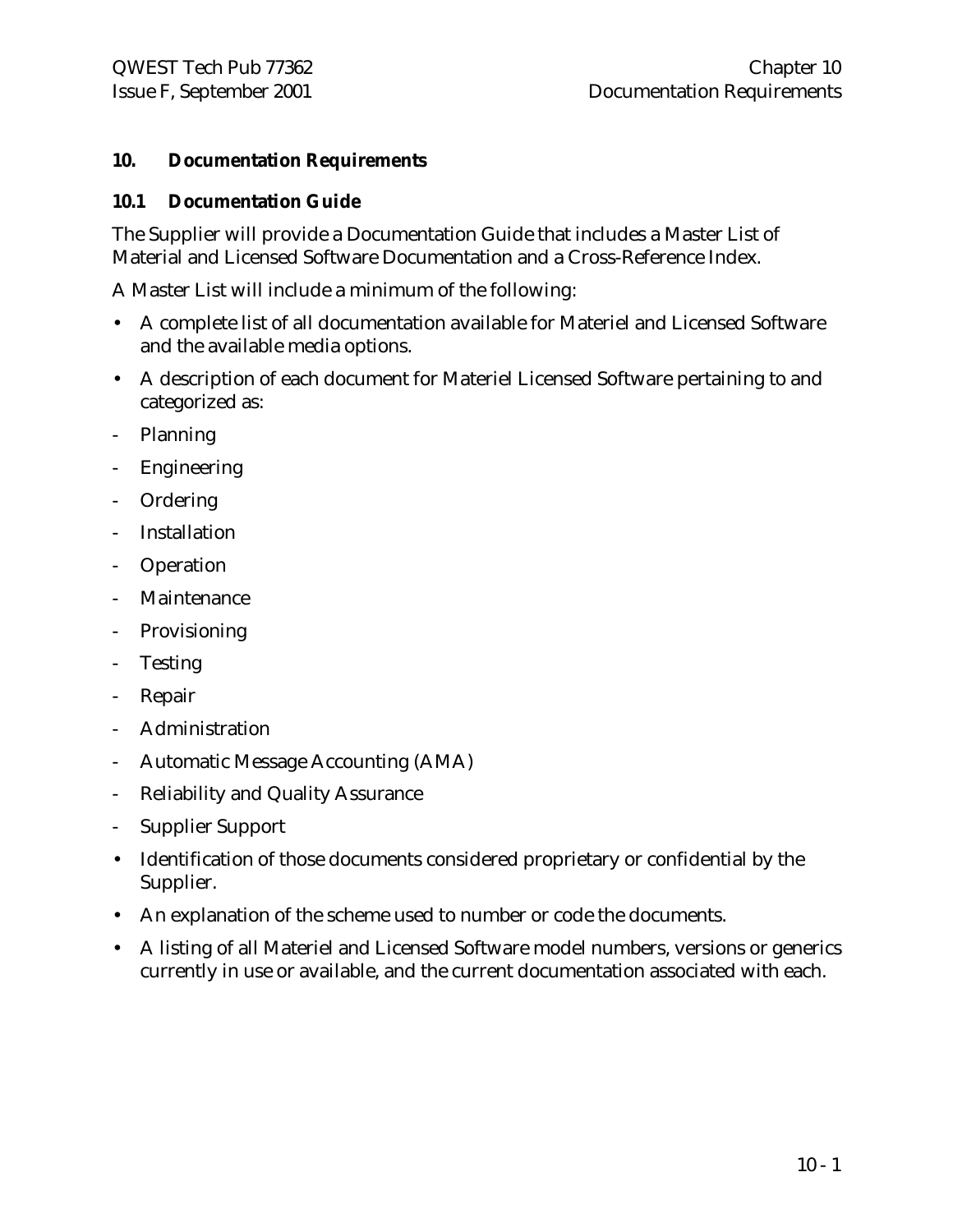A Cross-Reference Index that will enable users to locate information based on at least the following items:

- Title
- Subject
- Document Number
- Issue Number
- Dates of active issues and systems(s)/subsystems to which they apply.

For all Materiel and Licensed Software purchased as a result of this project, the Suppliers will provide either a complete new Master List, updated as new document are issued, or a convenient method of updating the Master List that allows the most current revisions to be inserted as documents are updated.

# **10.2 Hardware Documentation Requirements**

All Supplier documentation will clearly state the product model number(s) for hardware to which it applies. Information unique to a particular model(s) and not applicable to others, shall be clearly identified as such.

The Supplier will provide a general description of the product hardware configuration, functions, capabilities, limitations, and physical characteristics.

Supplier Documentation will conform to the requirements of QWEST Technical Publication 77351, (see Reference Section). The Supplier will contact QWEST for any numbering of Central Office Drawings.

# **10.3 Software Documentation Requirements**

All Supplier Documentation will clearly state the Licensed Software version(s) or generic(s) to which it applies. Information unique to particular version(s) or and not applicable to others, will be clearly identified as such.

The Supplier will provide a general description of Licensed Software, including an overview of the scope, objectives, architecture and capabilities of the system. This will include high-level flow and/or block diagrams. It will also specify the role of the software system as it relates to other systems (e.g., Operations Systems) and/or programs.

The Supplier will provide a Program Documentation Index that lists all program documents and the issue of each document that applies to each version or generic of the Licensed Software.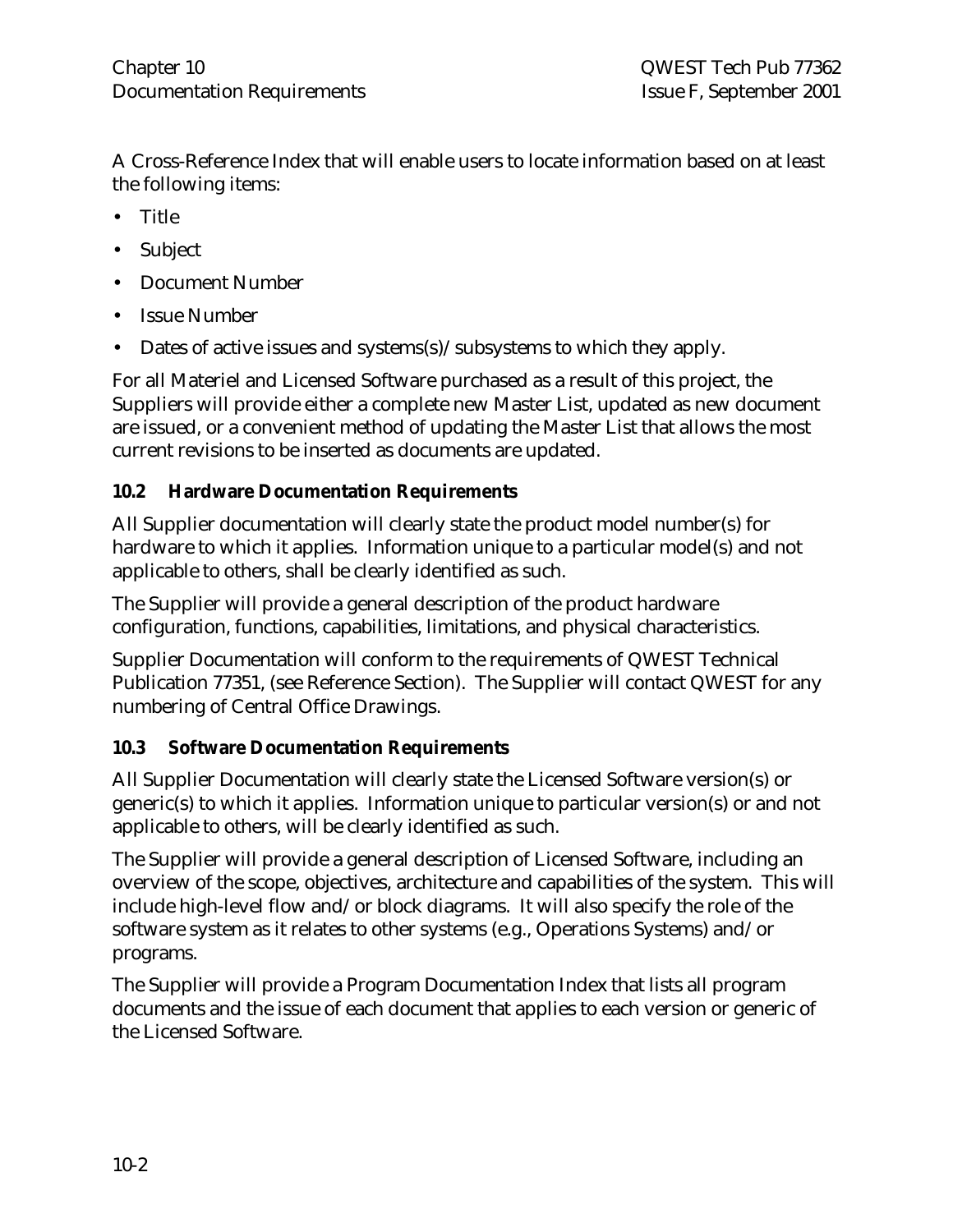The Supplier will provide Patch Administration Documentation describing the Supplier's procedures for administering routine and Licensed Software corrections (patches), to in-service systems. This applies to any medium used by the Suppliers for providing these corrections (e.g., word-by-word overwrites distributed in printed form, whole programs distributed on disk or tape, or other medium).

- The Supplier will provide Patch Application Documentation with each routine Licensed Software correction (patch), consisting of notices and procedures pertaining to the application of patches.
- This documentation will include a description of patch, an identification of the patch (by sequence number or other identifying code), identification of the problem corrected by the patch, procedures for installing and testing the patch, and procedures for removing the patch if it causes problems.
- This documentation will contain a description of how patches are sequenced to ensure compatibility, i.e., a procedure for ensuring that applicable patches are implemented in all affected switching systems, and methods for determining which patches have been applied in a particular location.

The Supplier will provide Licensed Software loading and verification documentation that provides the procedures and guidelines to allow QWEST personnel to properly load and verify the loading of all types of Licensed Software into the equipment. These types of Licensed Software include, but are not limited to, initial configuration loads, generic updates, recent change updates, Licensed Software patches for problem resolution, etc.

Supplier documentation will explain diagnostic and/or error routines peculiar to individual programs, and will specify corrective action for all known error conditions.

The Supplier documentation will describe any manual and/or machine interfaces with functions within the system, and between the system and other systems (e.g., Operations Systems).

For each new Licensed Software release of fix, the Supplier will identify all modules in the load, their functions, and their relationships to each other and to any associated databases.

- The Supplier will identify all problems fixed in each release, all known problems remaining in the release, and all modules affected by the change.
- Changes to all affected documentation will also be included.

The Supplier will provide Licensed Software and Firmware code listing, language guides, programmers' guides, and other documentation to enable QWEST personnel to isolate problems. "Firmware" refers to programs resident in read-only memories.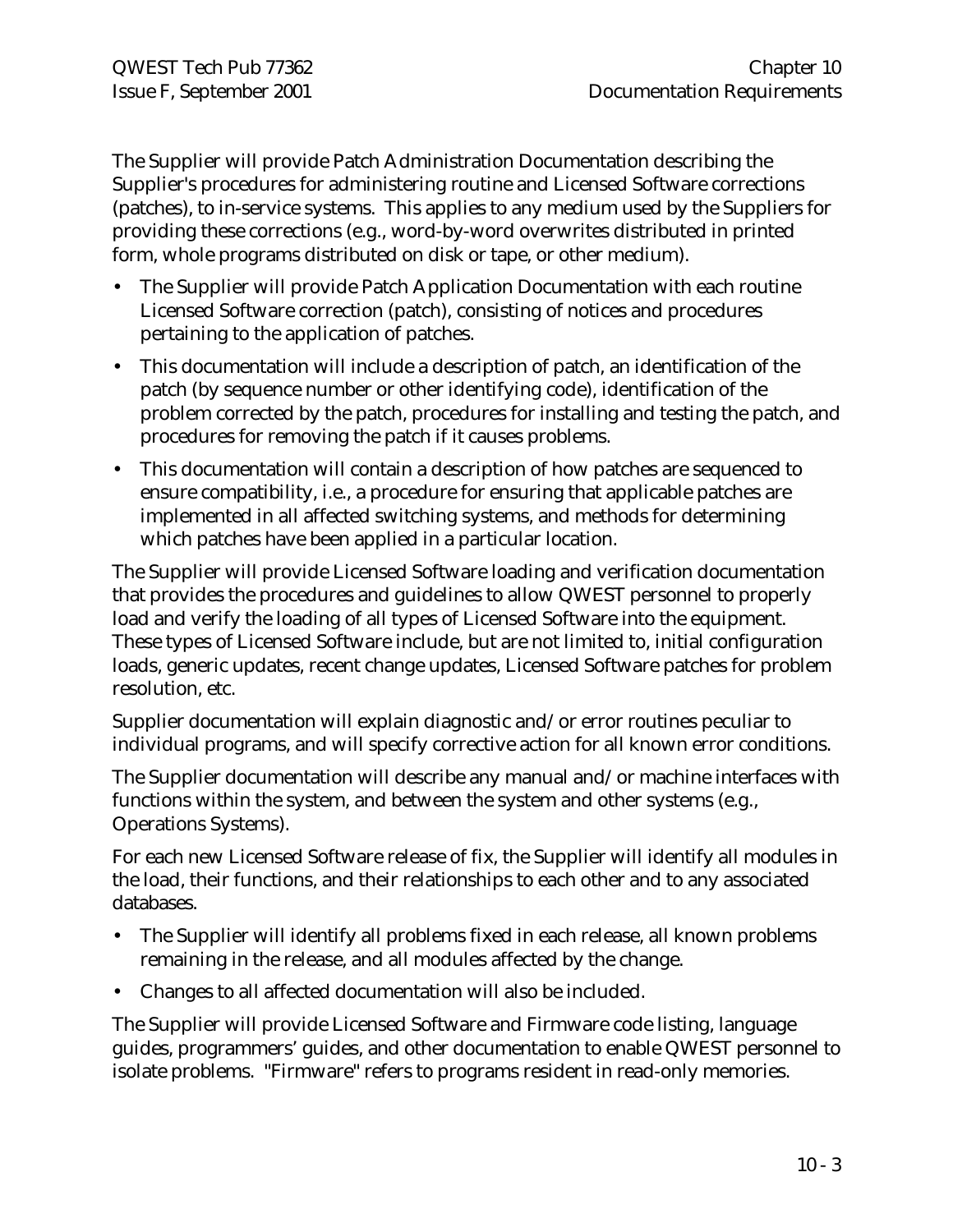The Supplier will provide annotated Licensed Software source code listings for all software in the system; where resident in a central processor unit, a distributed processor unit, or other auxiliary processor.

The Supplier will provide annotated Firmware code listing for all Firmware in the system; whether resident in a central processor unit, a distributed processor unit, or other auxiliary processor controller.

- Firmware listing will be of an expanded form with a hierarchical structure and contain general descriptive information at the top level and more detailed comments at lower levels, down to the individual instruction level.
- For each Firmware program unit, the listing will contain a prologue, a list of all entry and exit points from or to other units, and the code of the unit. The prologue will describe and define the purpose or function of the unit, its relationship to other units, and identify all sub-units.
- Comments will be provided for at least all key instructions (i.e., entry or exit points) and for instructions that are not self-explanatory. Data passed to each unit from other units, explicitly or implicitly, shall be clearly identified.
- In addition, Firmware Documentation will also include a program-to-memory device map for each memory device or unit, including starting and ending addresses for each resident program.

The Supplier will provide Program Flowcharts (i.e., pictorial presentations of the sequence of operations performed by the programs) showing the program functions and their logical sequence. Program Flowcharts will show the logical functions of the program, and not simply depict program instructions on a one-for-one basis (the detail and size of a flowchart depends on the program size and complexity).

The Supplier will provide Program Specifications that give a detailed description of each program, including what each program is to accomplish and the rules that are followed to achieve the intended results. If provided, the program Specifications, together with the program listings and program flowcharts, will provide a complete explanation of the programs so that interpretation by programmers or other persons experienced in the use of the program is not required.

The Supplier will provide program Maps and Database Layouts that include definitions, descriptions, layouts, address maps, storage assignments, available space maps, I/O maps or assignments, symbols, and symbolic and numerical equivalencies for all stored data (transient and non-transient) and programs, including indexes that make this information easy to use.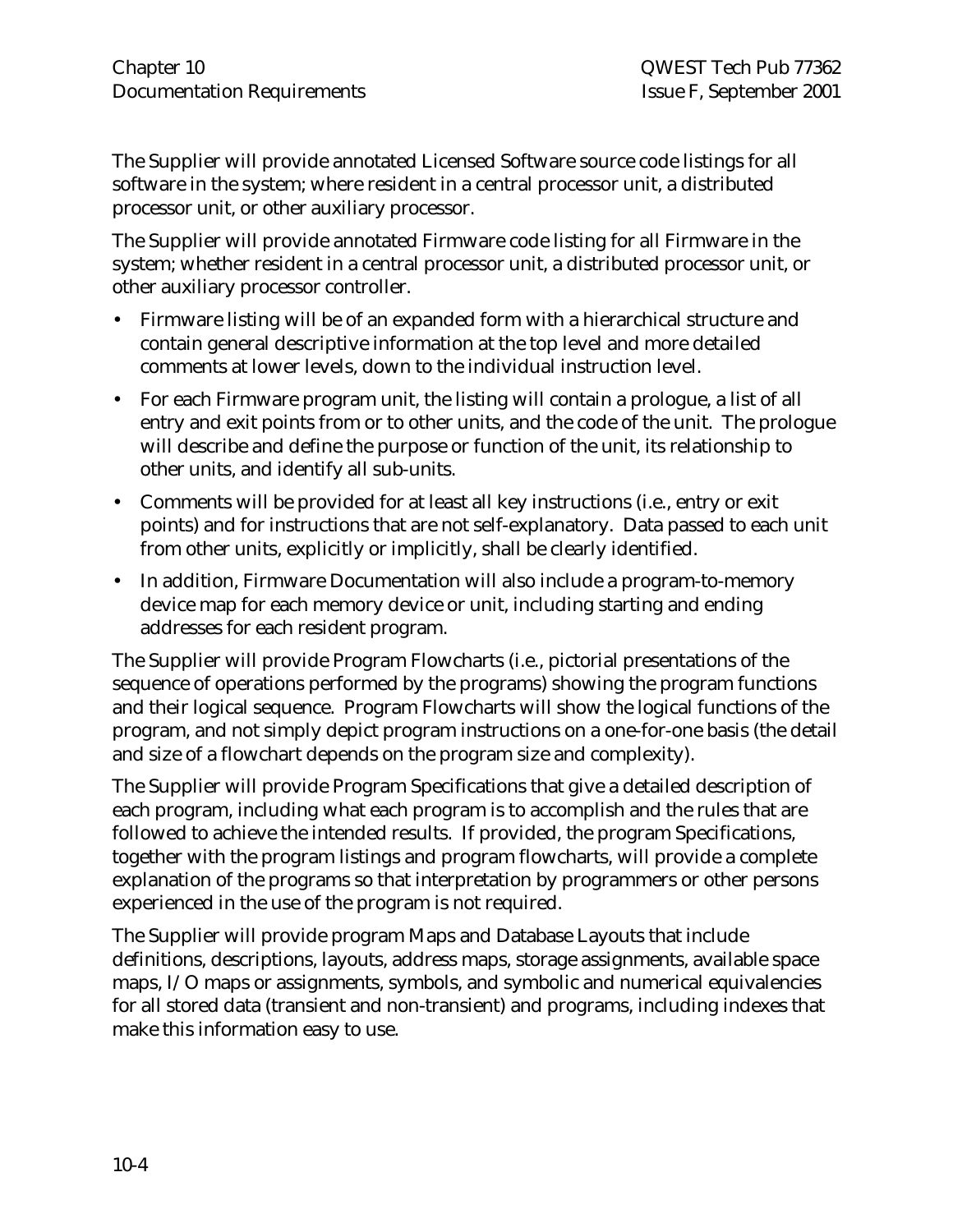The Supplier will provide language guides or programming manuals for all programming languages used in the System Licensed Software and Firmware. These guides will contain sufficient information to interpret the functions performed by the code in the languages used.

International Telegraph and Telephone Consultative Committee (CCITT) definitions of software components will be used.

# **10.4 Hardware Requirements at a Network Interface (NI)**

Supplier documentation will describe all type of Craft Interface Devices (CIDs), usually hard copy or video-display terminals, known to Supplier that can be used with Materiel. Examples are discussed in Bellcore Technical Advisory TA-TSY-000228, (see Reference Section). Where a public standard for the interface between the Supplier's Materiel and a CID is met, this will be stated.

Supplier documentation will include a TOP-format (or equivalent) document for CID installation and acceptance testing at the interface as well as a User Guide.

The Supplier will provide Hardware Documentation as it applies to each Network Interface. The Supplier will also provide forms for "Hard-Wired Units and Mountings" as described in Telcordia Technical Reference TR-ISD-000325, "Equipment Information Required from Suppliers for Operations Systems," that will be adapted for each external interface as well. Information from the forms includes schematic diagrams, cabling information, dimensions, and configurations or direct options, etc. The Supplier will also provide additional information related to these items, as required by QWEST.

The Supplier will indicate the version(s) of CID hardware with which their Materiel will interface. If specific hardware requirements and/or assumptions are used in designing the interface, they will be noted.

#### **10.5 Software Requirements at a Network Interface**

The Supplier will specify all the public software interface standards that Materiel and Licensed Software meets, with specific reference to the issue and date of the document describing the standard.

The Supplier will specify any known area of non-compliance with relevant software interface standards associated with Materiel and Licensed Software.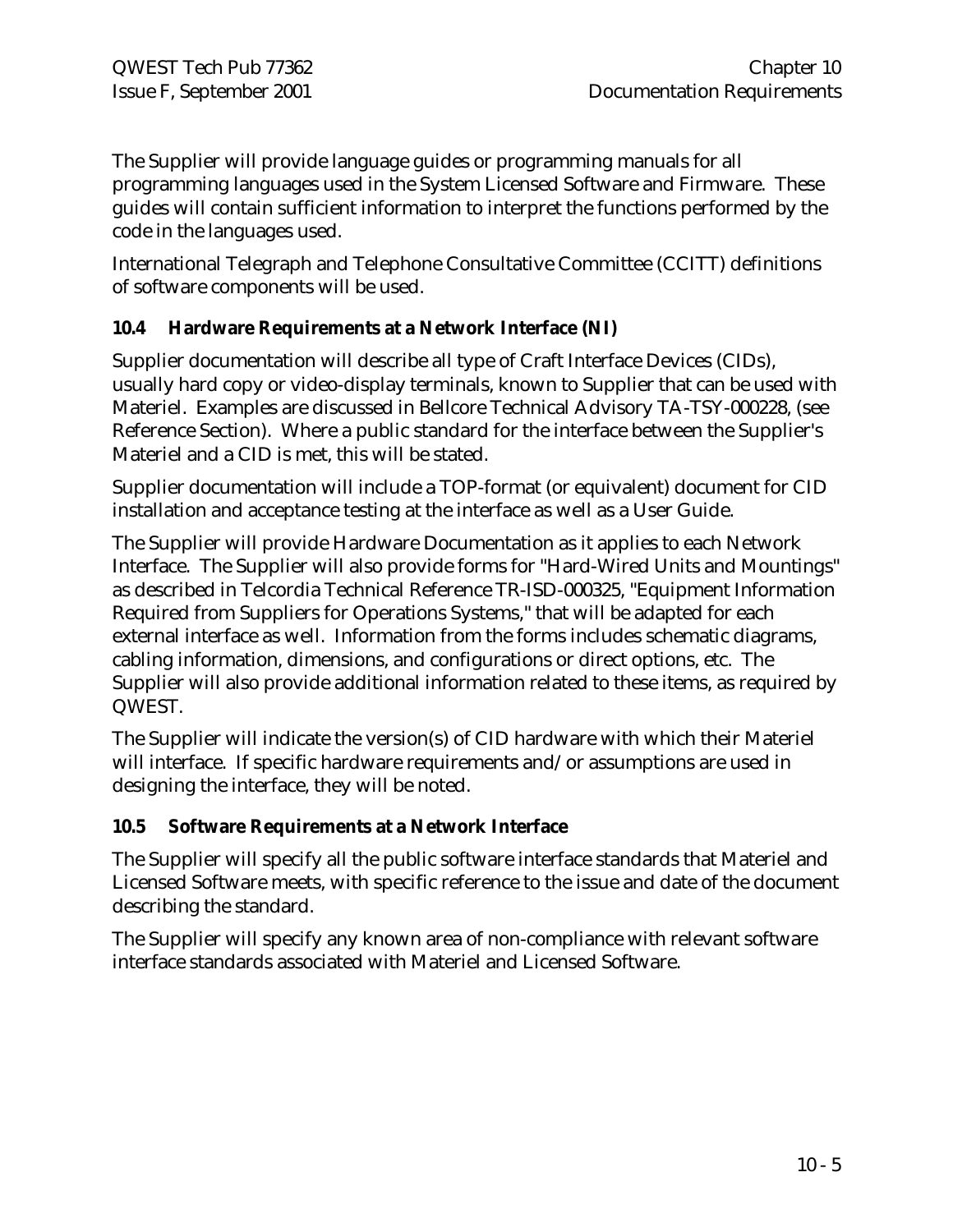#### **10.6 Operations Systems Interfaces**

The Supplier will document the compatibility of their Material and Licensed Software with existing Operations Systems, and provide references to appropriate Telcordia, QWEST and Supplier documents and refer to OTGR: available separately as Telcordia Technical Reference TR-TSY-000481, "OTGR: Generic Operations Interface-Overview and Directory, Section 11, (A Module of OTGR FR-NWT-000439)" and Telcordia Family of Requirements FR-NWT-000482, "OTGR: Operations Applications Messages, 1992 Edition".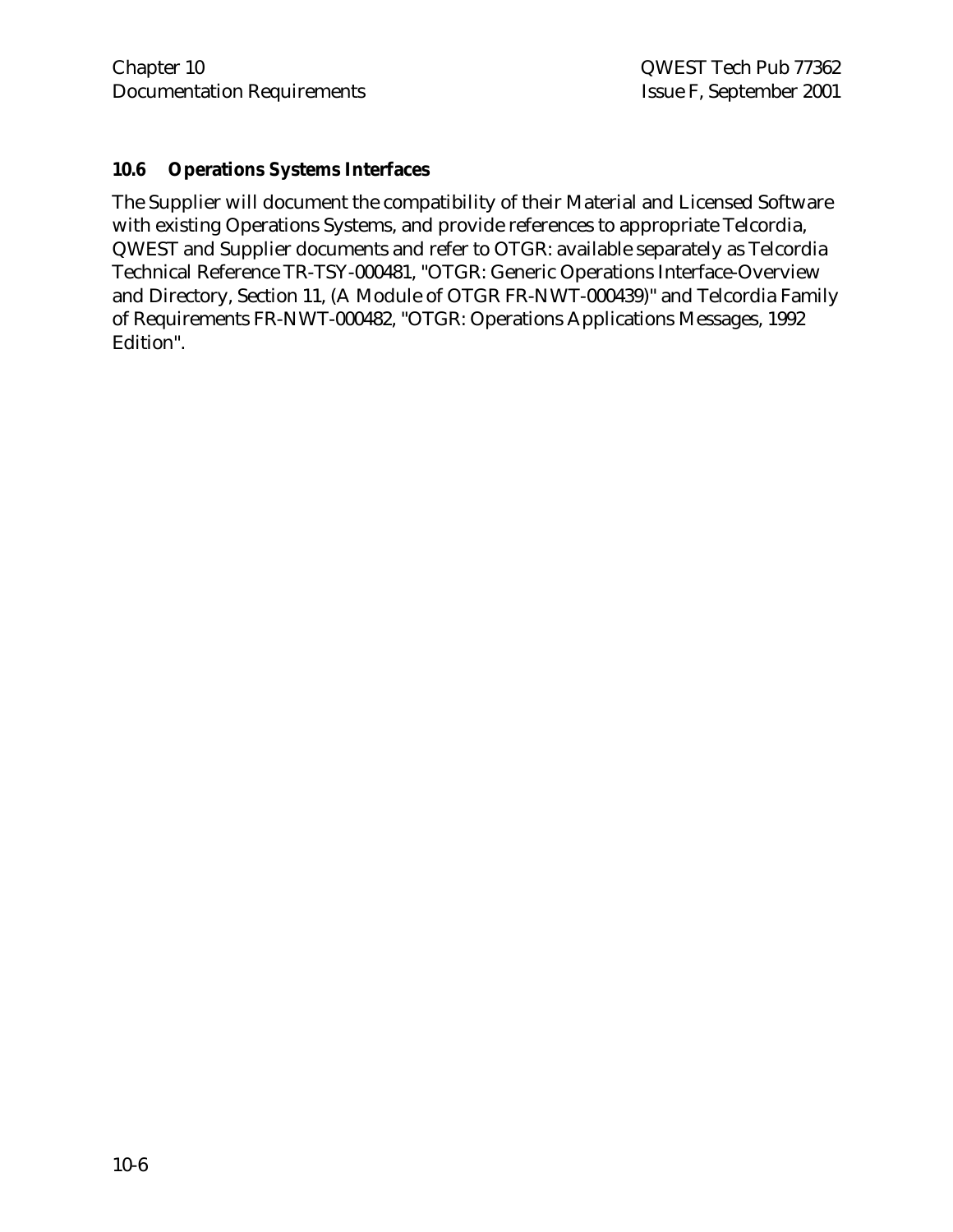# **11. Documentation for Planning and Engineering**

#### **11.1 Specifications**

Supplier's documentation will include specifications that contain comprehensive descriptions of Materiel and Licensed Software, its performance parameters, subscriber and NIs, Operations System interface, environmental and application capabilities and restrictions.

The specification will include a summary of the Supplier's compliance or noncompliance with

QWEST Technical Publications and Bellcore TAs/TRs.

The specification will identify performance parameters, operational interfaces, environmental capabilities, and application restrictions.

The Supplier will maintain the specification with current specific and verifiable information by providing updates or revisions as information changes, and at least concurrently with the availability of new versions of the Materiel and Licensed Software.

The specification will clearly state Materiel and Licensed Software versions(s) or generics(s) to which it applies. Information unique to particular version(s) or generics(s), and not applicable to others, will be clearly identified as such.

The specification will be stated concisely in terms that are verifiable and can be compared to applicable generic requirements. Where complete specifications would be excessively voluminous

(e.g., AMA formats or detailed feature specifications), references to specific issues and dates or more comprehensive Supplier documents may be used.

The specification will identify all system components, accessories and other applicable criteria that

QWEST may detail in the contracts.

The Supplier will provide a Reliability and Quality (R & Q) specifications for Materiel and Licensed Software describing the Supplier's programs and practices that assure reliability and quality.

The Product R & Q specification will be expressed in terms consistent with the, Bellcore Technical Reference TR-NWT-000284, (see Reference Section).

The Product R & Q Specification will satisfy the requirements in Chapter 4 and such specifications can be included as part of the contracts with the Supplier.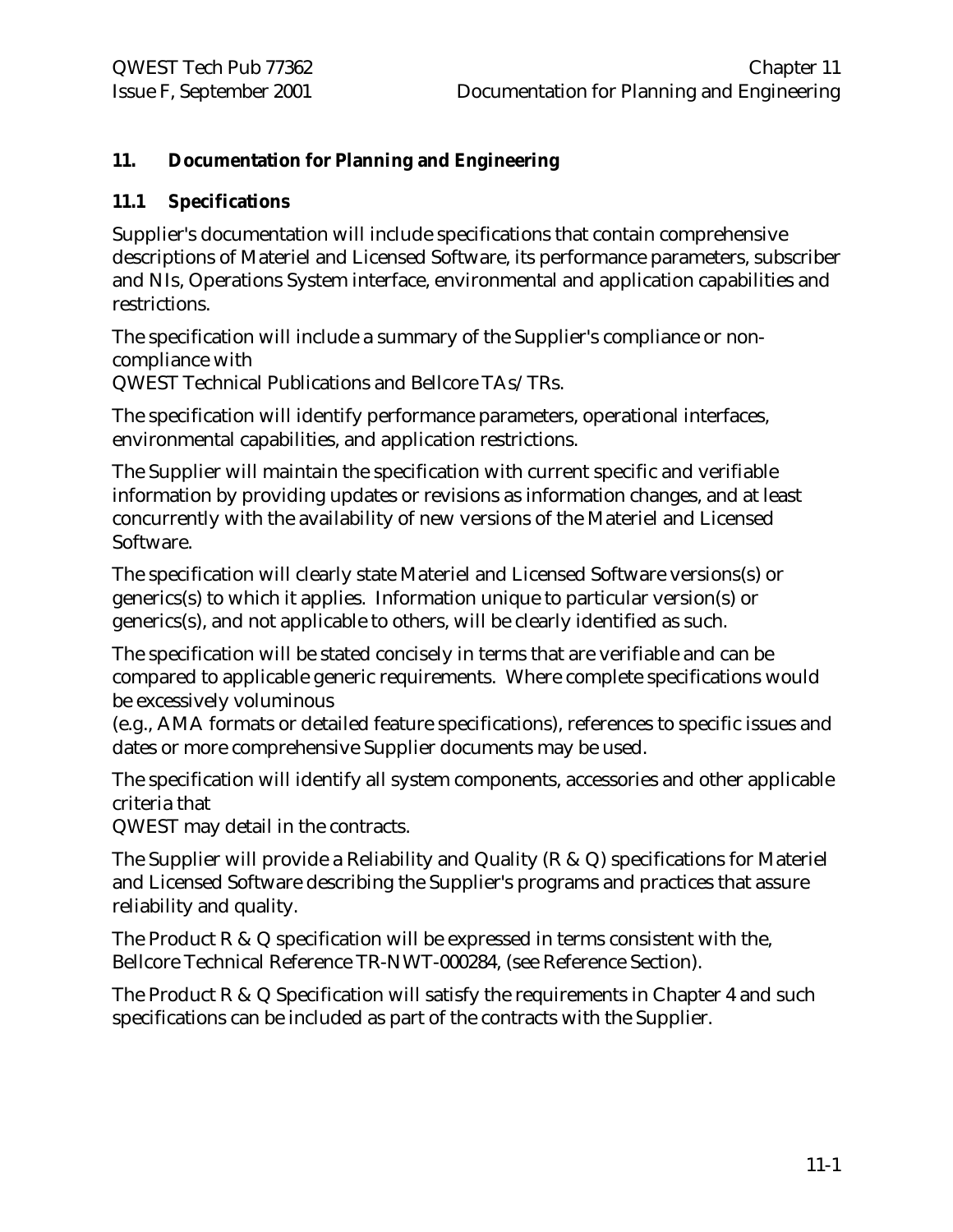# **11.2 Planning Documentation**

The Supplier will provide planning documentation (e.g., a Product Planning Guide) that includes information needed for QWEST's planning process. The following types of information will be required:

- Network switching planning information.
- Central office planning information.
- Central office Interconnect Drawing requirements.
- Power plant and ringing plant requirements.
- Building planning information.
- Product installation, test and maintenance information including Operations System interfaces.
- Product repair, return and/or spate parts requirements, including repair services offered or intended to be performed by the Supplier and repairs that may be performed by QWEST information on return of defective products and recommended levels of spares.

Supplier Documentation will provide detailed descriptions of Material and Licensed Software and the functions in the following categories:

- Switching equipment
- Frame equipment
- Hardwired equipment units
- Plug-in equipment units
- Mounting or backplane units for plug-in equipment
- Cross-connect equipment units
- Inter- and intra-frame cabling and wiring
- Craft interface terminals
- Test equipment, Instruments and tools

The Supplier will provide a Hardware Documentation Key and Index as documented in QWEST Technical Publication 77352, (see Reference Section).

The Supplier will provide Circuit Schematic Drawings as detailed in QWEST Technical Publication 77352, (see Reference Section).

The Supplier will provide Circuit Descriptions as detailed in QWEST Technical Publication 77352, (see Reference Section).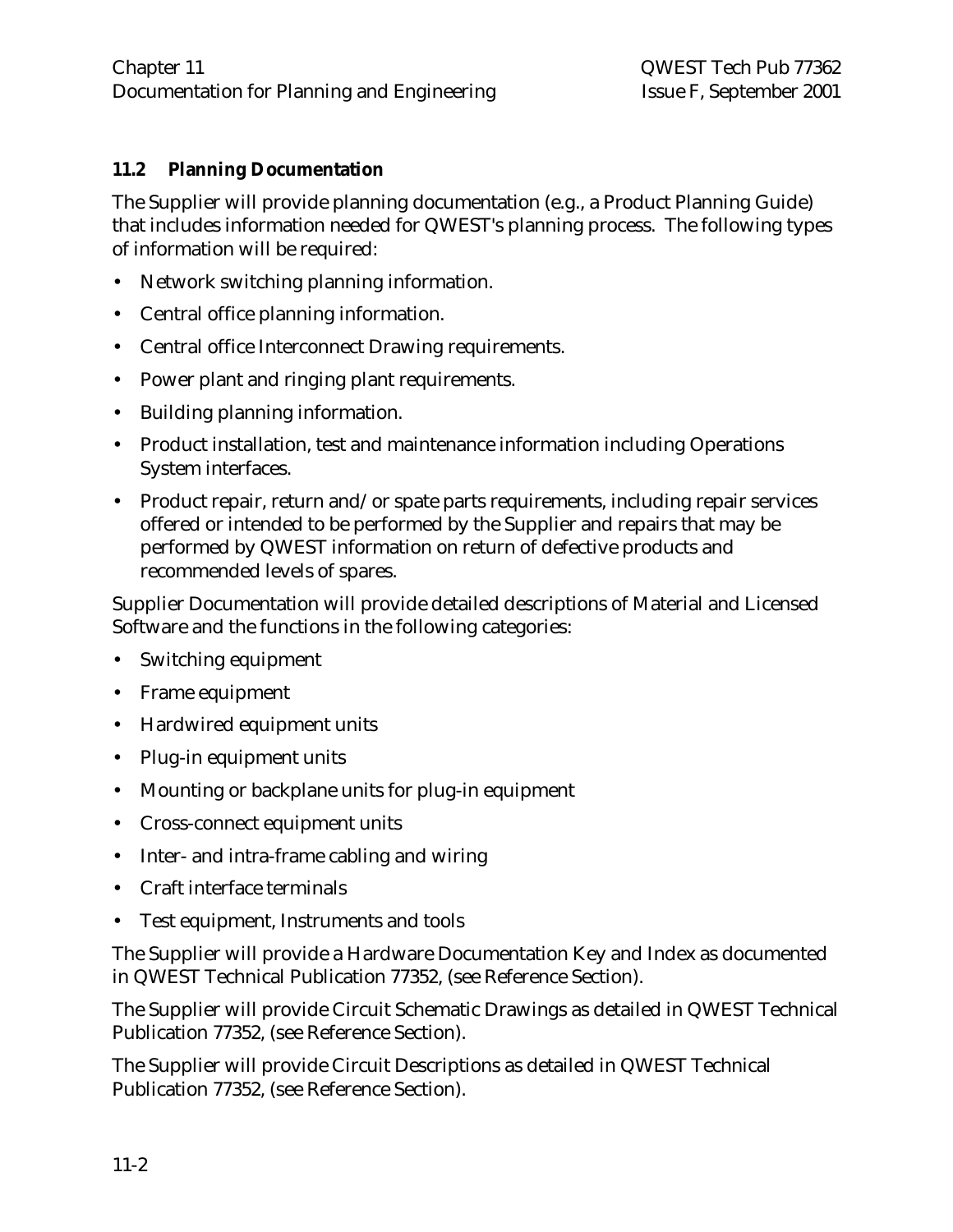The Supplier will provide Wire Diagrams as detailed in QWEST Technical Publication 77352, (see Reference Section).

The Supplier will provide Equipment Specification Drawings as detailed in QWEST Technical Publication 77352, (see Reference Section).

The Supplier hardware documentation will include photographs and/or scale drawings of the product, which will include or be accompanied by dimensions of the product.

The Supplier will provide the forms shown in Bellcore Technical Reference TR-ISD-000325, Sections 2 and 3, (see Reference Section) including requested information for a complete hardware description.

The Supplier Documentation will provide a detailed description of Licensed Software and the function it performs.

Supplier Documentation will include information on Licensed Software to enable QWEST to perform planning and engineering functions in preparation for the use of the Licensed Software.

Supplier Software Documentation will state the effect of provisioning Licensed Software on Customer's Central and/or Distributed Process Units (CPUs/DPUs). In addition, Licensed Software Documentation will describe the effect of programs that increase demands on maximum memory capacity.

# **11.3 Engineering Documentation**

The Supplier will provide Engineering Documentation that contains detailed information about how to properly configure the product for QWEST requirements. Documentation definitions include, but are not limited to the following:

- Product Description/Product Design Information
- Documentation that provides the definitions of each element of the product and the methods and guidelines for the Customer's engineers to configure the product to meet their requirement.
- Physical Characteristics
- Documentation that describes the depth, width, height, weight, framework construction, associated piece parts, and so forth for the engineer to properly configure the product.
- Design Specifications
- Documentation that provides the specific operating characteristics and the operating limitations, such as environmental concerns, floor loadings.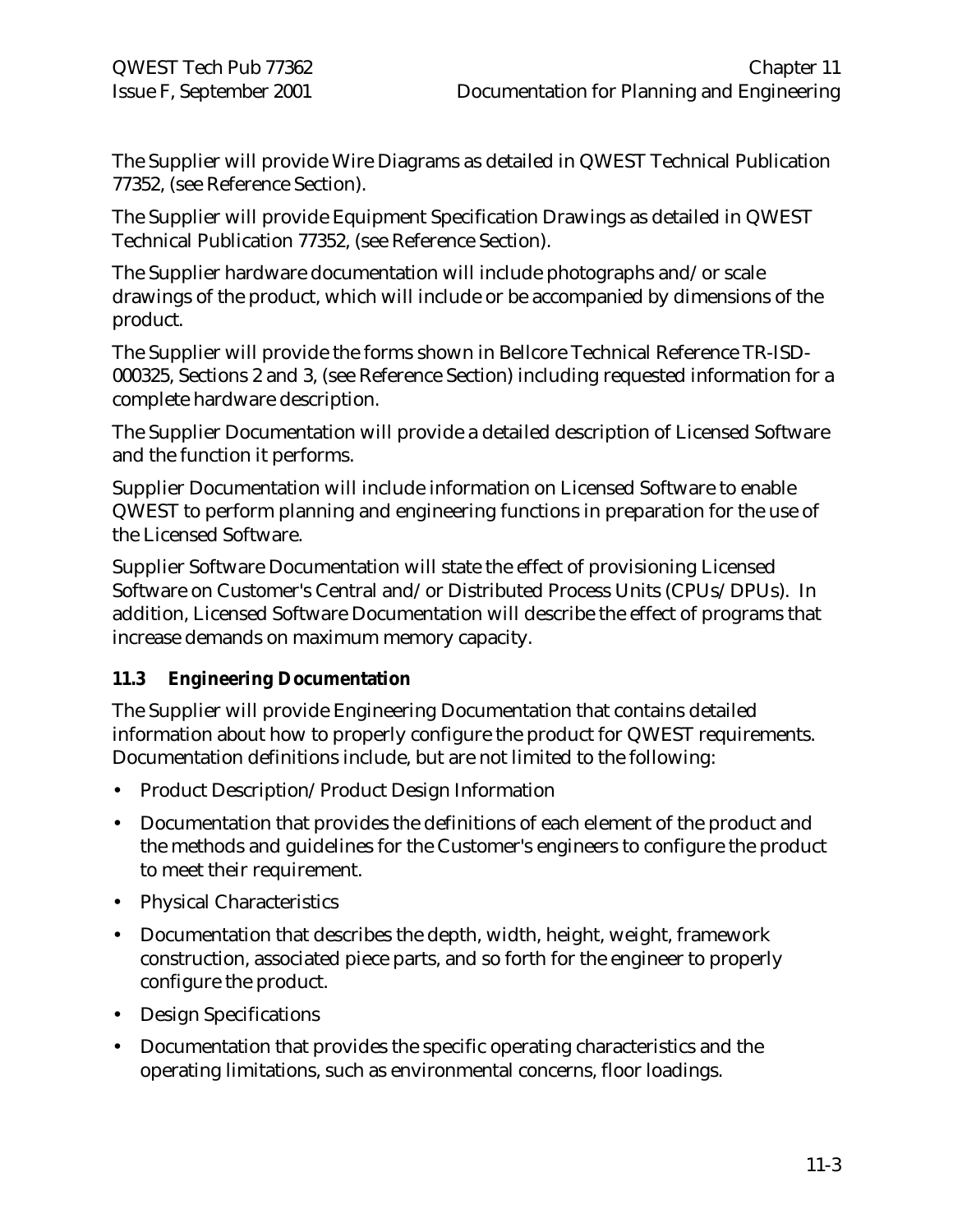- Theory of Operations
- Documentation the provides the customer's personnel with the basic information on the operation of the equipment. This information will be at both overview and at detail levels, due to the utilization of the documentation by personnel with varying levels of expertise.
- Testing, Acceptance, and Operating Procedures
- A document that is concerned with testing, turn-up and Acceptance of the Materiel and Licensed Software after installation. The methods and procedures are defined to ensure the proper operation of the product.
- Trouble Analysis, Repair, and Replacement Procedures
- Documents that are concerned with resolving operational trouble and problems.
- Maintenance Recommendations, Change Notice Methods and Engineering Complaint Procedures
- Documents that describe how the Supplier provides the information on changes to the equipment to the customer and how the customer provides information on problems with the product to the Supplier. See QWEST Technical Publication 77354, "Guidelines for Product Change Notices,".
- Identification of Test Equipment, Tools, Test Sets and Apparatus
- Documents the identify the specific test equipment, tools, tests, apparatus that is required to properly turn-up the product.
- Operations Spares
- Documentation that provides the necessary information for the customer to determine the required level of spares, by type, for the product.
- Provisions for Supplementing Documentation
- Documentation which describes administrative methods by which QWEST documentation is updated by the Supplier.
- Returned Goods Procedures
- Documentation that provides information for QWEST to properly return equipment that has failed, requires a Supplier change, etc.

The Supplier will state the conformance of their products to Bellcore-documented Operations Systems Interface Specifications, or to embedded Operations Systems interfaces specified by QWEST.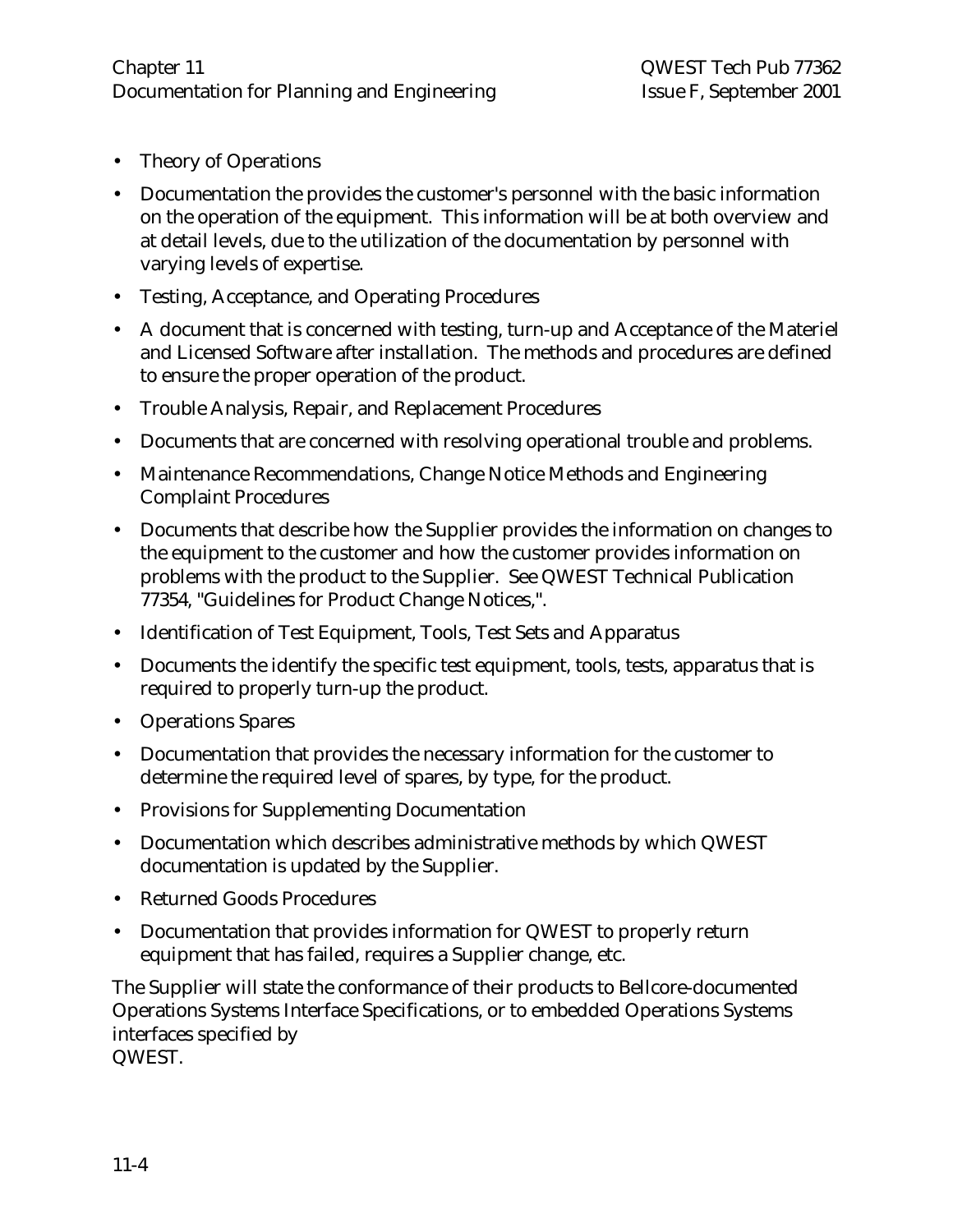The Supplier will provide computerized equipment selection and component catalog functions and worksheets that are compatible with commonly available computers; such as IBM-compatible PC's or UNIX® based mainframe, mini-or microcomputers.

For traffic-affecting or traffic-affected products, the Supplier will provide Traffic Engineering Documentation that includes a detailed description of each trafficaffecting/affected component listed in Bellcore Technical Reference TR-TSY-000439, "Operations Technology Generic Requirements (OTGR)," Section 9. This publication will also include engineering procedures and logarithms used to establish required Materiel and Licensed Software unit quantities for initial growth jobs.

Traffic Engineering Documentation will include load vs. service relationships (e.g., load vs. blocking or delay curves), a description of all models and assumptions (e.g., Erlang B) used to derive the load service relations and any other data or computer simulations used.

Traffic Engineering documentation will also include the following:

- All capacity limitation.
- Economic factors that are affected by design configurations.
- Factors that influence the traffic performance of the system.
- Automatic or manual overload controls.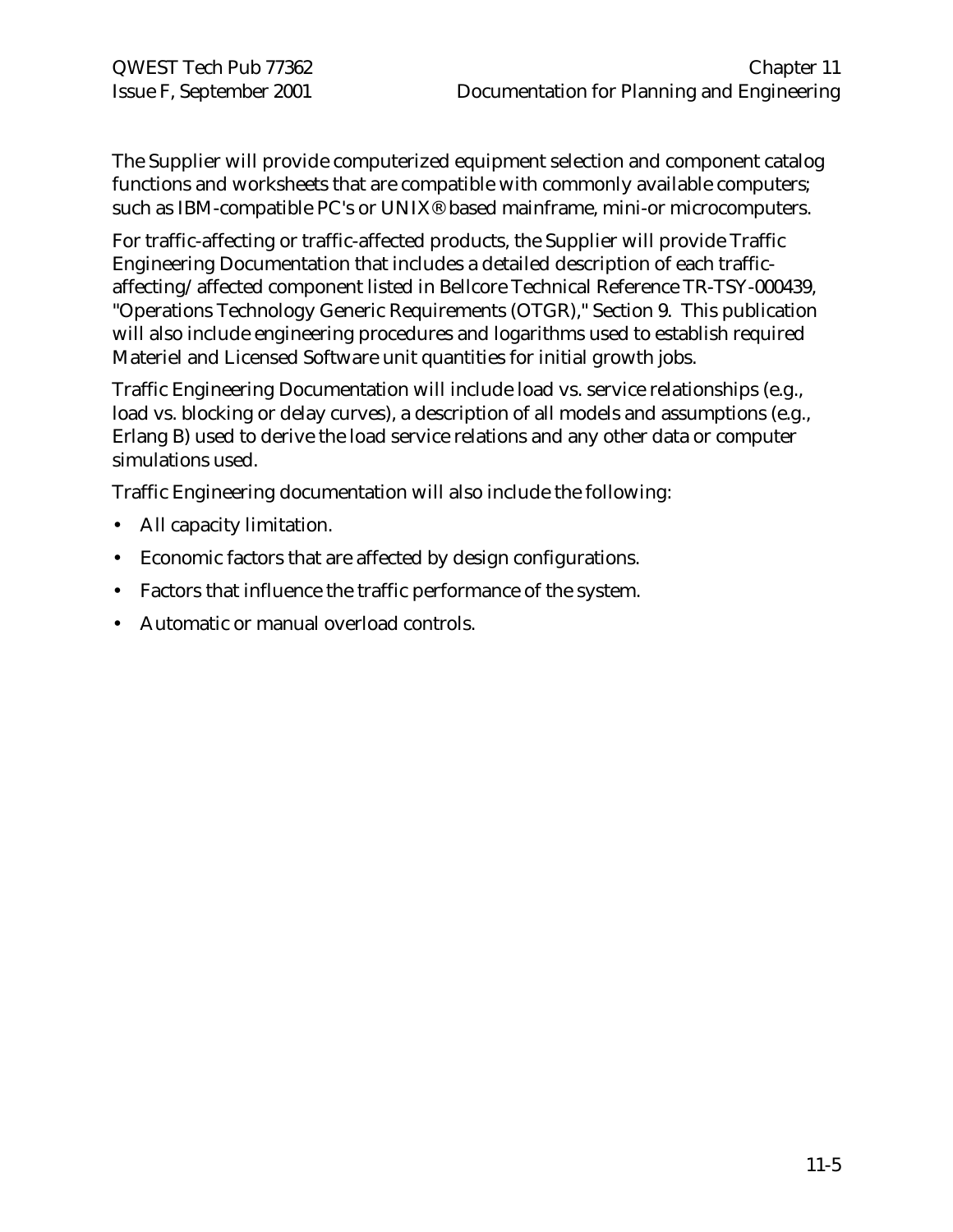# **12. Documentation for Installation Groups**

#### **12.1 Installation Documentation**

The Supplier will provide installation documentation covering the following situations:

- Installing a System
- Adding or making changes to an existing system; Materiel and Licensed Software, as in the case of growth additions or product change notices.

The Supplier will provide TOP-format documents or other appropriate procedures, such as terminal-accessed step-by-step instructions, for loading input data and verifying its accuracy. All information about the system configuration will be verifiable, and procedures for changing input data will be provided.

The Supplier will provide procedures for verifying proper operation of circuits following input of provisioning data.

The Supplier will provide procedures for verifying proper operation of their Materiel and Licensed Software with Operations Systems with which they are intended to interface.

The Supplier will provide documentation detailing acceptance tests for Materiel and Licensed Software and Services.

- The Supplier will provide documentation to allow for the performing of such acceptance tests without affecting in-service customers, or will provide suitable work-around procedures if design factors preclude this capability.
- Materiel and Licensed Software and Services Acceptance tests will exercise all feature capabilities and will provide for "stress testing" of such features.

#### **12.2 Installation Procedures**

Installation Documentation will give detailed procedures for:

- Materiel/System Assembly
- Initialization
- Installing New Licensed Software
- Acceptance Testing
- Contingency action in the event of installation failure.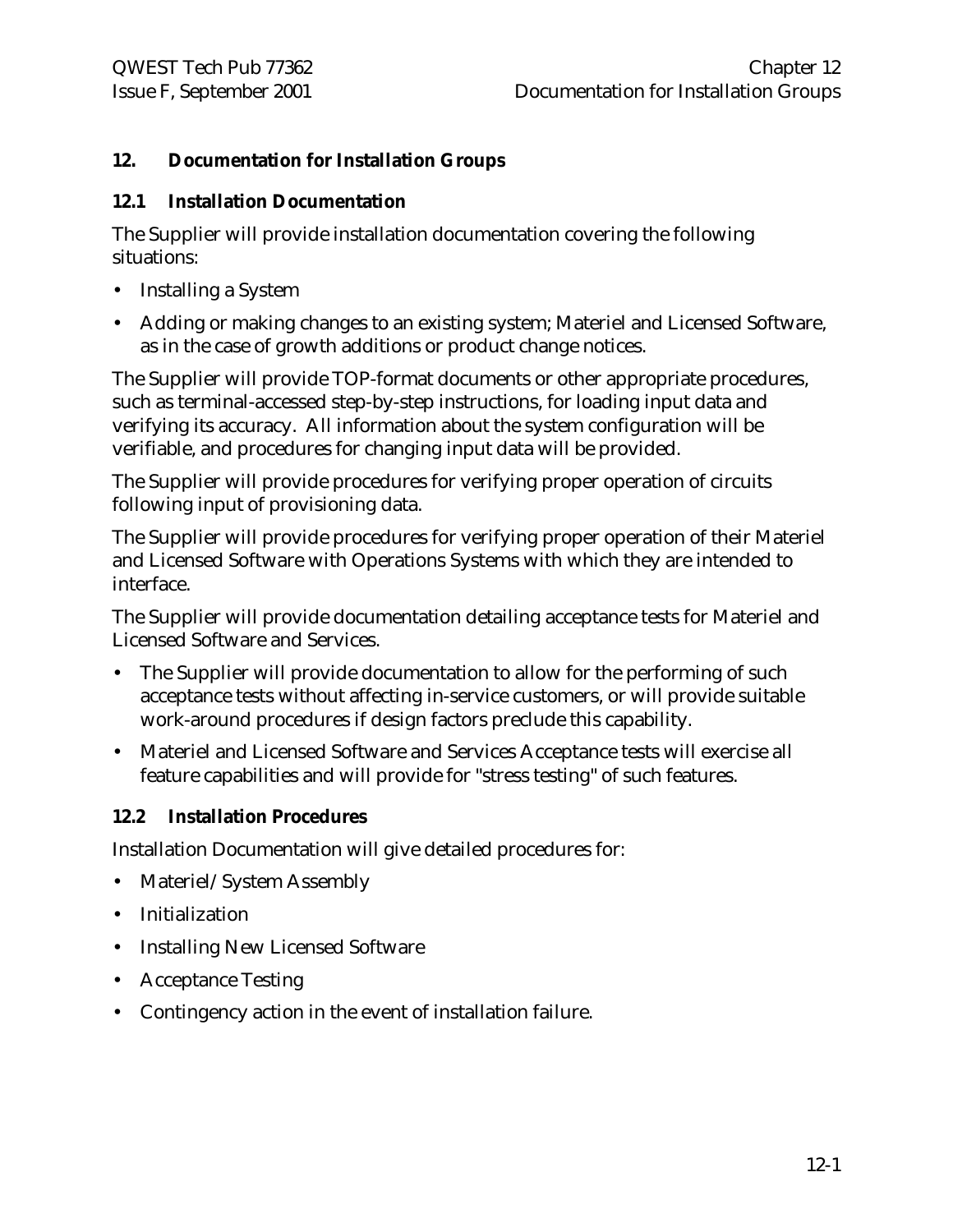The Supplier will provide TOP-format documents giving step-by-step installation instructions that will contain the following information:

- Detailed cabling schematics, equipment schematics, floor plans and supporting interface documentation.
- Installation procedures with intermediate test that verify proper operation of each installed unit or program.
- Acceptance tests suggested to be performed on the entire system.
- The Supplier will provide TOP-format procedures for connecting and disconnecting customers to/from the system.
- The Supplier will provide contingency (fall-back) procedures to be followed in the event of failure of a newly-installed generic program necessitating "fall-back" to the previous generic.
- The Supplier and QWEST will agree on the acceptance criteria that will be documented by the Supplier and which may be used to verify system operation. These criteria will include a provision for QWEST to monitor successful completion of Supplier initiated installation test and will include other tests or audits done by QWEST.
- The Supplier sill provide documentation in order for QWEST or a QWEST agent to successfully install and test the system.
- The Supplier will provide a list of tests and instructions on how to perform them and will provide a list of tools and test equipment required for the installation and testing of the product.

# **12.3 Growth Installation Procedures**

The Supplier will provide procedures to permit updates to increase the capacity of an in-service system (capacity may refer to the number of customers, the bandwidth, the traffic-handling capacity, etc.). This information shall include methods for:

- Installing the new Materiel and Licensed Software.
- Testing the new Materiel and Licensed Software.
- Making any additions to a system database.

Supplier Documentation will provide warnings if updates to a system could affect service.

The Supplier will provide methods to determine the effects that new service or features may have on system performance in advance of any actual installation.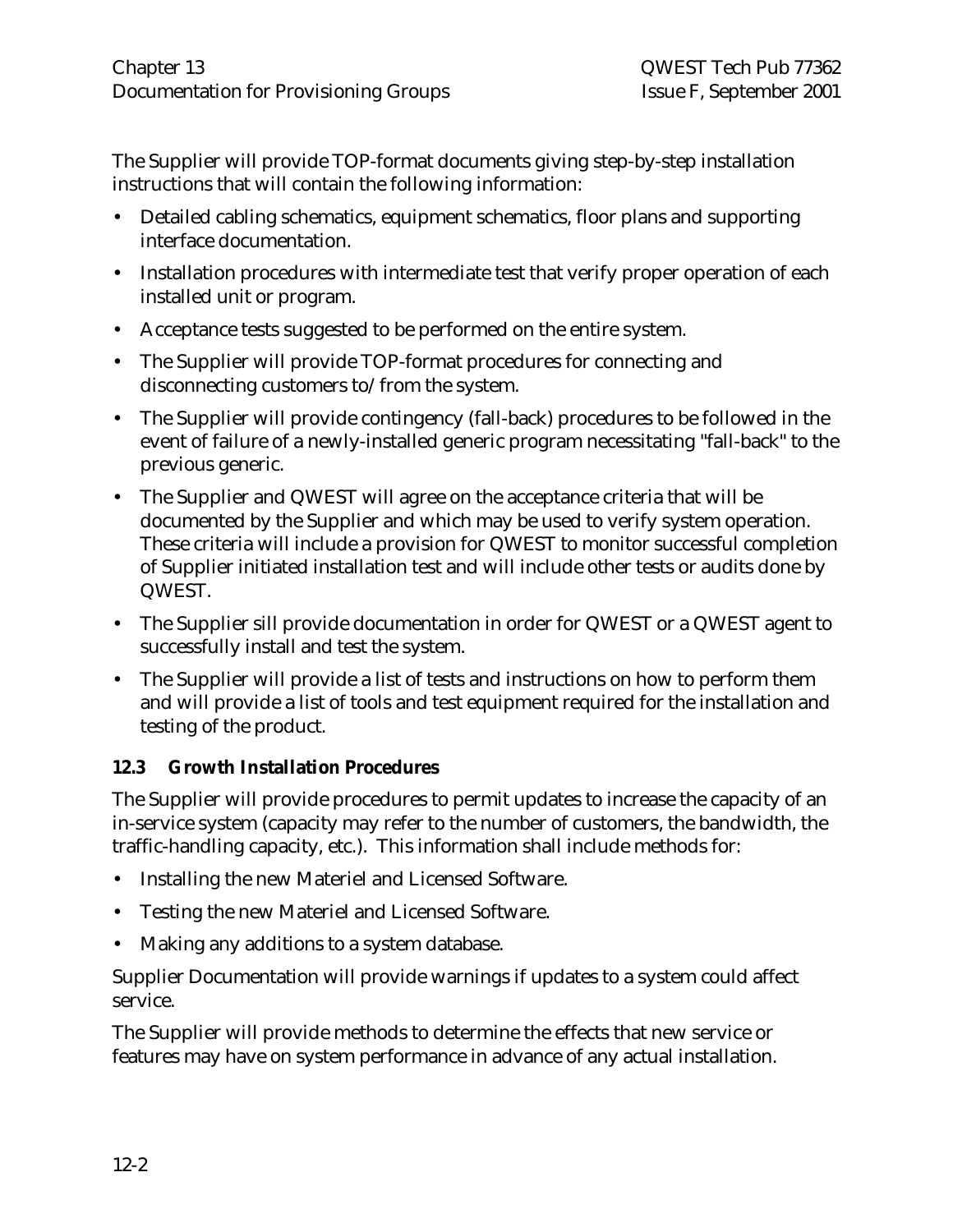# **13. Documentation for Provisioning Groups**

# **13.1 Provisioning Guide (Manual Applications)**

The Supplier will provide a Provisioning Guide which includes detailed pictures, drawings, or diagrams showing hardware settings and value indications.

For each provisional option, the Provisioning Guide will include the following:

- Recommended Applications
- Prescribed settings and default or "factory" settings
- Guidelines for selecting settings
- Examples of proper settings for particular applications

#### **13.2 Database Provisioning Guide**

The Database Provisioning Guide (Translation Guide) will include information about all data components of Supplier's product. These data components include the following:

- Subscribers and subscriber features
- Network interfaces
- Craft and OS interfaces
- Provisional internal service units
- Equipment Assignments
- Routing and charging characteristics
- Parameters that conditions the suppliers product to function in the network environment.

The Database Provisioning Guide will include, for each data item of the Suppliers product, the following information:

- Data format and range of valid data values.
- Maximum quantity allowed for each data item type, or maximum size of each data table. Where this maximum quantity is provisional, the guide will describe the permissible range and default quantity.
- Effects of the value of the data item on system or subsystem capacity of other major functionality.
- Representative examples of combination of data which can be used in practical applications.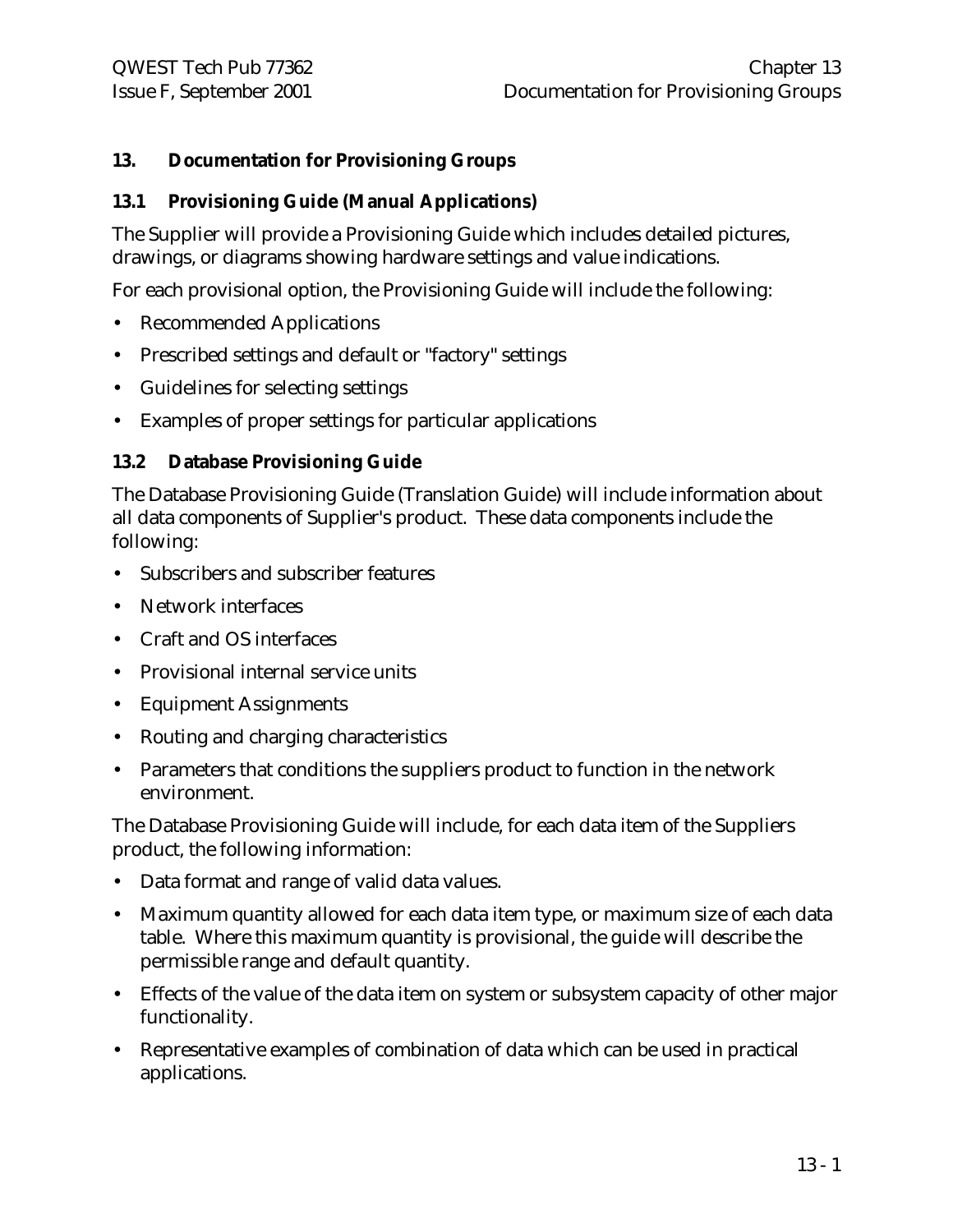The Database Provisioning Guide will include information and instructions for the creation, addition, verification, retrieval and alteration of this data or will include specific references to other Supplier Documentation that gives such information and instructions.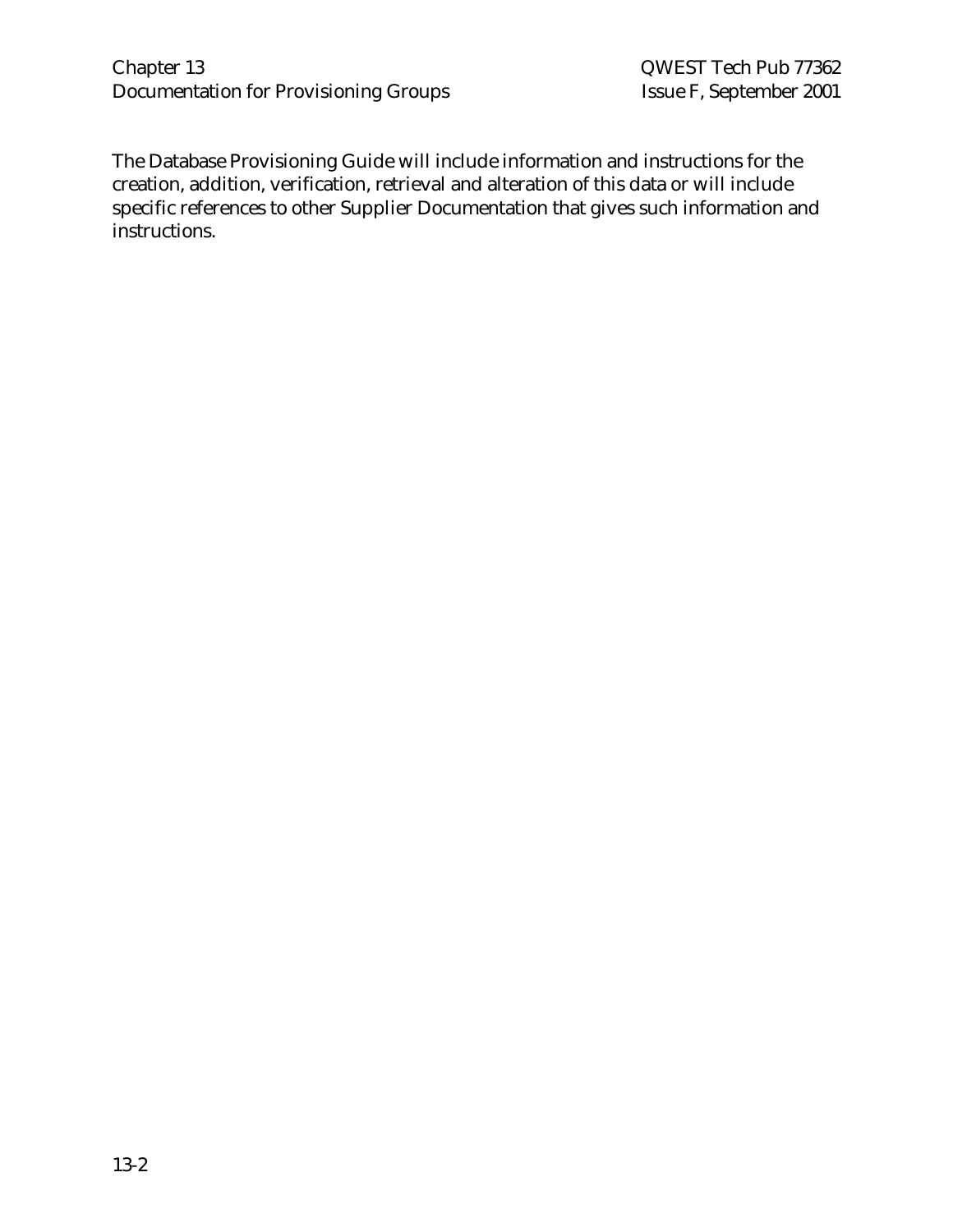#### **14. Documentation for Maintenance Groups**

#### **14.1 General**

The Supplier will develop, provide and maintain separate stand-alone documents for system maintenance, including:

- Maintenance Procedures
- Alarm and performance monitoring information
- System recovery procedures
- On-site field repair instructions
- Software documentation for maintenance
- Functional descriptions of each circuit board and schematic diagrams

Such documentation will be sufficiently complete to enable maintenance personnel engaged in an activity covered by one of the above documents to identify problem and repair a system without referring to another document, unless another activity is requested.

#### **14.2 Maintenance Procedures**

Maintenance Procedures will include the following:

- Operation and maintenance strategies for the system.
- Procedures and data for scheduled maintenance (preventive) and unscheduled maintenance (corrective).
- Expected frequency of maintenance actions, including the extent of conformance to published Bellcore criteria.
- Methods for testing and validating the performance of the System and its components.
- Identification of all tolls and instruments needed for all maintenance and testing.
- A list of all possible Materiel and Licensed Software error codes, with definitions and corrective actions agreed to between Supplier and QWEST.
- Methods for using remote maintenance control functions (e.g., via Operations Systems).
- Procedures for the use of any auxiliary programs of equipment.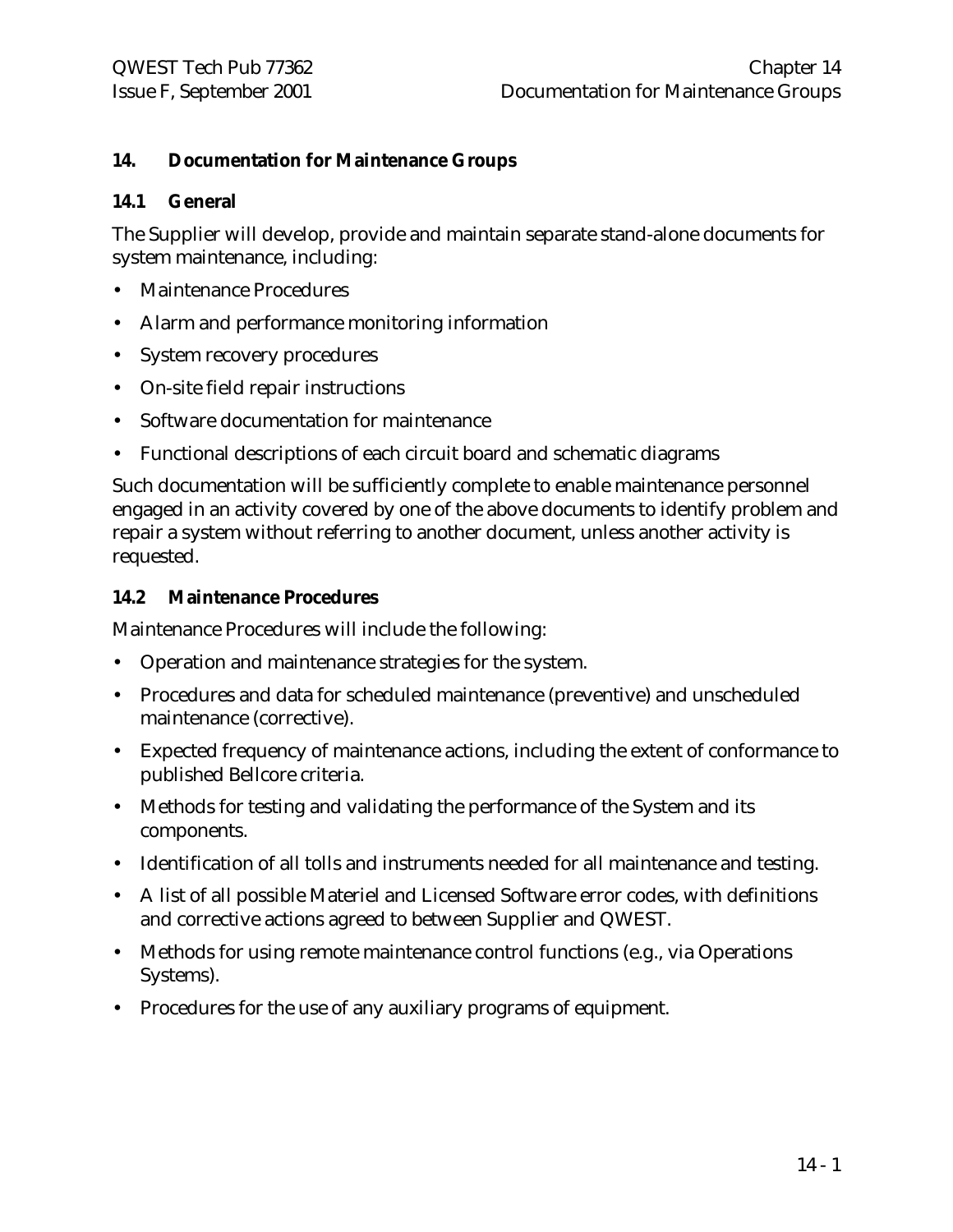- Safety instructions.
- Emergency 24-hour contact telephone numbers for field/technical assistance (preferable 800-type numbers).
- Emergency actions procedures for Materiel and Licensed Software problems.
- Supplier-recommended escalation procedures (for example, under what conditions should QWEST contact the Supplier for assistance).

The Supplier will provide TOP-format (or equivalent), step-by-step corrective action procedures for all possible trouble conditions identifiable by Supplier. A TOP-format (or equivalent) document will also be provided for scheduled preventive maintenance.

The Supplier will conform to maintenance measurement requirements as stated in Section 8.2 of the OTGR. Also available separately as Bellcore Technical Reference TR-NWT-00478, "OTGR: Measurements and Data Generation, Section 8 (A Module of OTGR, FR-NWT-000439)".

Maintenance procedures will specify the methods used to measure actual maintenance values against recommended values, and intended compliance with the appropriate sections of Bellcore Technical Reference TR-TSY-000439, (see Reference Section) will be notes.

If the Materiel and Licensed Software allows QWEST control, the Supplier will include expedited and speed maintenance procedures for the network provided and for QWEST.

# **14.3 Alarm and Performance Monitoring Information**

Supplier will provide a list of all known alarm conditions, and the types of alarms (critical, major, minor) will be given.

Supplier Documentation will indicate how alarms are generated, displayed, and administered, including whether the product generates the alarm or provides thresholds that can be set for generation of alarms by Operations Systems.

The Supplier Documentation will specify alarm "threshold" values beyond which Supplier recommends that Operations Systems generate alarms.

Supplier will describe all alarm features that apply to Materiel and Licensed Software.

The Supplier will specify all performances monitoring functions, along with instructions of their local use.

The Supplier will provide a list of performances parameters and how they are stored (locally) and retrieved (remotely and locally).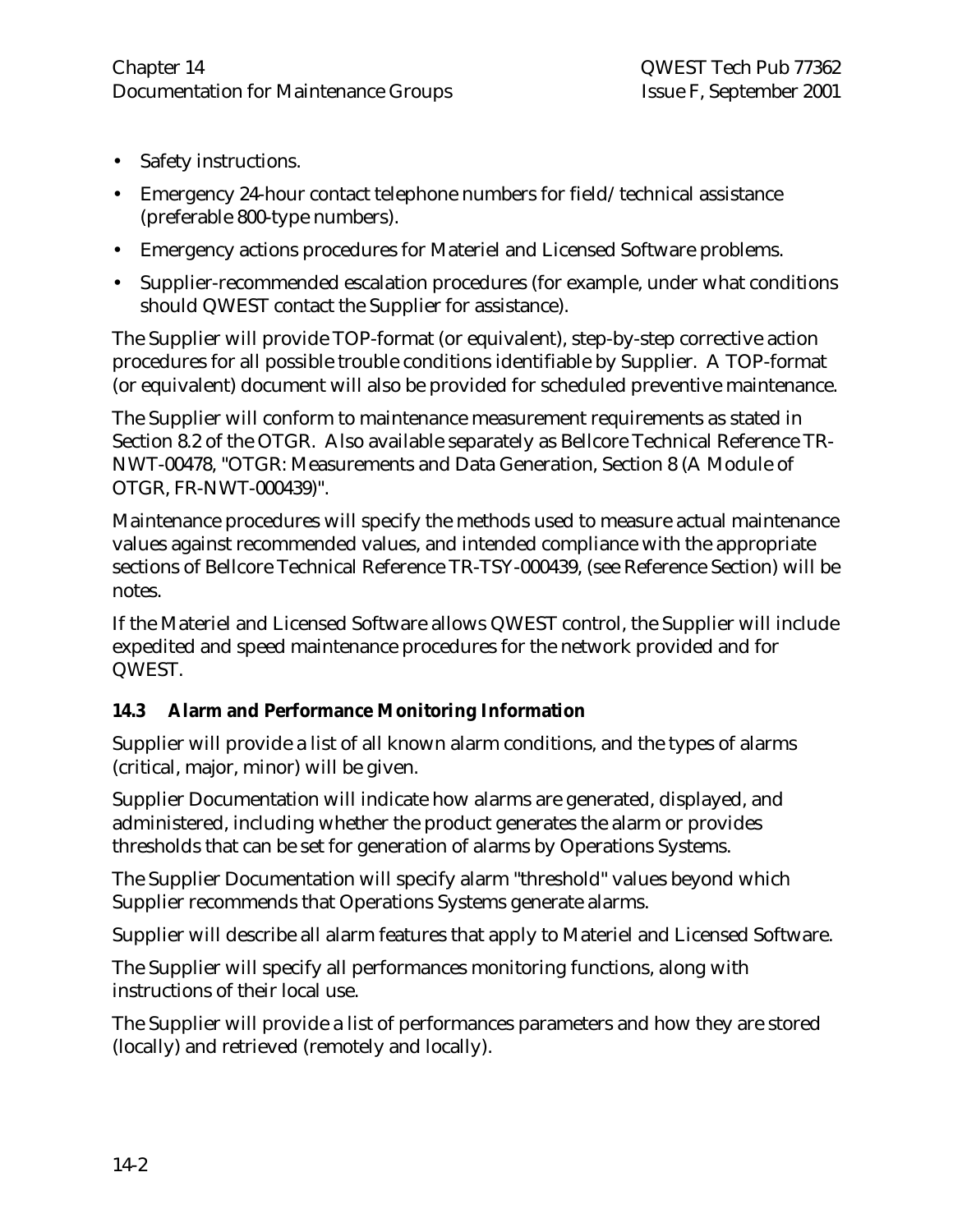The Supplier will provide details about interfaces to Operations Systems that include performance monitoring.

The Supplier will detail the effect of system resources of running performancemonitoring programs during busy hours.

# **14.4 System Recovery Procedures**

The Supplier will provide TOP-format (or equivalent) documentation containing system recovery procedures and task sequences used to restore the system to service when a Materiel and Licensed Software fault, human error, or other problems have caused major portions of the system to become inoperative. These procedures will be self-explanatory and usable at the system site and at a remote maintenance center.

The Supplier will ensure that all Materiel and Licensed Software error codes identified in the maintenance procedures are up-to-date and readily available to maintenance and support organizations.

As new error codes are identified, they will be included by Supplier in a re-issue of the maintenance procedures, or an agenda that may me conveniently added to the basic document.

# **14.5 On-Site Field Repair Instructions**

When on-site field repair is supported (provided) by the Supplier, the Supplier will include the following in TOP-format (or equivalent) maintenance instructions:

- The series of steps that technician's follow to isolate the problem.
- Full specifications for tools and parts needed in the repair process.

#### **14.6 Software Documentation For Maintenance**

Supplier Documentation will provide methods to enable QWEST to verify the accuracy of the input variables or variable of software records of each circuit, facility, or equipment that are in Supplier's System (this could be in the form of translations records in switches or provisioning setting in transmission equipment).

Software Documentation will be sufficient to allow QWEST technician to step through process identified by Supplier as likely to be needed in the life of the Licensed Software.

The Supplier will provide a hard copy or on-line access to a current listing of all programs used and the method of reading the programs that reside in the equipment to allow customers to verify program integrity.

The Supplier will clearly identify output variables that are transmitted to other equipment.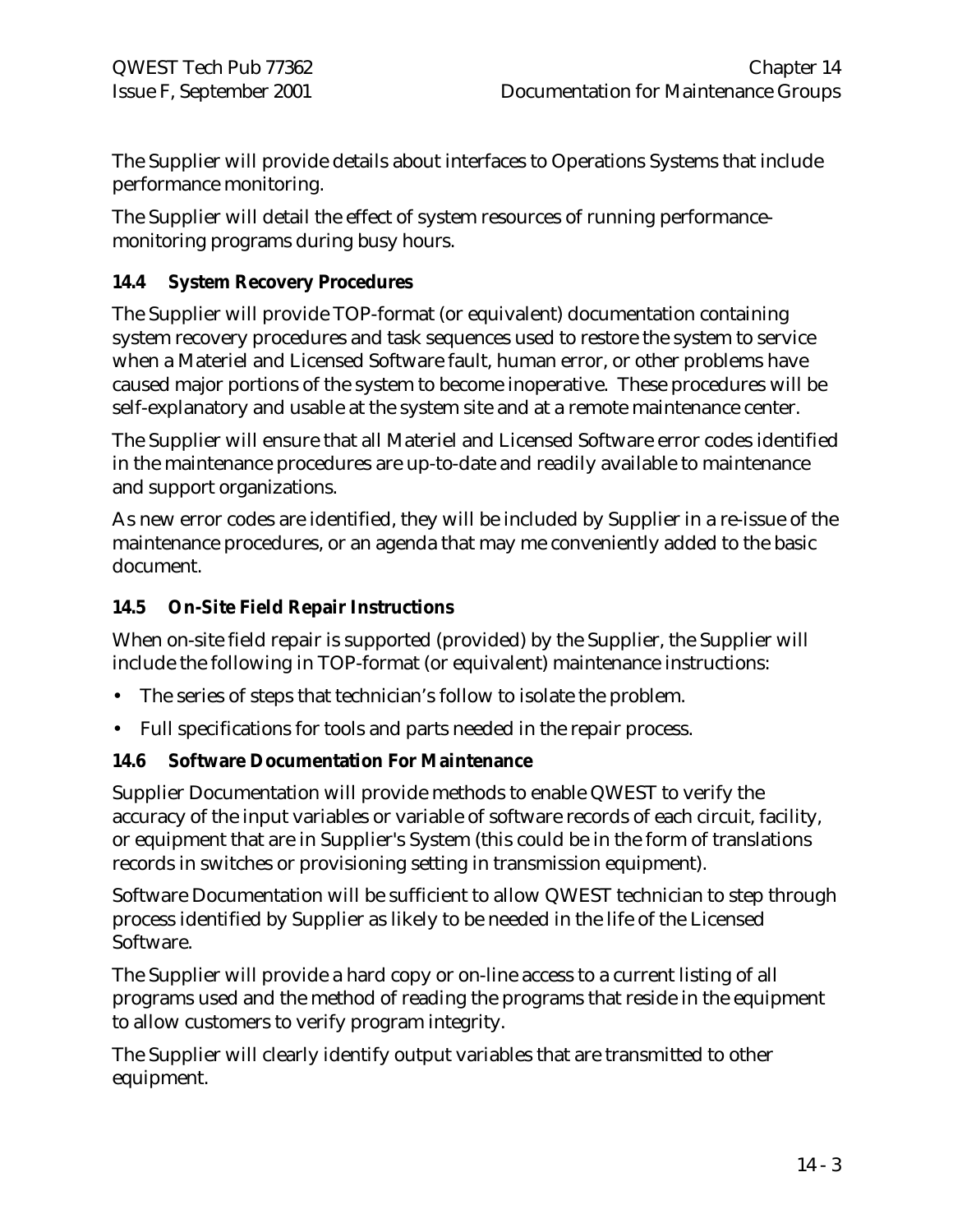Supplier's Documentation will assist QWEST to find the places in the program listing where a variable is used or modified, should the integrity of a variable's value be questioned.

Inputs expected from other programs of Firmware shall also be clearly identified in the code. If the value is stored in memory, a method to verify the value shall be provided.

If a layered protocol is used and many variables are passed but not stored, Supplier Documentation will provide any necessary mapping that gives expected verifiable values that would be stored after such a transaction. For example, if a value of loss is passed across the interface and stored, its value would be in binary. The troubleshooter could then need a translation to the decibel (db) value.

If a layered protocol is used and a series of messages is to be sent to another system, Supplier Documentation will provide a method to verify the proper sequence of variables that are passed and identify the timing constraints and plus shape limitations at the interface.

The Supplier will provide easy-to-read program listings. For example, a flow diagram (including data flow) would be used, where each block is defined, input and output variables are identified, and main programs and sub-routines are clearly defined by functions. Code would also be needed to back up the flow diagrams. Another example is an expanded version of the code where each routing and subroutine is clearly labeled (and indexed) and each function defined.

The Supplier will provide a TOP-format (or equivalent) document for applying routine software corrections (patch) to in-service Systems Suppliers Documentation and shall include the following:

- A description of the patch
- An identification of the patch (by sequence number or other identifying code).
- Methods for determining what patches have been applied in a particular location.
- Identification of the problem corrected by the patch.
- Procedures for installing the patch.
- Procedures for removing the patch if it causes problems.
- Identification of all affected equipment.
- Diagnostic flow charts.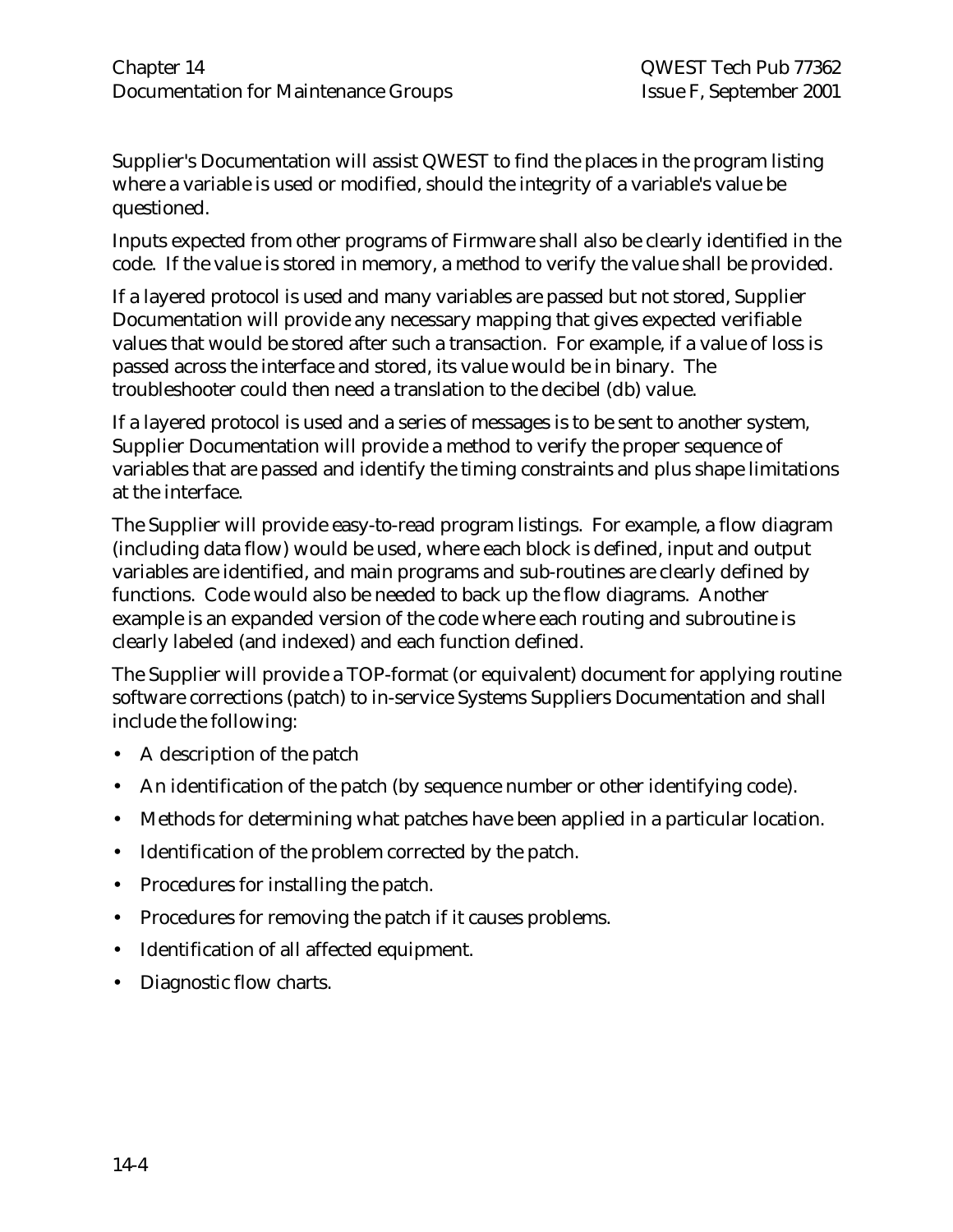The Supplier will provide advanced Software Maintenance Documentation for the use of expert-level QWEST personnel. Such documentation will provide information or tools that are useful to expert level maintenance personnel in analyzing and resolving difficult problems, including, but not limited to, documentation provided to personnel in Supplier's assistance center (or equivalent) and normally not available to customer personnel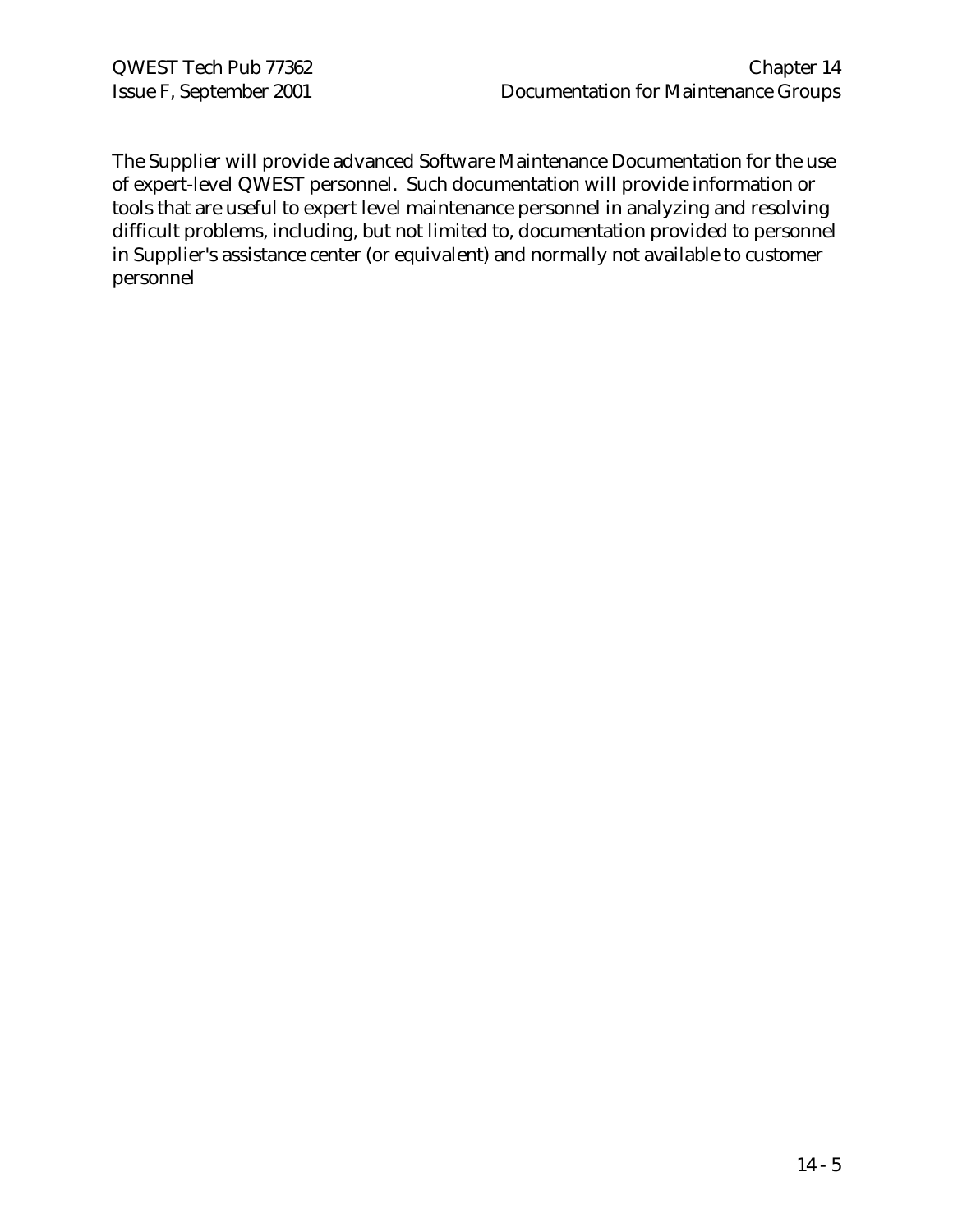#### **15. Documentation for Network Switch/Network Administration Center (NAC)**

#### **15.1 Database Administration Documentation**

The Supplier will provide NAC Documentation that gives detailed step-by-step procedures for the following:

- Deciding the data to be entered to meet particular service needs
- Formatting that data for entry into the system
- Verifying the values of the data in the system
- Activating the data for service
- Changing previously entered data

Software Documentation will describe the following generalized functions associated with memory administration and/or provisioning, as defined in Bellcore Technical Reference TR-TSY-000439, (see Reference Section) in TOP-format or computer "menudriven" procedures:

- Interrogating
- Updating
- Adding data
- Changing data
- Deleting data
- Invoking pending command
- Beginning pending database update
- Ending pending database update
- Querying database
- Updating database
- Translating normal messages and error messages
- Deciphering the output messages as to what the output consists of. This would be accomplished through an output manual or reference guide.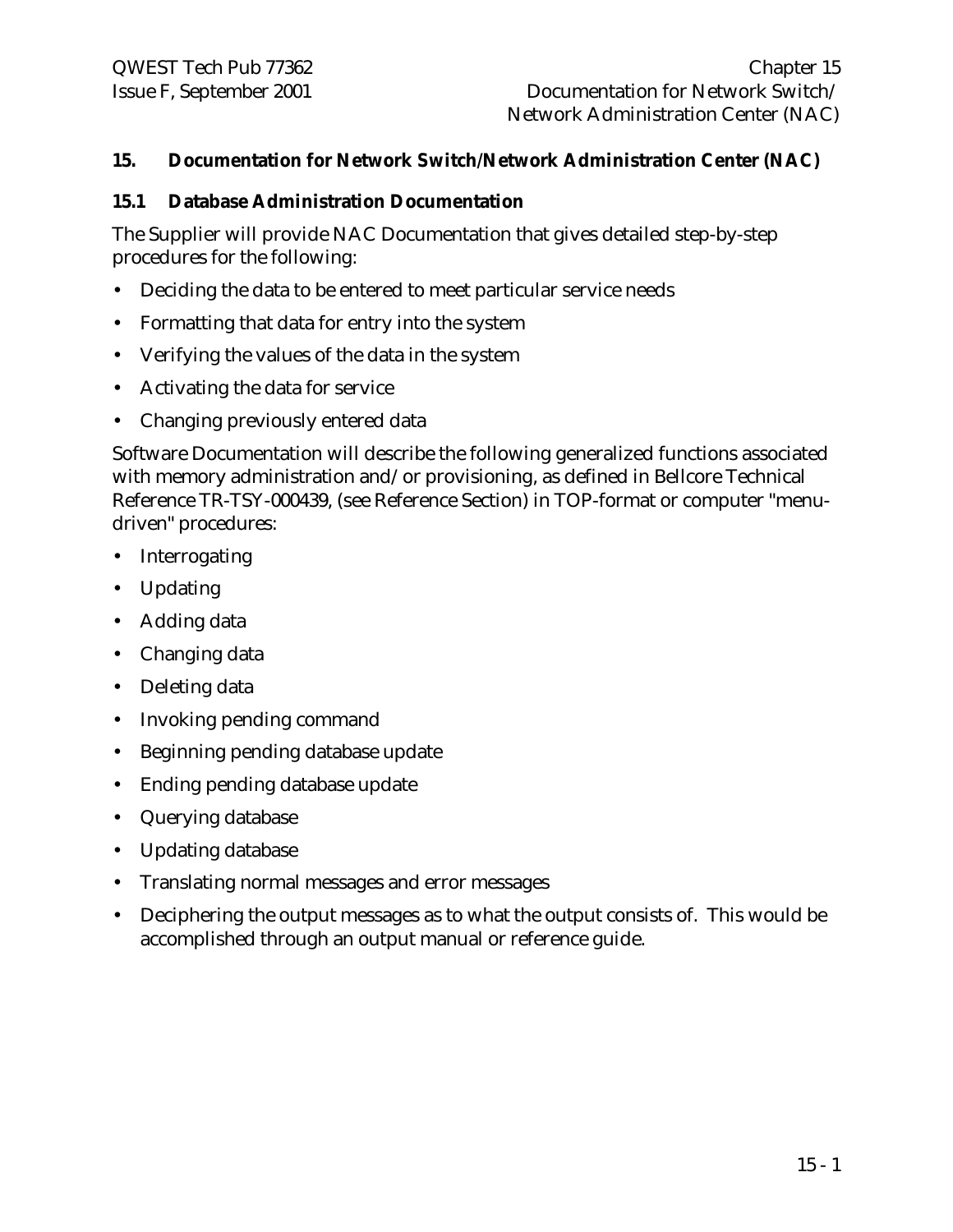# **15.2 Traffic Administration Documentation**

The Supplier will provide Traffic Administration Documentation that gives complete procedures to be used by traffic administration personnel in performing the following functions:

- Gathering traffic data
- Validating traffic data
- Evaluating system performance and capacity
- Ensuring effective use and operation of the system
- Performing validation checks using Supplier provided data validation techniques
- Setting parameters based on Supplier provided recommendations and formulas
- Ensuring the availability of current documentation consistent with specific generic loads.

# **15.3 Network Traffic Management Documentation**

The Supplier will provide documentation for Network Traffic Management that describes procedures for activating, de-activating, and monitoring any network management controls in Supplier's System.

Network Traffic Management Documentation will identify the following:

- Surveillance data collected from Supplier's System
- All controls the user has over the network or Supplier's System when using the product
- Interface specifications to a Network Operations System
- Any auxiliary capabilities

Network Traffic Management Documentation will provide information necessary for planning network operations and maintenance.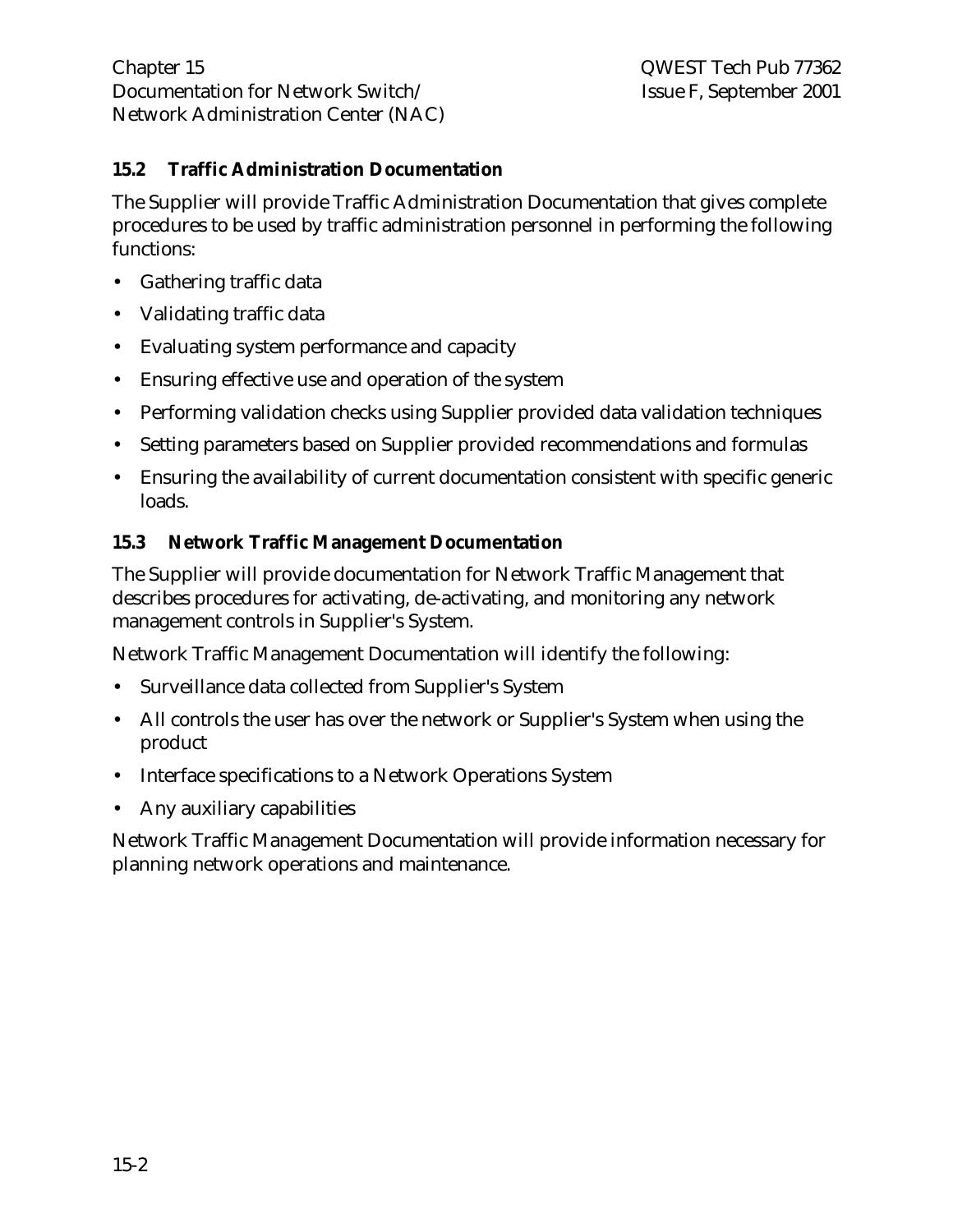#### **15.4 System Administration Documentation**

The Supplier will provide System Administration Documentation which includes the procedures and the supporting rationale for performing the following system administration functions:

- Security management and enforcement of security procedures for access to the system, including password administration and restriction of functions which can be performed from certain interface terminals.
- Scheduling of automatic functions. Information will be provided for establishing, alerting and verifying the schedules for automatic system functions, including, for example:
- Traffic, performance and maintenance measurement collection and reporting schedules
- Routing activity switchovers in duplicated units
- System diagnostic or maintenance routines
- Subscriber facility or network facility routine tests
- AMA routines, such as media switchovers or generation or tracer records
- Other site-dependent data administration
- Verification and management of data which can be changed other than by the action of QWEST work groups. Examples are subscriber-originated data changes and data changes as a result of routine subscriber facility tests.
- Memory backup procedures and restoration of memory after system outage events.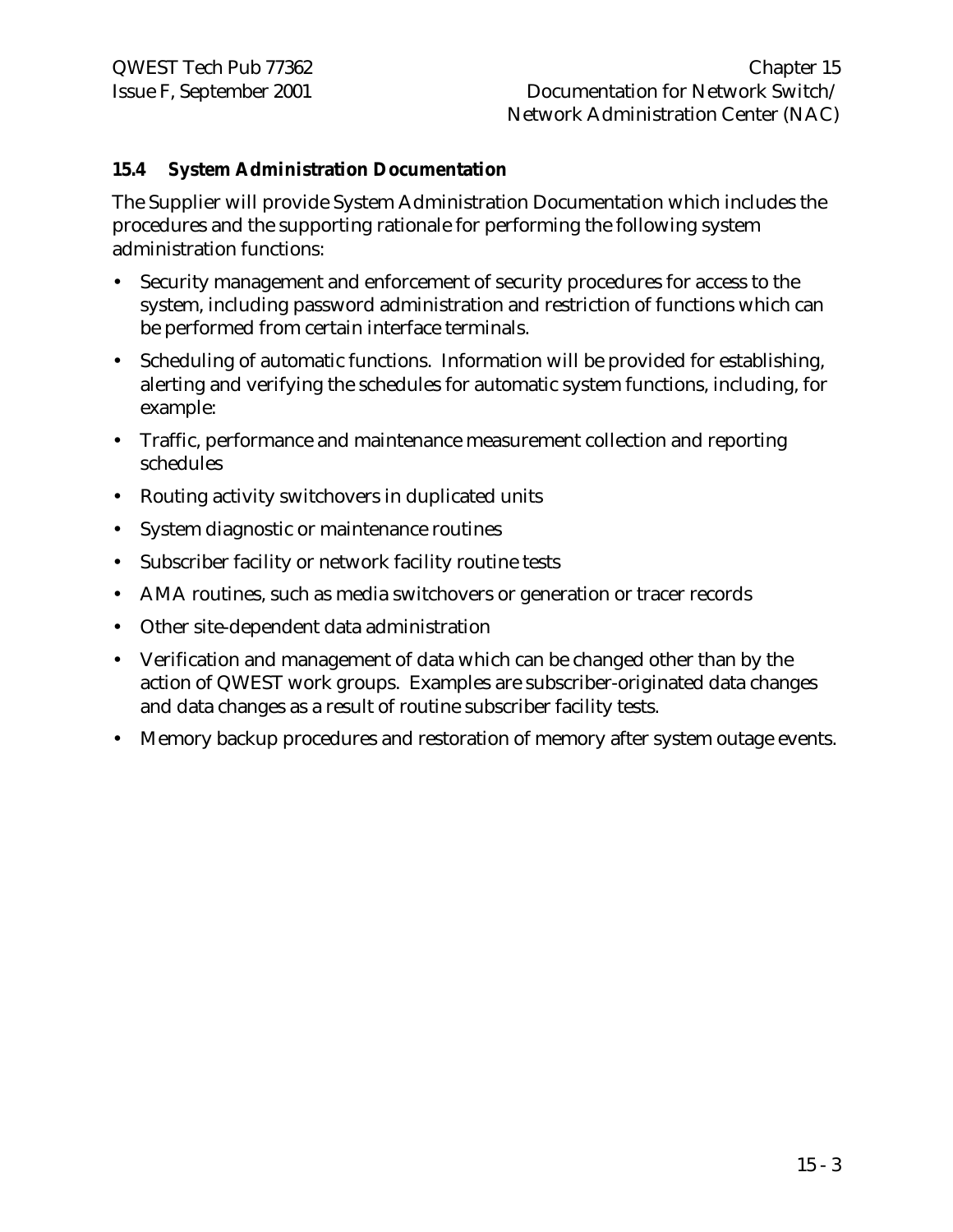#### **Documentation for Automatic Message Accounting Groups**

#### **16.1 General**

In response to the Request For Proposal (RFP), Supplier will provide QWEST with a detailed list, including descriptions, of the supported AMA capabilities that the Materiel and Licensed Software offers.

- Supplier Documentation will clearly describe how to access, operate, control, and administer all supported AMA capabilities.
- Supplier Documentation will provide procedures to enable customer to set, change or inspect parameters employed in AMA operations.

In applications requiring test tapes an AMA interface, Supplier will provide supporting documentation that meets the requirements of Bellcore Technical Reference TR-TSY-000508, "LSSGR: Automatic Message Accounting, Section 8-8.1, (A Module of LSSGR, FR-NWT-000064)". Such documentation will include the following:

- A hexadecimal dump of the entire tape
- A list of all call types the switch/recording system can handle
- Written descriptions of each call (or recordable event) in the order they appear on the tape
- A definitive summary of new features on the tape
- A summary on intent (i.e., the order of records on the tape and the intent of records that are other then normal calls)
- A statistical summary document to accompany the test tape

In applications requiring a teleprocessing method of outputting AMA data from Supplier's System, the Supplier will comply with the requirements of Bellcore Technical Reference TR-TSY-000385, "Automatic Message Accounting Teleprocessing System (AMATPS) Generic Requirements".

The Supplier will clearly explain the intended conformance of their system to publish Bellcore and

QWEST requirements for supported AMA functions and output media.

The Supplier will identify the equipment parameters that must be set to product all possible AMA Records (including tracer and statistical records).

The Supplier will provide TOP-format (or equivalent) document that identified procedures necessary to produce all AMA records.

The Supplier will update the information contained in AMA Documentation, to include all revisions that will have and impact on the AMA output media.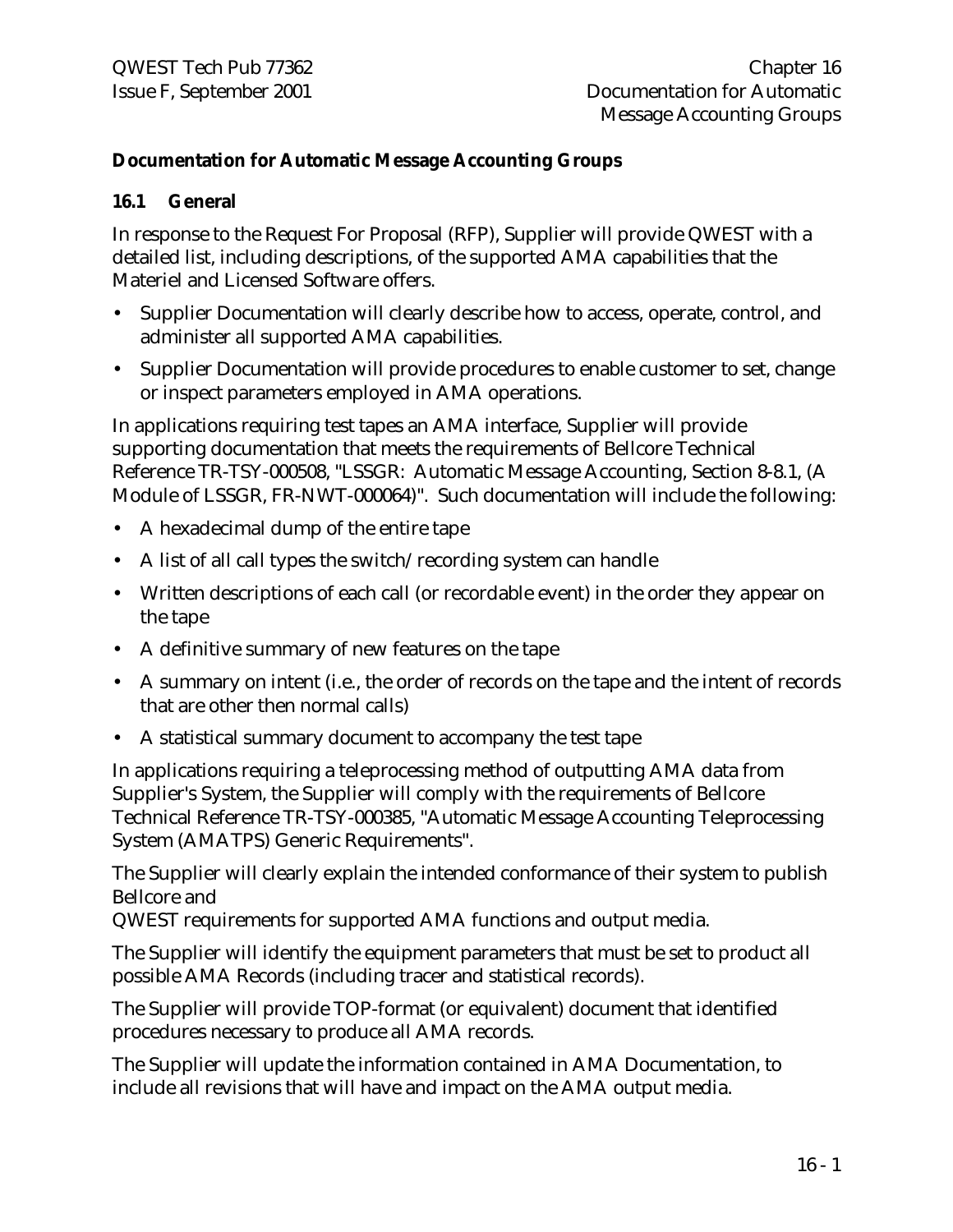# **17. Definitions**

# **17.1 Acronyms**

| <b>AMA</b>    | <b>Automatic Message Accounting</b>                            |
|---------------|----------------------------------------------------------------|
| <b>AMATPS</b> | <b>Automatic Message Accounting Teleprocessing System</b>      |
| <b>ASCII</b>  | American Standards Code for Information Interchange            |
| <b>BER</b>    | <b>Bit Error Ratio</b>                                         |
| <b>CCITT</b>  | International Telegraph and Telephone Consultative Committee   |
| CD-ROM        | <b>Compact Disk Read-Only Memory</b>                           |
| <b>CID</b>    | <b>Craft Interface Device</b>                                  |
| $CLEI^{TM}$   | <b>COMMON LANGUAGE® Equipment Identification</b>               |
| CPU/DPUs      | Customer's Central and/or Distributed Process Units            |
| <b>DSOC</b>   | <b>Digital Service Operations Center</b>                       |
| <b>DTD</b>    | <b>Document Type Definition</b>                                |
| <b>EDIMS</b>  | <b>Electronic Documentation Information Management System</b>  |
| EFI           | Engineer, Furnish and Install                                  |
| <b>ESAC</b>   | <b>Electronic Switching Assistance Center</b>                  |
| <b>IPI</b>    | <b>Information Products Interchange</b>                        |
| <b>IRM</b>    | <b>Information Resource Management</b>                         |
| <b>LSSGR</b>  | <b>LATA Switching systems Generic Requirements</b>             |
| <b>NAC</b>    | <b>Network Administration Center</b>                           |
| <b>NEBS</b>   | Network Equipment-Building Systems                             |
| NI            | <b>Network Interface</b>                                       |
| <b>OTGR</b>   | <b>Operations Technology Generic Requirements</b>              |
| <b>PS</b>     | PostScript <sup>®</sup>                                        |
| R & Q         | <b>Reliability and Quality</b>                                 |
| <b>RFP</b>    | <b>Request For Proposal</b>                                    |
| <b>RQGR</b>   | <b>Reliability and Quality Generic Requirements</b>            |
| <b>RQSSGR</b> | Reliability and Quality Switching Systems Generic Requirements |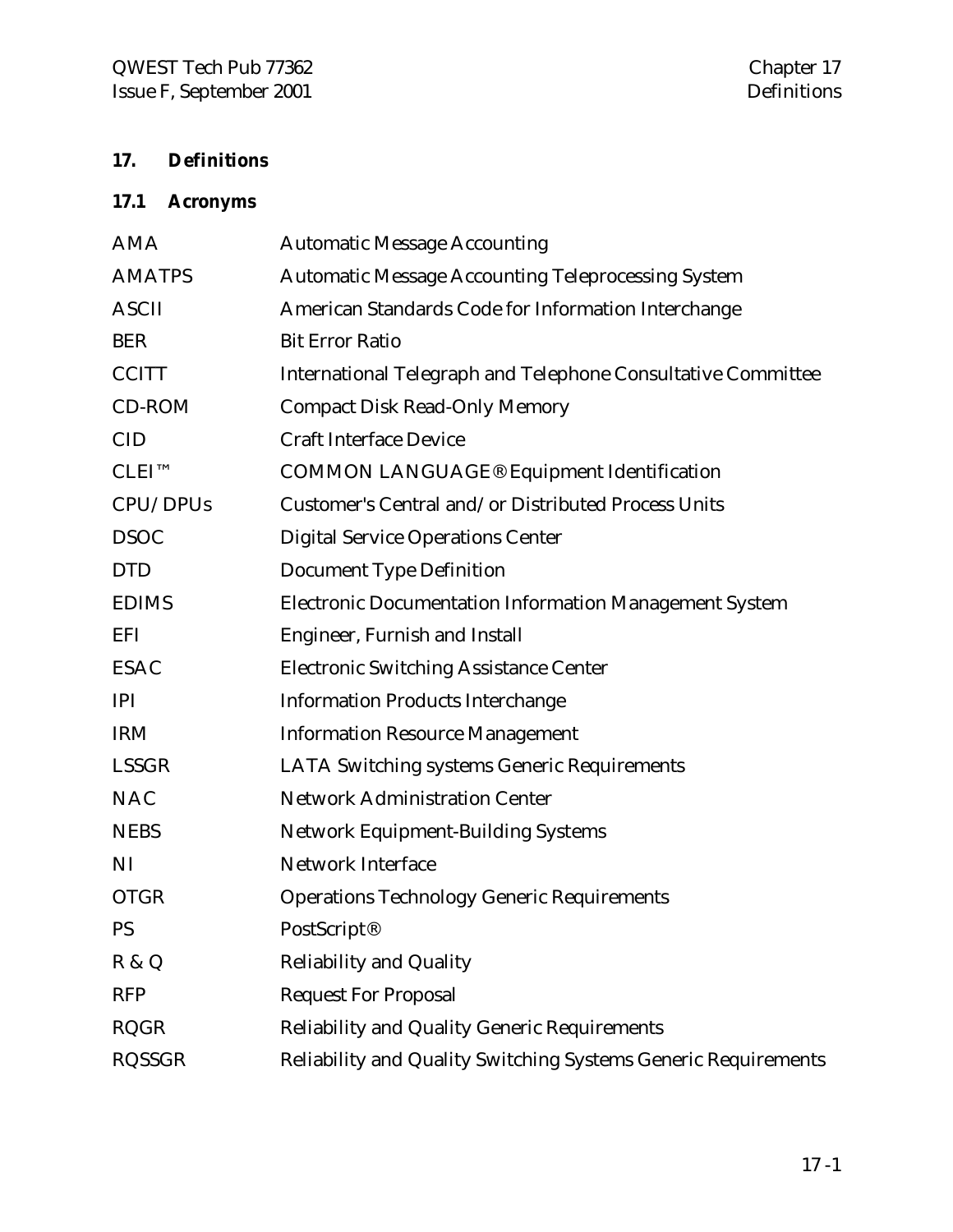# Chapter 17 QWEST Tech Pub 77362 Definitions Issue F, September 2001

| <b>SCC</b>  | <b>Switching Control Center</b>          |
|-------------|------------------------------------------|
| <b>SGML</b> | Standard Generalized Markup Language     |
| <b>SME</b>  | <b>Subject Matter Expert</b>             |
| <b>TCIF</b> | <b>Telecommunications Industry Forum</b> |
| TIFF        | Tagged Image File Format                 |
| TOP         | <b>Task Oriented Practices</b>           |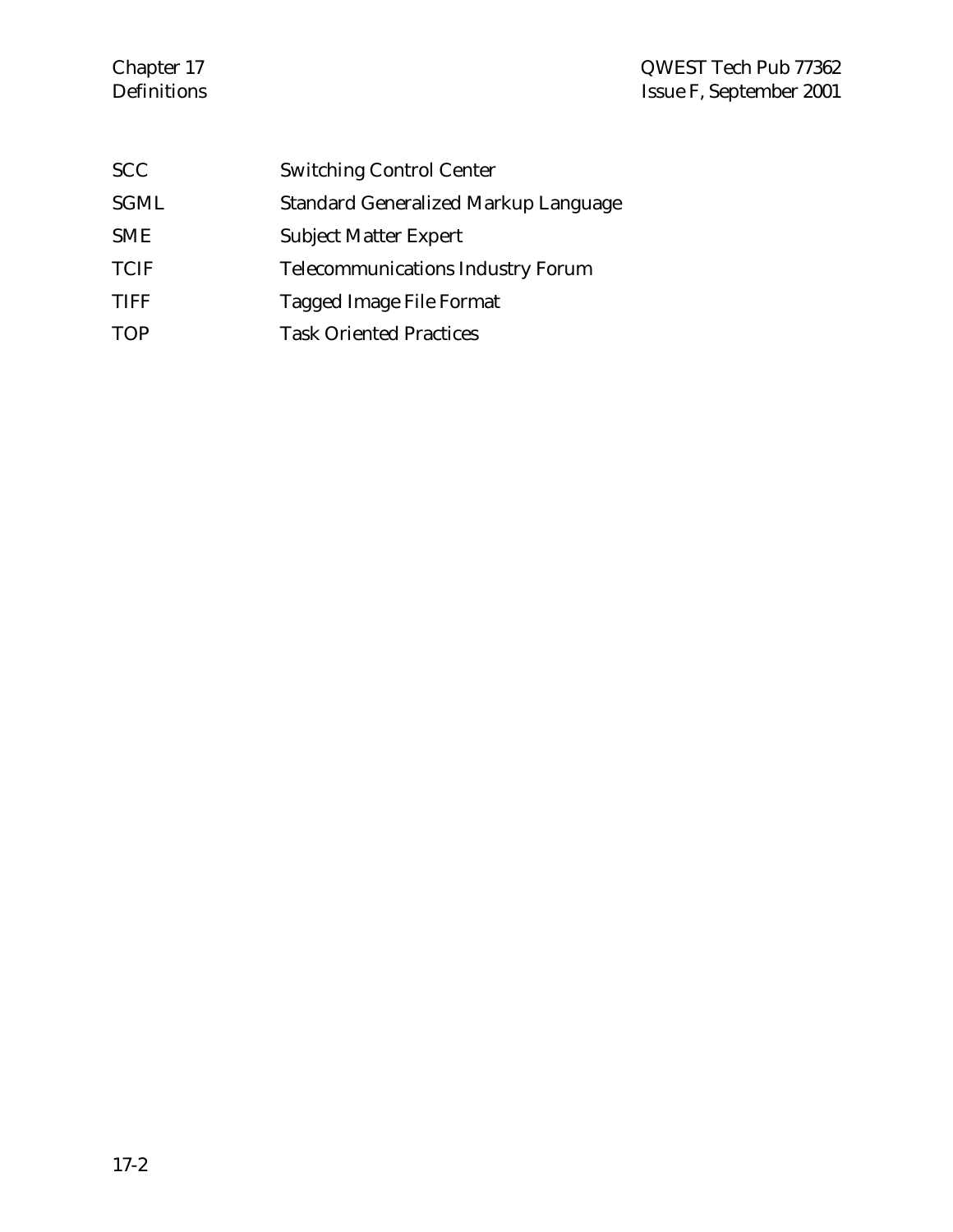# **18. References**

# **18.1 Bellcore Documents**

| TR-EOP-000063 | Network Equipment-Building System (NEBS) Generic Equipment<br>Requirements (A Module of LSSGR FR-NWT-000064 and of TSGR,<br>FR-NWT-000440). Issue 3, March 1988 |
|---------------|-----------------------------------------------------------------------------------------------------------------------------------------------------------------|
| FR-NWT-000064 | LATA Switching Systems Generic Requirements, (LSSGR), 1993<br>Edition. Issue 92, February 1992.                                                                 |
| TR-NWT-000078 | <b>Generic Physical Design Requirement for Telecommunications</b><br>Products and Equipment. Issue 3, December 1991.                                            |
| TR-TSY-000179 | Software Quality Program Generic Requirements (SQPR), (A<br>Module of RQGR, FR-NWT-000796). Issue 1, July 1989.                                                 |
| TA-TSY-000228 | <b>Generic Human Factors Requirements for Network Terminal</b><br>Equipment: Preliminary. Issue 1, February 1985.                                               |
| TR-NWT-000282 | Software Reliability and Quality Acceptance Criteria (SRQAC), (A<br>Module of RQGR, FR-NWT-000796). Issue 1, December 1986.                                     |
| TR-NWT-000284 | Reliability and Quality Switching Systems Generic Requirements,<br>(RQSSGR), (A Module of RQGR, FR-NWT-000796). Issue 2,<br>October 1990.                       |
| TR-ISD-000325 | <b>Equipment Information Required from Supplier for Operations</b><br>Systems. Issue 1, September 1986.                                                         |
| TR-NWT-000332 | Reliability Prediction Procedure for Electronic Equipment, (A<br>Module of RQGR, FR-NWT-000796).                                                                |
| TR-TSY-000357 | <b>Component Reliability Assurance Requirements for</b><br>Telecommunications Equipment, (A Module of RQGR, FR-NWT-<br>000796). Issue 1, December 1987.         |
| TR-STS-000383 | Generic Requirements for COMMON LANGUAGE® Bar Code<br>Labels. Issue 5, January 1991.                                                                            |
| TR-TSY-000385 | <b>Automatic Message Accounting Teleprocessing System</b><br>(AMATPS), Generic Requirements. Issue 1, July 1986; Rev. 1,<br>February 1990.                      |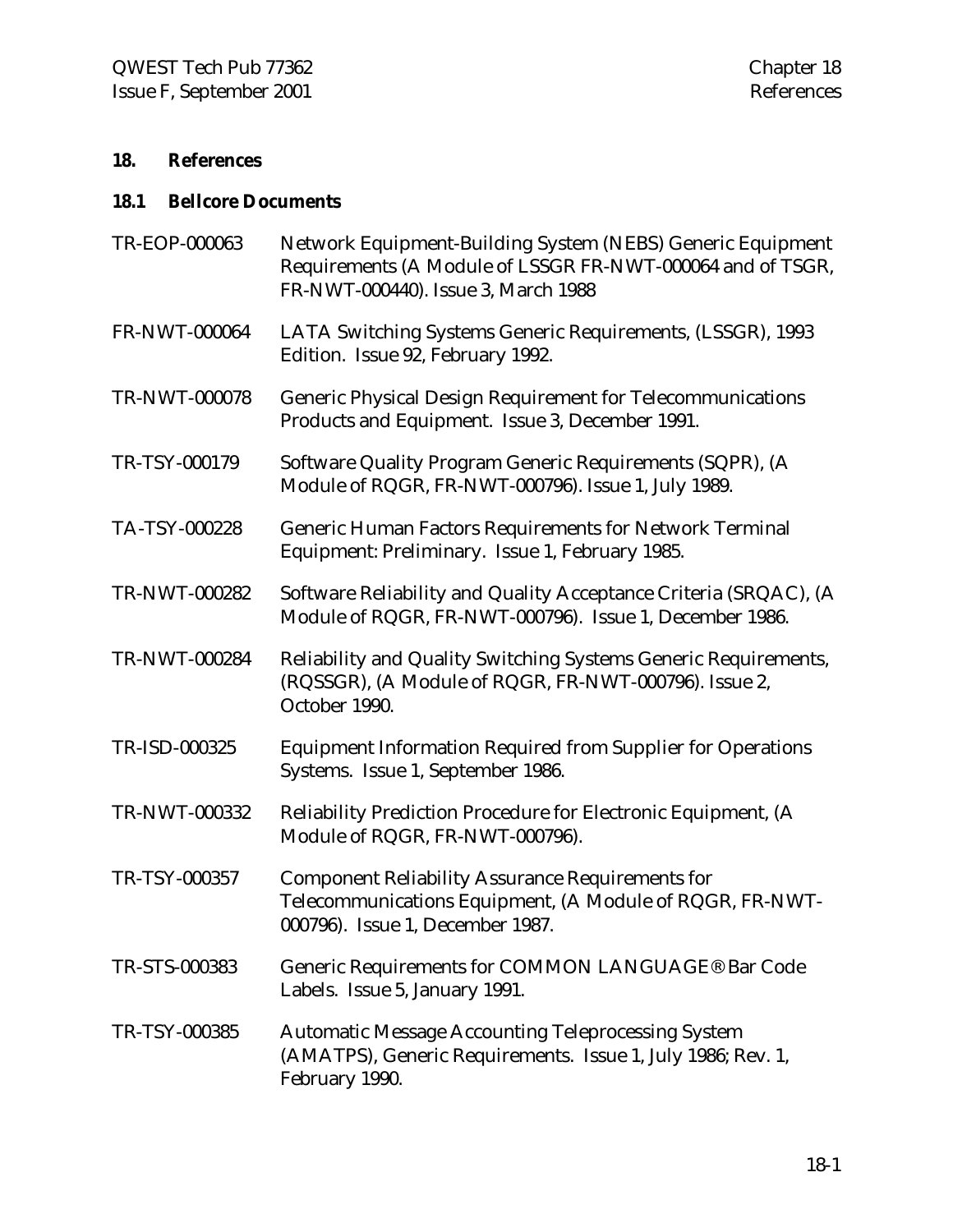| Chapter 18<br>References | QWEST Tech Pub 77362<br>Issue F, September 2001                                                                                          |
|--------------------------|------------------------------------------------------------------------------------------------------------------------------------------|
| TR-TSY-000418            | Generic Reliability Assurance Requirements for Fiber Optic<br>Transport Systems (A Module of RQGR, FR-NWT-000796). Issue 1,<br>May 1988. |
| TR-TSY-000439            | Operations Technology Generic Requirements (OTGR). Issue 2,<br>February 1988.                                                            |
| TR-NWT-000478            | OTGR: Measurements and Data Generation, Section 8 (A Module<br>of OTGR,<br>FR-NWT-000439). Issue 3, December 1990.                       |
| TR-TSY-000481            | OTGR: Generic Operations Interface-Overview and Directory,<br>Section 11, (A Module of OTGR, FR-NWT-000439). Issue 4, June<br>1990.      |
| <b>FR-NWT-000482</b>     | OTGR: Operations Applications Messages, 1992 Edition. Issue 92,<br>January 1992.                                                         |
| TR-TSY-000508            | LSSGR: Automatic Message Accounting, Section 8-8.1 (A Module<br>of LSSGR, FR-NWT-000064). Issue 2, July 1987. Rev 1, March 1990.         |
| TR-TSY-000824            | OTGR: User-System Interface-User System Access, Section 10.1 (A<br>Module of OTGR, FR-NWT-000439). Issue 2, February 1988.               |
| SR-TSY-000963            | Network Switching Element Outage Performance Monitoring<br>Procedures, (A Module of RQGR, FR-NWT-000796). Issue 1, April<br>1989.        |
| 18.2                     | <b>Information Publications (Pre-Divestiture Documents)</b>                                                                              |
| IP 10260                 | Standards for Task Oriented Practice (TOP). 1977.                                                                                        |
| 18.3                     | <b>QWEST, Inc. Technical Publications</b>                                                                                                |
| <b>PUB 77351</b>         | <b>QWEST Central Office Telecommunications Equipment</b><br>Engineering Standards. Module 1 Issue F, June 2001                           |
| <b>PUB 77352</b>         | Central Office Telecommunications Equipment Standard Drawing<br>Requirements. Issue B, September 2001                                    |
| <b>PUB 77354</b>         | Guidelines for Product Change Notices. Issue G, September 2001                                                                           |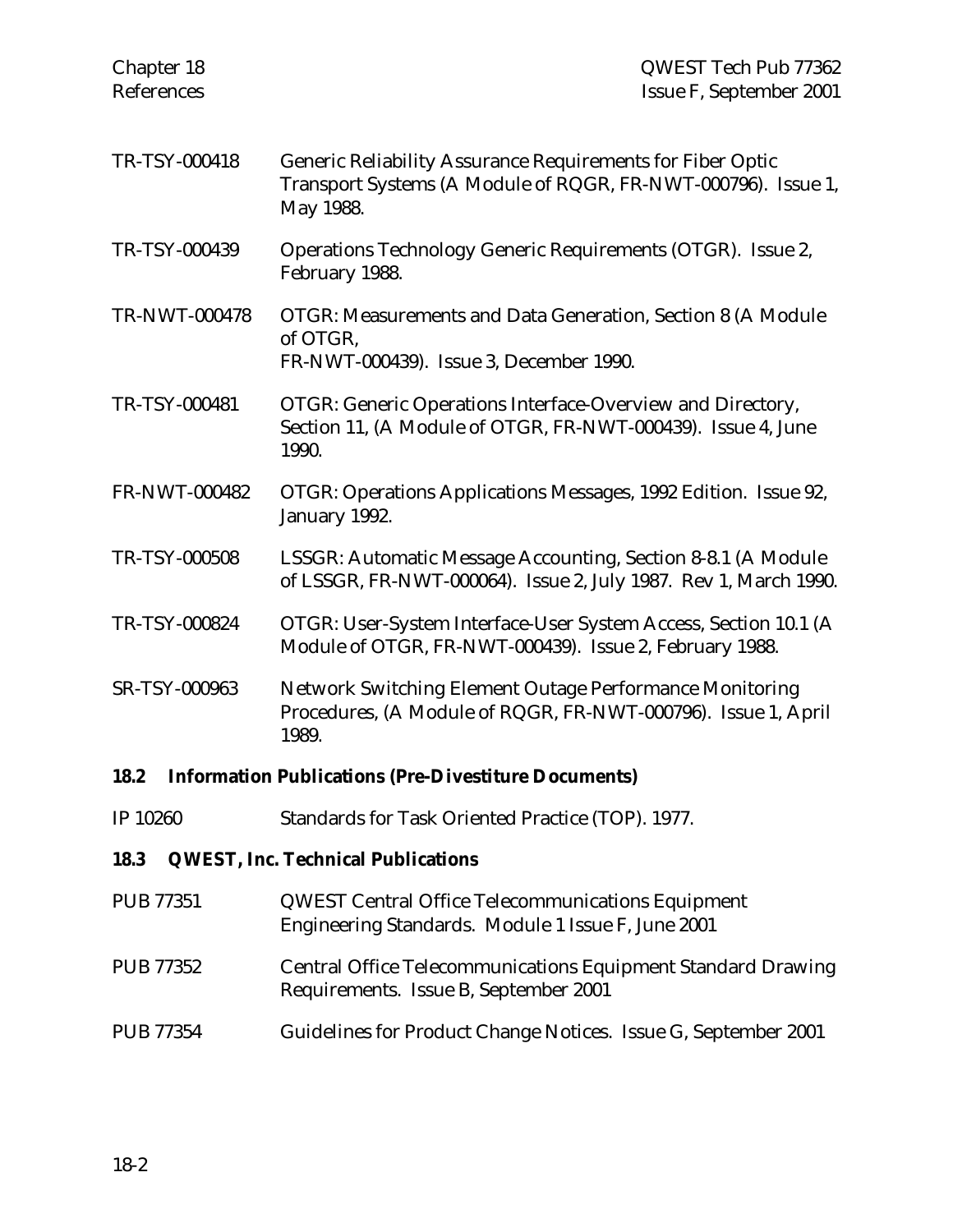PUB 77361 COMMON LANGUAGE® Equipment Classification and Bar Code Labeling Requirements for Central Office Equipment. Issue C, September 2001

18.4 Ordering Information

All documents are subject to change and their citation in this document reflects the most current information available at the time of printing. Readers are advised to check status and availability of all documents.

Employees of QWEST Communications International Inc. may order publications by submitting form RG 31-0033 to:

> Central Distribution Center (CDC) 1005 17th St., S-30 Denver, CO 80202 Phone: (303) 896-9446 Fax: (303) 965-8652

Most QWEST publications are available to QWEST employees on the company network (E\*MEDIA). Call the (303) 624-4796 or email: emedia@qwest.com for further information.

Those who are not QWEST employees may order;

Telcordia documents from:

Telcordia Customer Relations 8 Corporate Place, PYA 3A-184 Piscataway, NJ 08854-4156 Fax: (908) 336-2559 Phone: (800) 521-CORE (2673) (U.S. and Canada) Phone: (908) 699-5800 (Others) Web: www.telcordia.com

QWEST Technical Publications from:

http://www/qwest.com/techpub

#### **18.5 Trademarks**

| Adobe                  | Federal Registered Trademark of Adobe Systems Inc.           |
|------------------------|--------------------------------------------------------------|
| <b>COMMON LANGUAGE</b> | Registered trademark of Bell Communications Research<br>Inc. |